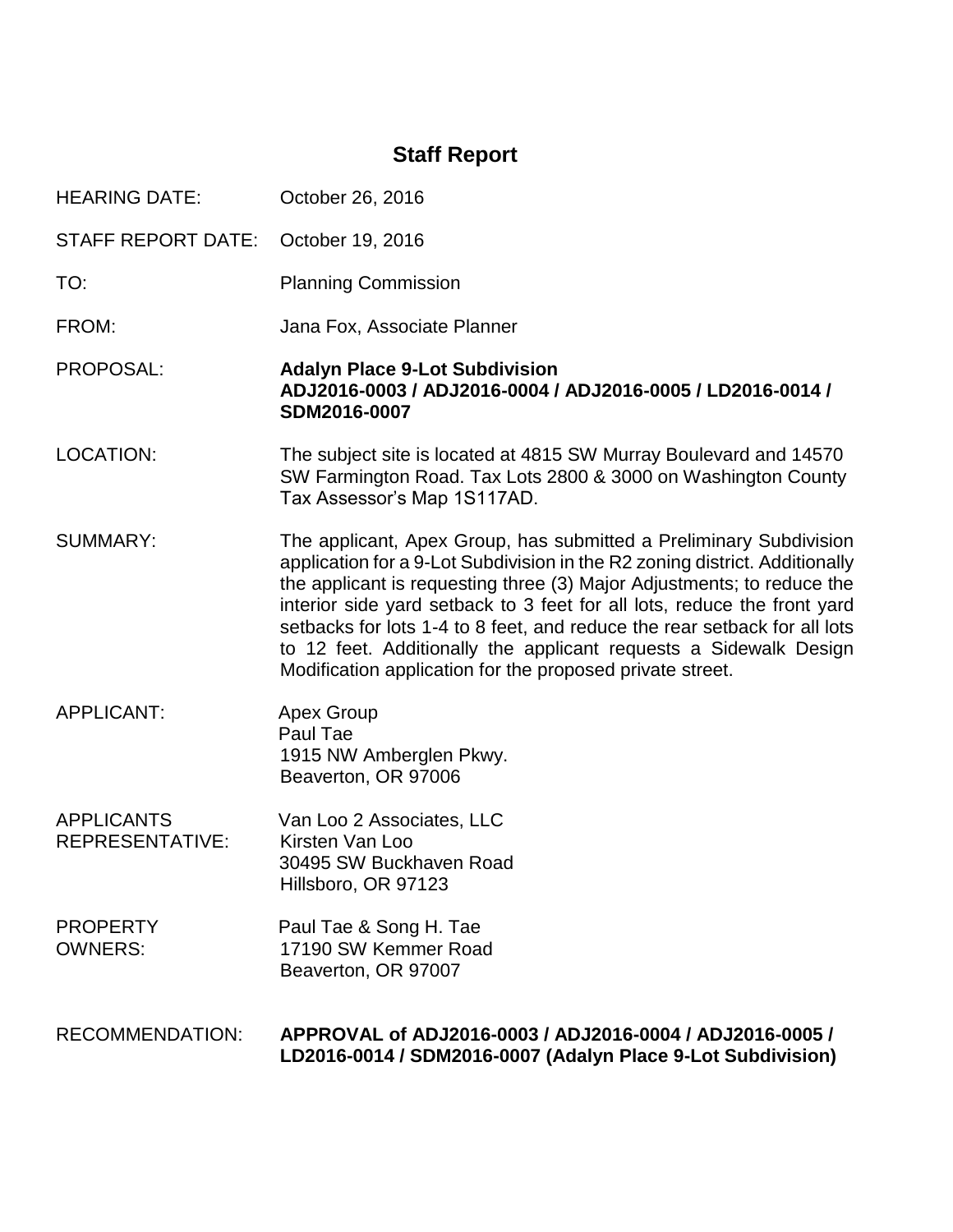#### **BACKGROUND FACTS**

#### **Key Application Dates**

| <b>Application</b> | <b>Submittal</b><br><b>Date</b> | <b>Application</b><br><b>Deemed Complete</b> | <b>Final Written</b><br><b>Decision Date</b> | $240$ -Day* |
|--------------------|---------------------------------|----------------------------------------------|----------------------------------------------|-------------|
| ADJ2016-0003       | July 14, 2016                   | September 7, 2016                            | January 5, 2017                              | May 5, 2017 |
| ADJ2016-0004       | July 14, 2016                   | September 7, 2016                            | <b>January 5, 2017</b>                       | May 5, 2017 |
| ADJ2016-0005       | July 14, 2016                   | September 7, 2016                            | January 5, 2017                              | May 5, 2017 |
| LD2016-0014        | July 14, 2016                   | September 7, 2016                            | January 5, 2017                              | May 5, 2017 |
| SDM2016-0007       | July 14, 2016                   | September 7, 2016                            | <b>January 5, 2017</b>                       | May 5, 2017 |

\* Pursuant to Section 50.25.9 of the Development Code this is the latest date, with a continuance, by which a final written decision on the proposal can be made.

# **Existing Conditions Table**

| <b>Zoning</b>                        | Urban Medium Density (R2)                                                                                               |                                                   |  |
|--------------------------------------|-------------------------------------------------------------------------------------------------------------------------|---------------------------------------------------|--|
| <b>Current</b><br><b>Development</b> | Two Single Family Dwellings on separate lots                                                                            |                                                   |  |
| <b>Site Size &amp;</b><br>Location   | The site is located at 14570 SW Farmington Road & 4815 SW Murray<br>Boulevard.<br>The site is approximately 0.61 acres. |                                                   |  |
| <b>NAC</b>                           | South Beaverton                                                                                                         |                                                   |  |
| <b>Surrounding</b><br><b>Uses</b>    | Zoning:<br>North: R2                                                                                                    | Uses:<br>North: Farmington Road & Nursing<br>Home |  |
|                                      | South: R2                                                                                                               | South: Montessori School                          |  |
|                                      | East: NS                                                                                                                | East: Convenience Store & Dry<br>Cleaner          |  |
|                                      | West: R2                                                                                                                | West: Attached Residential                        |  |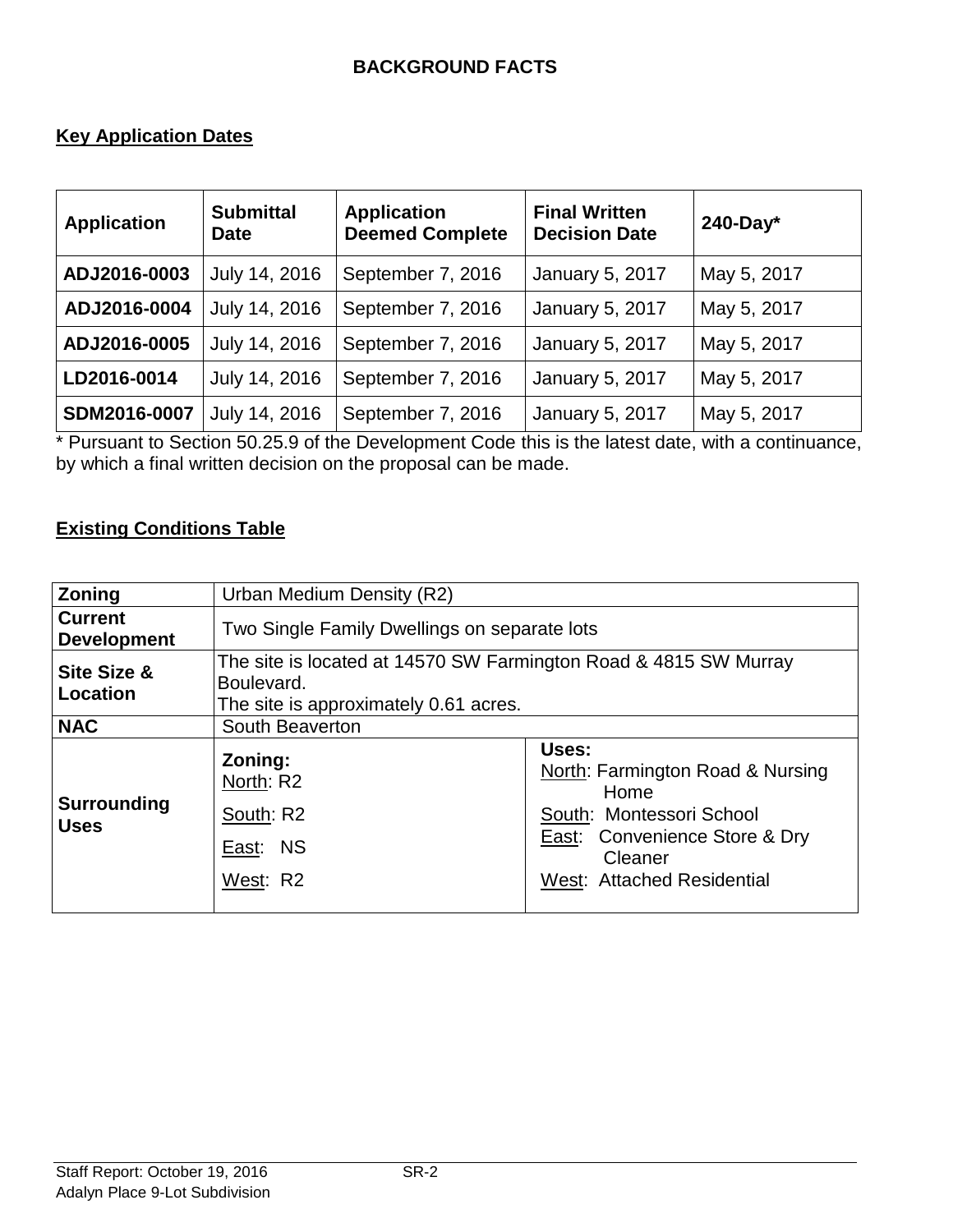## **DESCRIPTION OF APPLICATION AND TABLE OF CONTENTS**

|                              | <b>Attachment A: Facilities Review Committee Technical Review and</b> | Page No.    |
|------------------------------|-----------------------------------------------------------------------|-------------|
| <b>Recommendation Report</b> |                                                                       | $FR1 - FR9$ |
|                              | Attachment B: ADJ2016-0003 Major Adjustment (Front Yard)              | ADJ1-ADJ5   |
|                              | Attachment C: ADJ2016-0004 Major Adjustment (Rear Yard)               | ADJ1-ADJ5   |
|                              | Attachment D: ADJ2016-0005 Major Adjustment (Side Yard)               | ADJ1-ADJ5   |
|                              | Attachment E: LD2016-0014 Preliminary Subdivision                     | LD1-LD4     |
|                              | Attachment F: SDM2016-0007 Sidewalk Design Modification               | SDM1-SDM3   |
|                              | <b>Attachment G: Conditions of Approval</b>                           | COA1-COA9   |

## **Exhibits**

## **Exhibit 1. Materials submitted by Staff**

- Exhibit 1.1 Vicinity Map (page SR-4 of this report)
- Exhibit 1.2 Aerial Map (page SR-5 of this report)

## **Exhibit 2. Public Comment**

None Received

# **Exhibit 3. Materials submitted by the Applicant**

Exhibit 3.1 Submittal Package including plans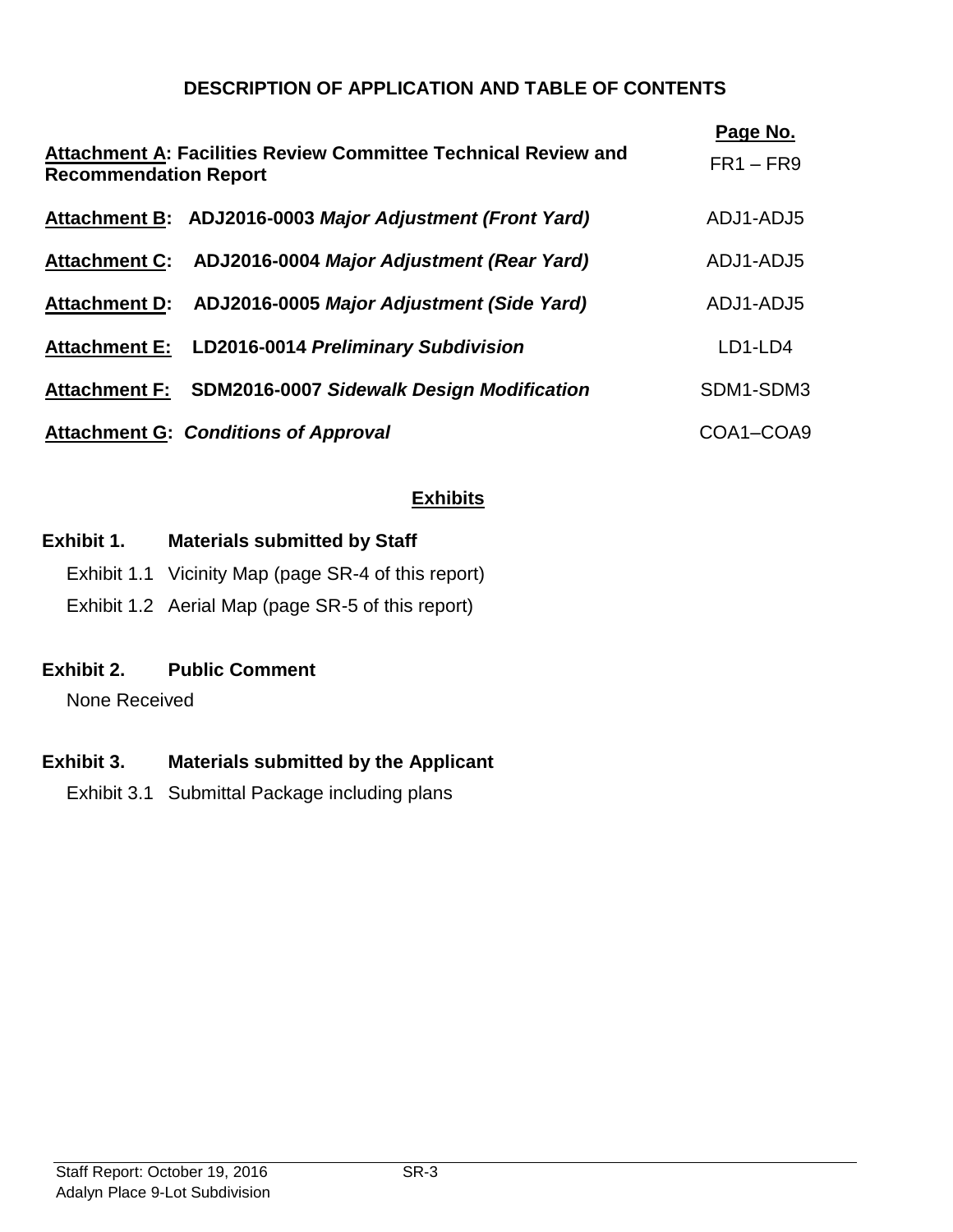# **Exhibit 1.1**



**Adalyn Place 9-Lot Subdivision ADJ2016-0003 / ADJ2016-0004 / ADJ2016-0005 / LD2016-0014 / SDM2016-0007 Vicinity & Zoning Map**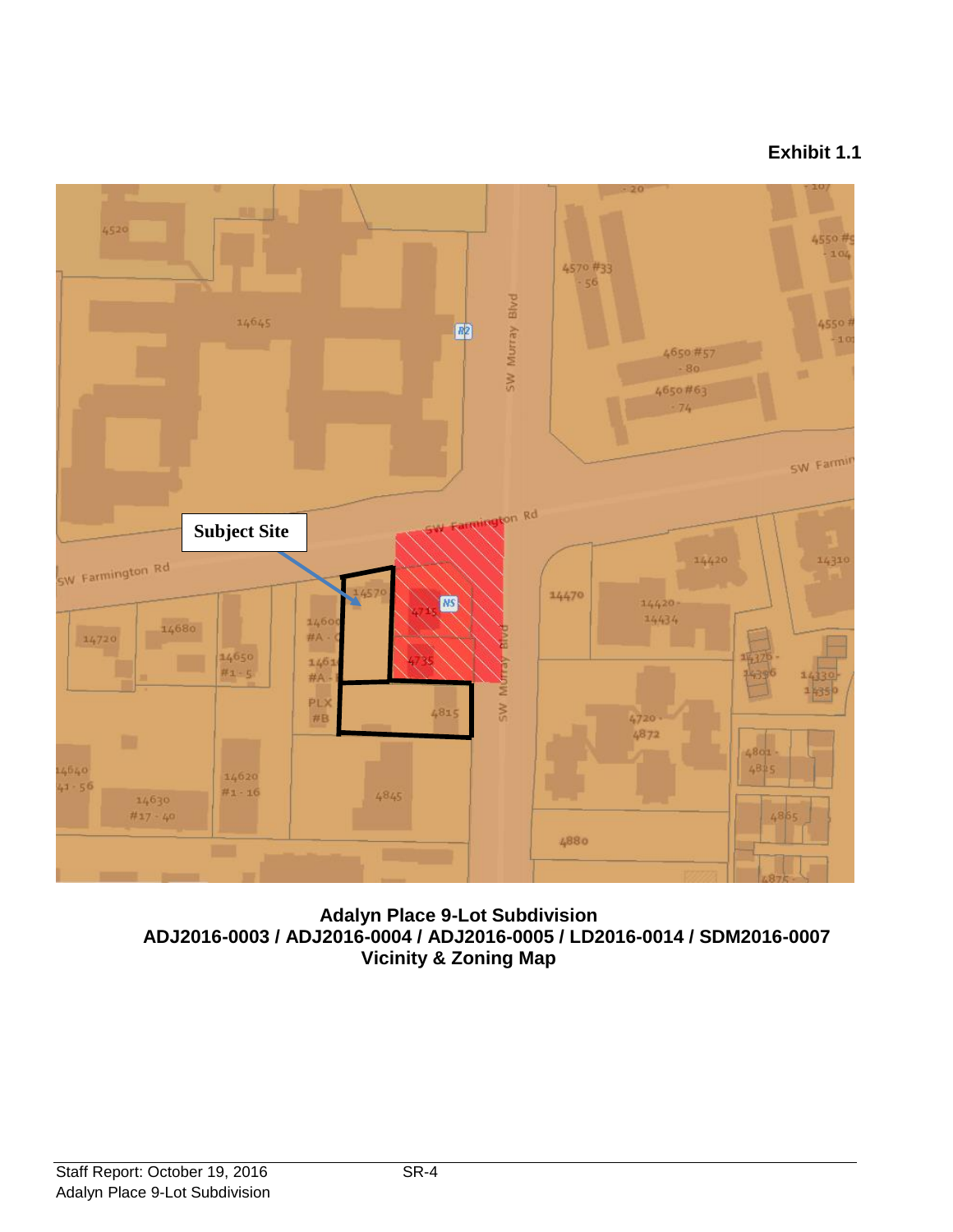

**Adalyn Place 9-Lot Subdivision ADJ2016-0003 / ADJ2016-0004 / ADJ2016-0005 / LD2016-0014 / SDM2016-0007 Aerial Map**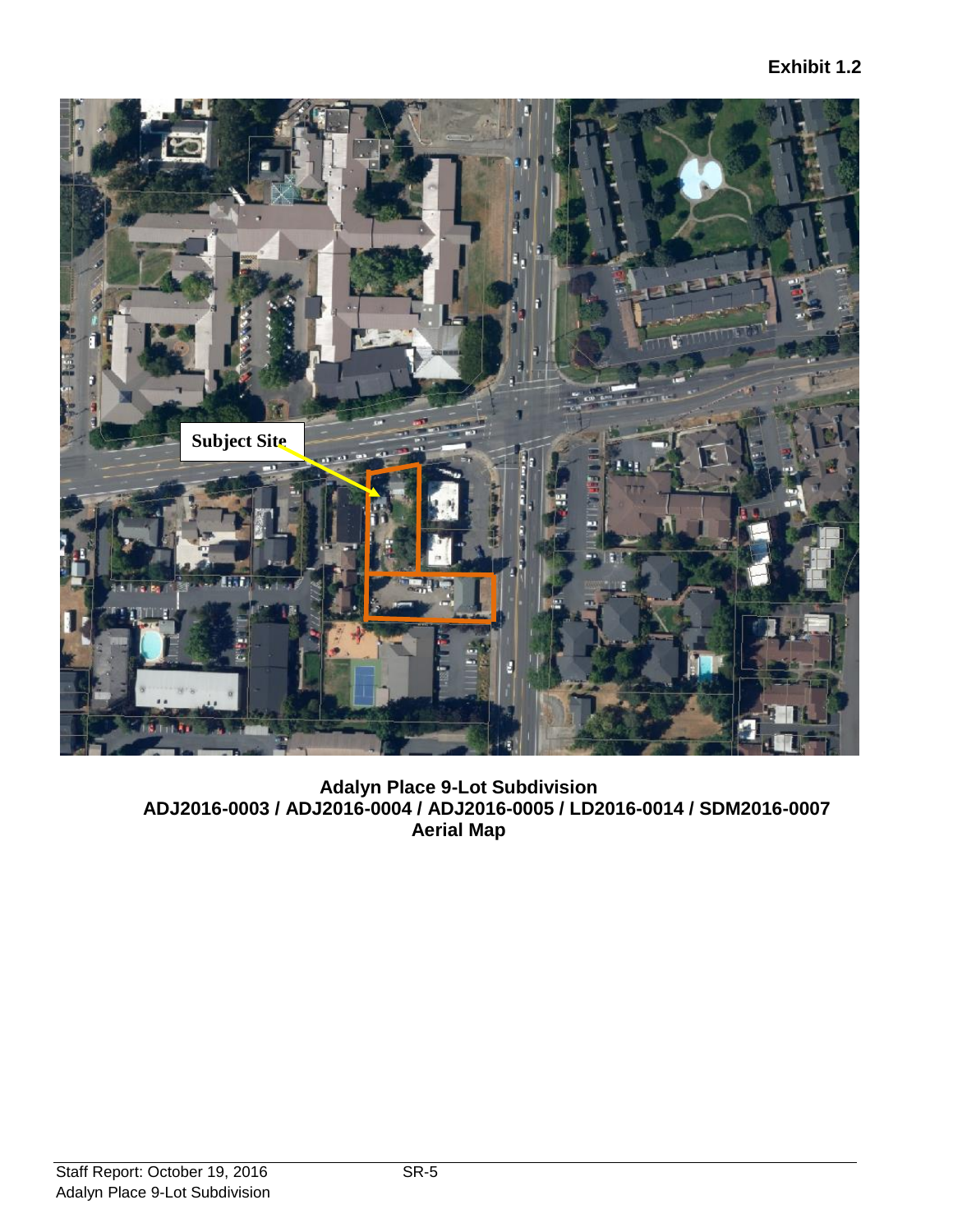# **FACILITIES REVIEW COMMITTEE TECHNICAL REVIEW AND RECOMMENDATIONS Adalyn Place 9-Lot Subdivision ADJ2016-0003 / ADJ2016-0004 / ADJ2016-0005 / LD2016-0014 / SDM2016-0007**

#### **Section 40.03 Facilities Review Committee:**

The Facilities Review Committee has conducted a technical review of the application in accordance with the criteria contained in Section 40.03 of the Development Code. The Committee's findings and recommended conditions of approval are provided to the decision-making authority. As they will appear in the Staff Report, the Facilities Review Conditions may be re-numbered and placed in different order.

The decision-making authority will determine whether the application as presented meets the Facilities Review approval criteria for the subject application and may choose to adopt, not adopt, or modify the Committee's findings, below.

**The Facilities Review Committee Criteria for Approval will be reviewed for all criteria that are applicable to the submitted applications as identified below:**

- **All twelve (12) criteria are applicable to the submitted Land Division (Preliminary Subdivision) application as submitted.**
- **Facilities Review criteria do not apply to the Adjustment and Sidewalk Design Modification applications.**

#### *A. All critical facilities and services related to the development have, or can be improved to have, adequate capacity to serve the proposal at the time of its completion.*

Chapter 90 of the Development Code defines "critical facilities" to be services that include public water, public sanitary sewer, storm water drainage and retention, transportation, and fire protection. The Committee finds that the proposal includes necessary on-site and off-site connections and improvements to public water, public sanitary sewer and storm water drainage facilities.

#### *Water Service*

Water Service will be provided to the site by the City of Beaverton. The development proposes to connect into the existing water lines in SW Farmington Road and SW Murray Boulevard which will run under the private street to serve the individual lots. Adequate capacity exists to serve the proposed development.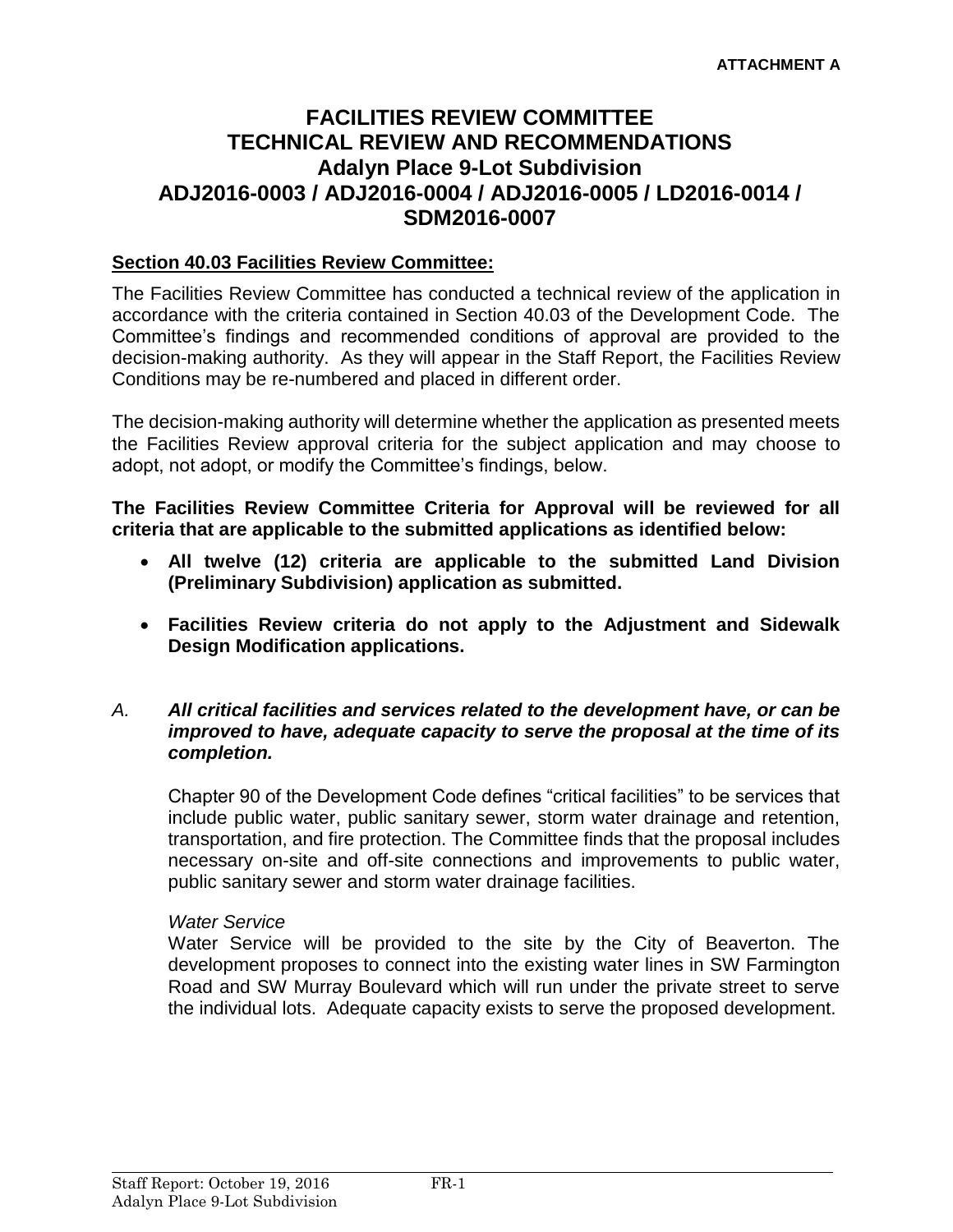#### *Sanitary Sewer*

Development of the subject site involves connection to the existing 8" sanitary sewer line in SW Murray Boulevard to serve the proposed lots. Adequate capacity exists to serve the proposed development.

#### *Stormwater*

Development of the subject site involves construction of a stormwater line within the private street from SW Murray Boulevard. On-site Low Impact Development Approaches (LIDA) planters are proposed with the development. Adequate capacity exists to serve the proposed development.

To ensure appropriate design and construction of the essential facilities including but not limited to utility connections, access to manholes and structures, maintenance requirements, and associated construction and utility phasing plans, the Committee recommends conditions of approval through the Land Division (LD2016-0014) application.

#### *Transportation*

The Beaverton Transportation System Plan classifies both SW Farmington Road and SW Murray Boulevard as Arterial Streets. Currently, both streets are under the operational and maintenance jurisdiction of Washington County. To meet County standards, at least 61 feet of right-of-way (ROW) from centerline needs to be provided for SW Farmington Road and at least 49 feet from the centerline of SW Murray Blvd., according to the letter from Washington County Transportation staff. The applicant's plans submitted on October 11, 2016 show the required dedication of right-of-way on SW Farmington Road and SW Murray Boulevard. The applicant provides a private drive through the site with a paved walkway to serve the proposed 9 single family homes. Washington County has approved a design exception to allow right-in and right-out only access to SW Farmington Road and SW Murray Boulevard, as shown on the plans.

#### *Fire Protection*

Fire protection will be provided to the site by Tualatin Valley Fire and Rescue Department (TVF&R). Comments and conditions of approval have been received from TVF&R, and are included herein. Staff also cites the findings for Criterion H hereto regarding fire prevention.

The Committee finds that the proposed development does shows sufficient rightof-way dedication. Also the required dedication is likely to impact overall subdivision design and layout. Without a plan showing adequate right-of-way dedication staff cannot conclude that the provision of critical facilities has been met. Therefore, the Committee finds the proposal does not meet the criterion for approval.

**Therefore, the Committee finds that the proposal does meets the criterion.** 

## *B. Essential facilities and services are available, or can be made available, with adequate capacity to serve the development prior to occupancy. In lieu of providing essential facilities and services, a specific plan may be approved*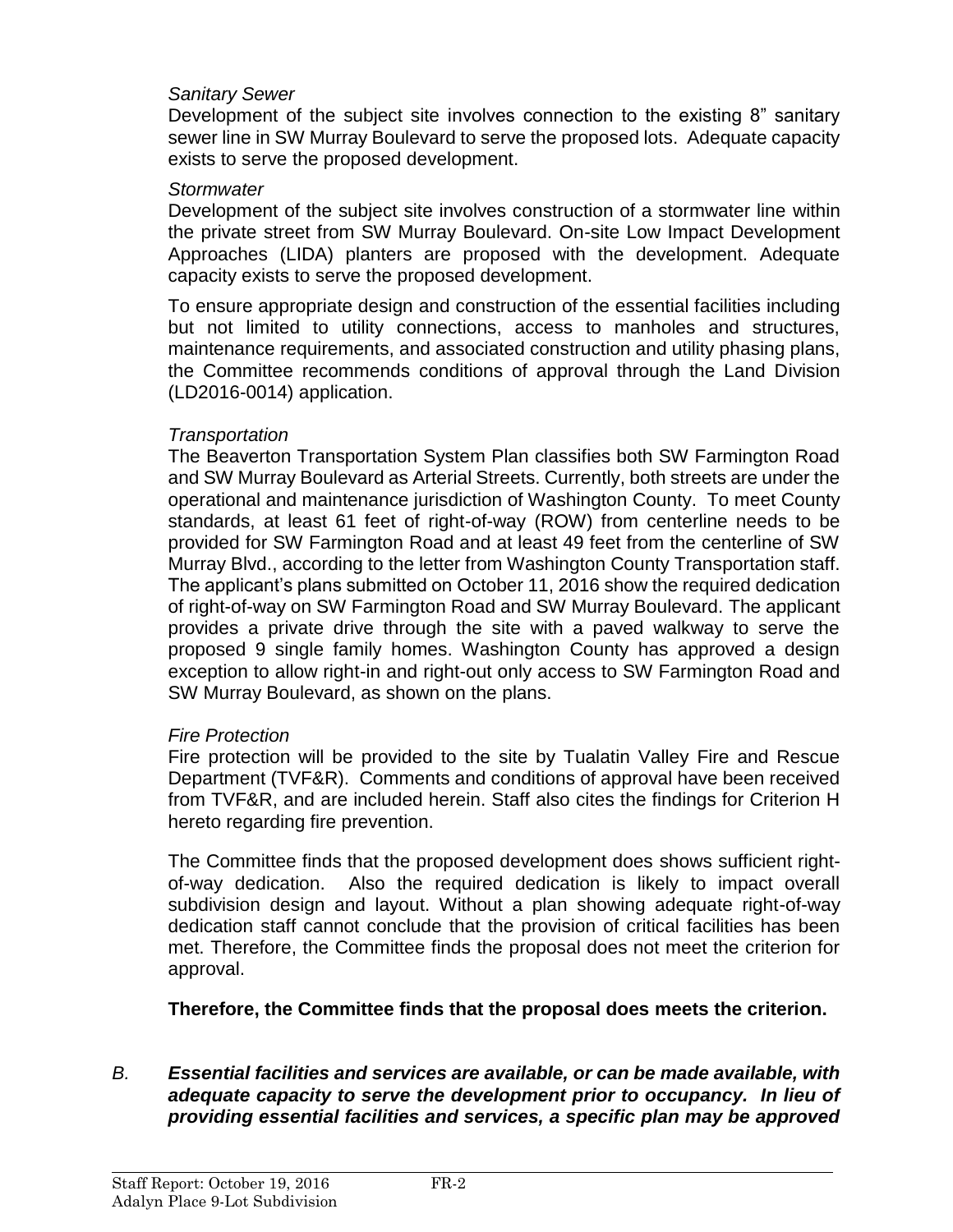#### *if it adequately demonstrates that essential facilities, services, or both will be provided to serve the proposed development within five years of occupancy.*

Chapter 90 of the Development Code defines "essential facilities" to be services that include schools, transit improvements, police protection, and pedestrian and bicycle facilities in the public right-of-way. The applicant's plans and materials were forwarded to City Transportation staff, City Police Department, and Tualatin Valley Fire and Rescue.

#### *Schools*

The City provided the Beaverton School District with a copy of the proposal, however, no comments were received from Beaverton School District related to the proposal. Given the low number of proposed units the impacts to the school district are minimal.

The site will be served by the Tualatin Hills Park and Recreation District (THPRD).

## *Pedestrian and Bicycle*

The applicant has proposed to create a 4-foot-wide walkway alongside and at the same grade as the proposed common drive. The applicant proposes to construct the walkway of heavy-duty concrete to differentiate it from the asphalt drive surface. This meets the minimum requirement for pedestrian access for the proposed development.

#### *Police and Transit*

The City of Beaverton Police will serve the development site.

Tri-Met will serve the development site. The site is most directly served by bus line 62 on SW Murray Boulevard and bus line 52 on SW Farmington Road. Tri-Met has not identified the need for additional transit stops related to this development.

# **Therefore, the Committee finds that the proposal meets the criterion.**

#### *C. The proposal is consistent with all applicable provisions of Chapter 20 (Land Uses) unless the applicable provisions are modified by means of one or more applications which shall be already approved or which shall be considered concurrently with the subject proposal.*

Staff cites the Code Conformance Analysis chart at the end of this report, which evaluates the project as it relates the applicable Code requirements of Chapter 20 for the Urban Medium Density (R2) zone as applicable to the above mentioned criteria. As demonstrated on the chart, approval for three Major Adjustment applications is necessary in order for affirmative findings to be made that Chapter 20 standards are met. Staff recommends a condition of approval that states: approval of LD2016-0014 is dependent upon approval of ADJ2016-0003, ADJ2016-004, and ADJ2016-0005.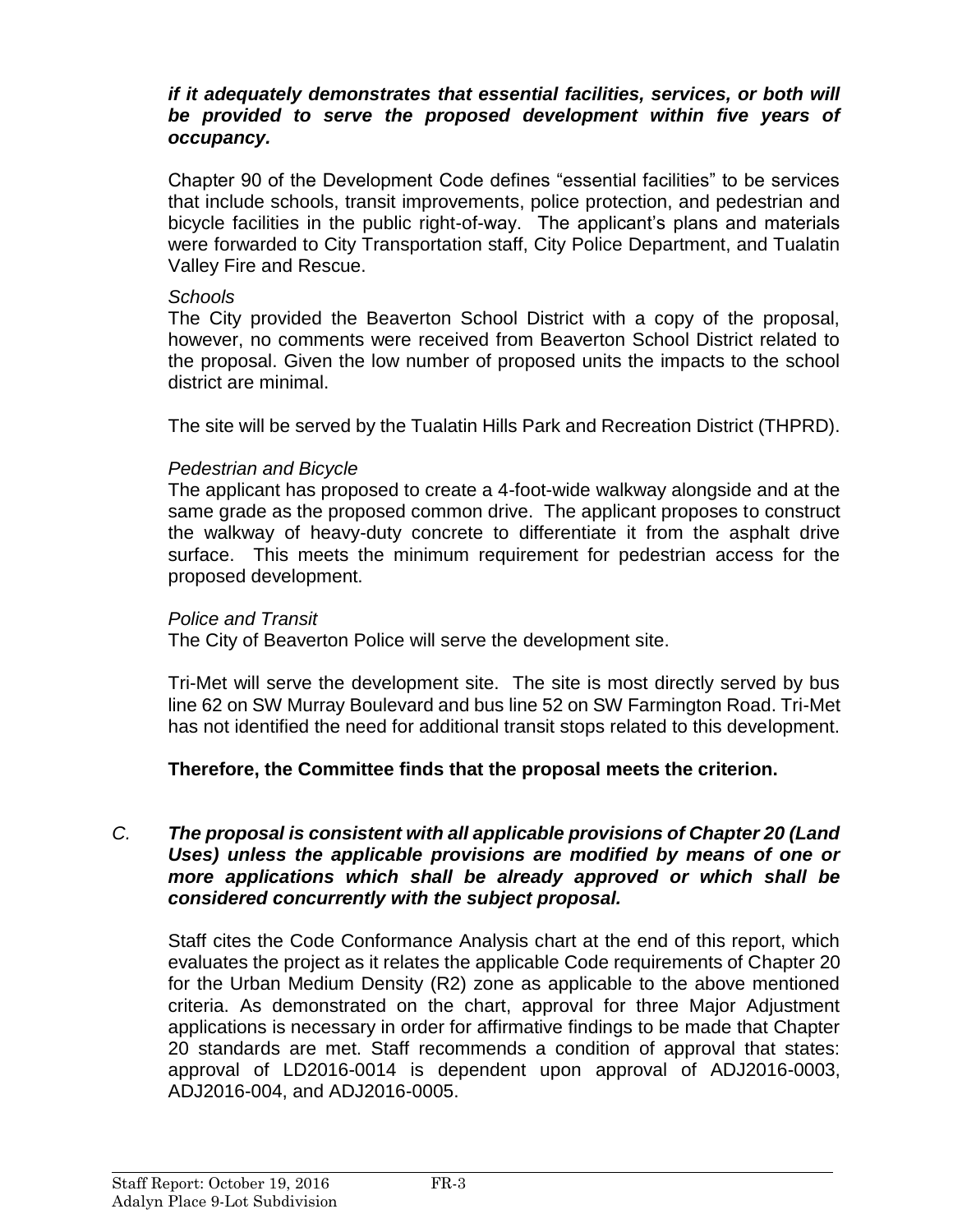As a Condition of Approval, the proposed houses shall have their garage doors set back at least 18.5 feet from the back of the walkway.

**Therefore, the Committee finds that by meeting the conditions of approval, the proposal meets the criterion.** 

*D. The proposed development is consistent with all applicable provisions of Chapter 60 (Special Requirements) and all improvements, dedications, or both, as required by the applicable provisions of Chapter 60 (Special Requirements), are provided or can be provided in rough proportion to the identified impact(s) of the proposal.*

The Committee cites the Code Conformance Analysis chart at the end of this report, which evaluates the proposal as it relates the applicable Code requirements of Chapter 60, in response to the above mentioned criteria. Staff will provide findings for the applicable Land Division criteria within the applicable sections of the staff report.

The proposed development is not expected to generate more than 200 vehicle trips per day, which is the threshold for a traffic impact analysis (TIA).

The applicant proposes a shared driveway for the proposed lots and has received approval from Washington County for right-in/right-out access onto SW Farmington Road and onto SW Murray Boulevard. Construction or extension of a traffic separator in the median of each street will be required as a Condition of Approval.

To meet the requirements of Section 60.65, staff recommends a standard condition of approval requiring that utility lines are placed underground.

**Therefore, the Committee finds that by meeting the conditions of approval, the proposal meets the criterion.** 

*E. Adequate means are provided or can be provided to ensure continued periodic maintenance and necessary normal replacement of the following private common facilities and areas, as applicable: drainage ditches, roads and other improved rights-of-way, structures, recreation facilities, landscaping, fill and excavation areas, screening and fencing, ground cover, garbage and recycling storage areas and other facilities not subject to maintenance by the City or other public agency.*

The applicant states that the Home Owners Association (HOA) for the development will maintain private common facilities and areas including the private drive and water quality facilities. Staff does not find that the design of the common facilities and tracts will preclude adequate maintenance.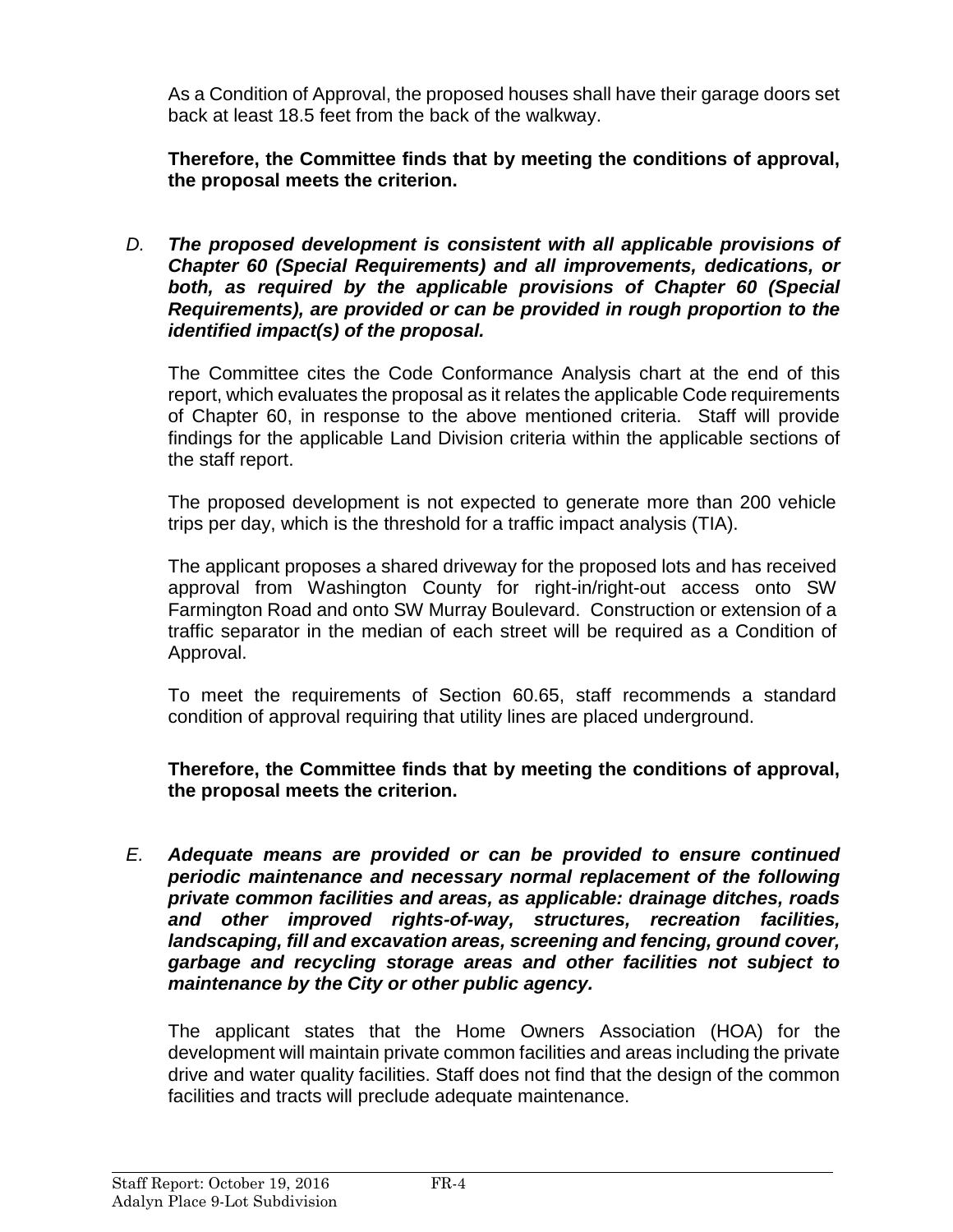**Therefore, the Committee finds that by meeting the conditions of approval, the proposal meets the criterion.** 

#### *F. There are safe and efficient vehicular and pedestrian circulation patterns within the boundaries of the development.*

The applicant has submitted evidence that Washington County staff have already approved a Design Exception to the access spacing criteria for SW Farmington Road and SW Murray Boulevard. Based on the Autoturn template drawing that the applicant provided, the fire department access to the site will require driving over a portion of Lot 1. However, TVF&R has accepted this design.

**Therefore, the Committee finds that the proposal meets the criterion of approval.**

#### *G. The development's on-site vehicular and pedestrian circulation systems connect to the surrounding circulation systems in a safe, efficient, and direct manner.*

The applicant proposes recessed garage doors in order to meet the 18.5 driveway depth requirement and allow for four parking spaces per lot. Failure to provide this setback will likely result in vehicles parking such that the walkway is blocked. Therefore, staff recommends a Condition of Approval to ensure that the proposed houses are built with a recessed garage door that meets the setback minimums.

**Therefore, the Committee finds that by meeting the conditions of approval, the proposal meets the criterion.** 

#### *H. Structures and public facilities serving the development site are designed in accordance with adopted City codes and standards and provide adequate fire protection, including, but not limited to, fire flow.*

Preliminary comments and conditions of approval have been received from Tualatin Valley Fire and Rescue District (TVF&R). Specific details regarding fire flow and hydrant placement will be reviewed for flow calculations and hydrant locations during site development and building permit stages.

The Committee concludes that, subject to meeting the conditions of approval the site can be designed in accordance with City codes and standards and provide adequate fire protection.

#### **Therefore, the Committee finds that by meeting the conditions of approval, the proposal meets the criterion.**

*I.* **Structures and public facilities serving the development site are designed in accordance with adopted City codes and standards and provide adequate**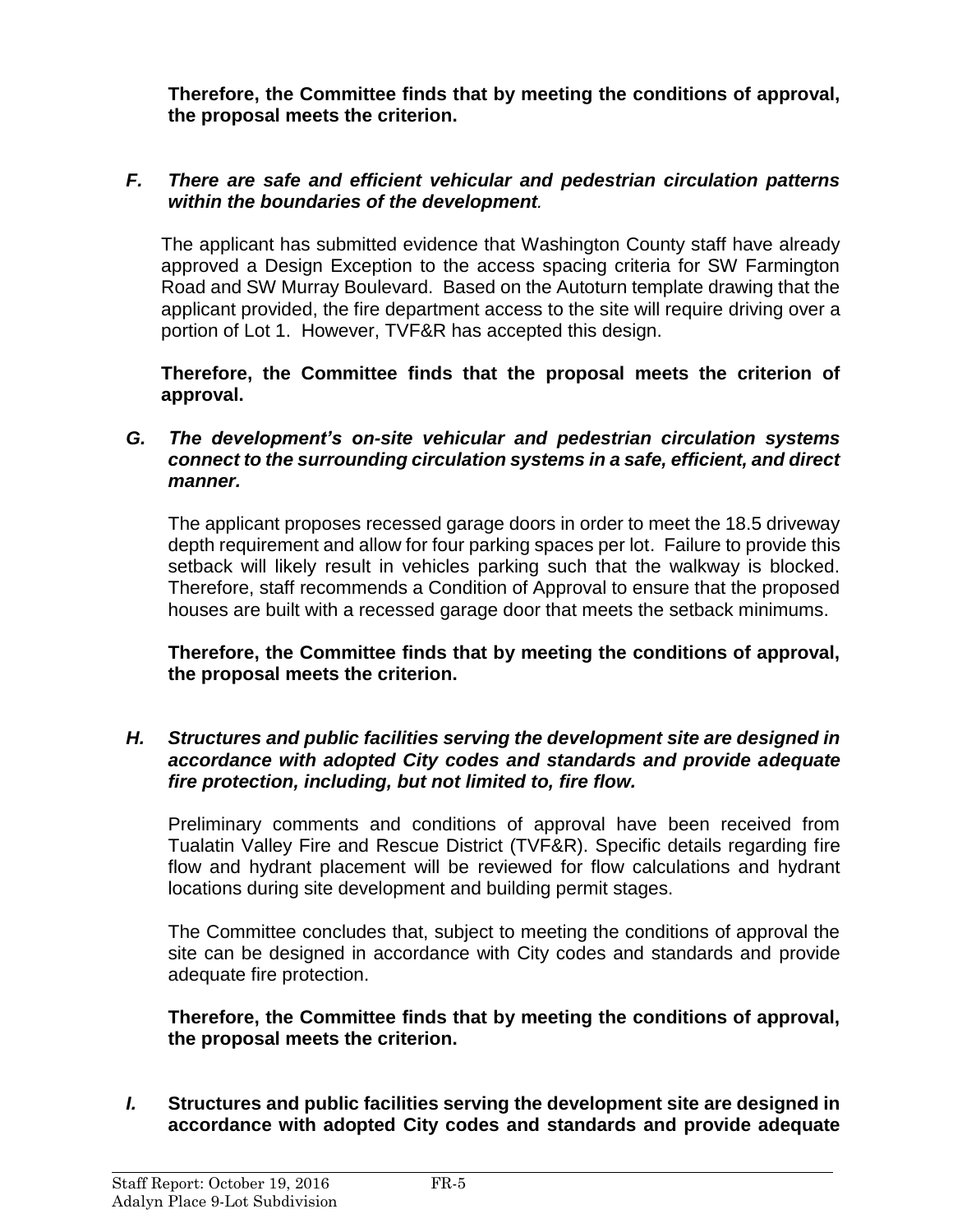#### **protection from hazardous conditions due to inadequate, substandard or illdesigned development.**

The applicant must provide public street lights. By meeting the City of Beaverton's Engineering Design Manual design standards for street lights, the Committee finds that the street illumination system will provide adequate protection from hazardous conditions.

The Committee finds that review of the construction documents at the building and site development permit stages will ensure protection from hazardous conditions due to inadequate, substandard or ill-designed development.

## **Therefore, the Committee finds that by meeting the conditions of approval, the proposal meets the criterion.**

*J. Grading and contouring of the development site is designed to accommodate the proposed use and to mitigate adverse effect(s) on neighboring properties, public right-of-way, surface drainage, water storage facilities, and the public storm drainage system.*

The applicant's response to J states that the subject site is quite level and grading activity will be minimal and not adversely impact neighboring properties, public rights-of way or public conveyance facilities. Staff concurs that the grading of the site is minimal and should not adversely impact neighboring properties or public facilities.

The applicant must show compliance with all Site Development erosion control measures at the time of Site Development permit issuance.

**Therefore, the Committee finds that by meeting the conditions of approval, the proposal meets the criterion.** 

#### *K. Access and facilities for physically handicapped people are incorporated into the development site and building design, with particular attention to providing continuous, uninterrupted access routes.*

The applicant will be required to meet all applicable accessibility standards of the International Building Code, Fire Code and other standards as required by the American Disabilities Act (ADA). Conformance with the technical design standards for Code accessibility requirements are to be shown on the approved construction plans associated with Site Development and Building Permit approvals. The Committee finds that as proposed, the sidewalks appear to meet applicable accessibility requirements and, through the site development and building permitting reviews will be thoroughly evaluated. Therefore, the Committee finds that by meeting the conditions of approval, the site will be in conformance with ADA requirements, and would thereby be in conformance with Development Code Section 60.55.65 and the criterion will be met.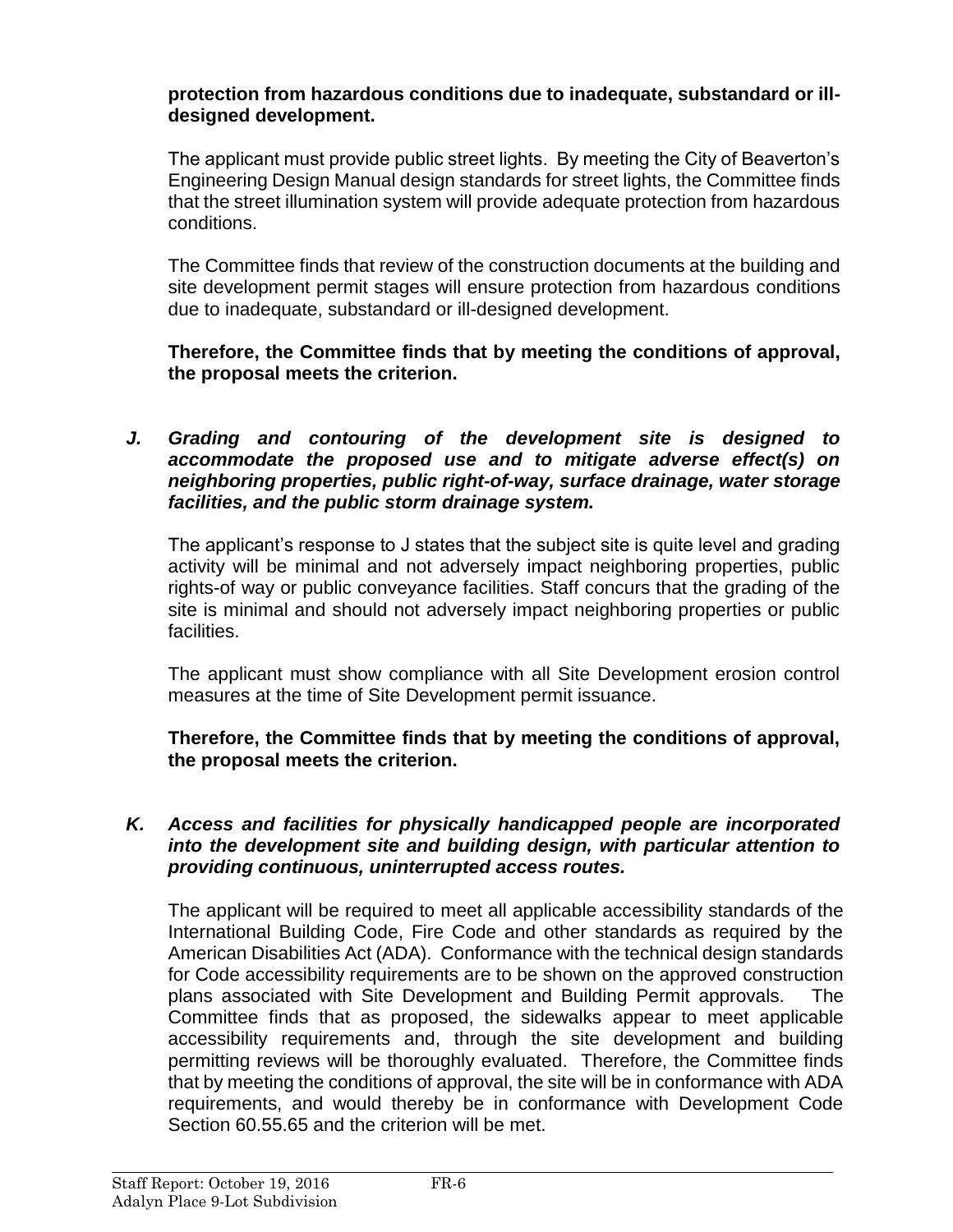**Therefore, the Committee finds that by meeting the conditions of approval, the proposal meets the criterion for approval.**

## *L. The proposal contains all applicable application submittal requirements as specified in Section 50.25.1 of the Development Code.*

The applicant submitted the land use applications on July 14, 2016 and was deemed complete on September 7, 2016. In review of the materials during the application review process, the Committee finds that all applicable application submittal requirements, as identified in Section 50.25.1 are contained within this proposal.

**Therefore, the Committee finds the proposal meets the criterion for approval.**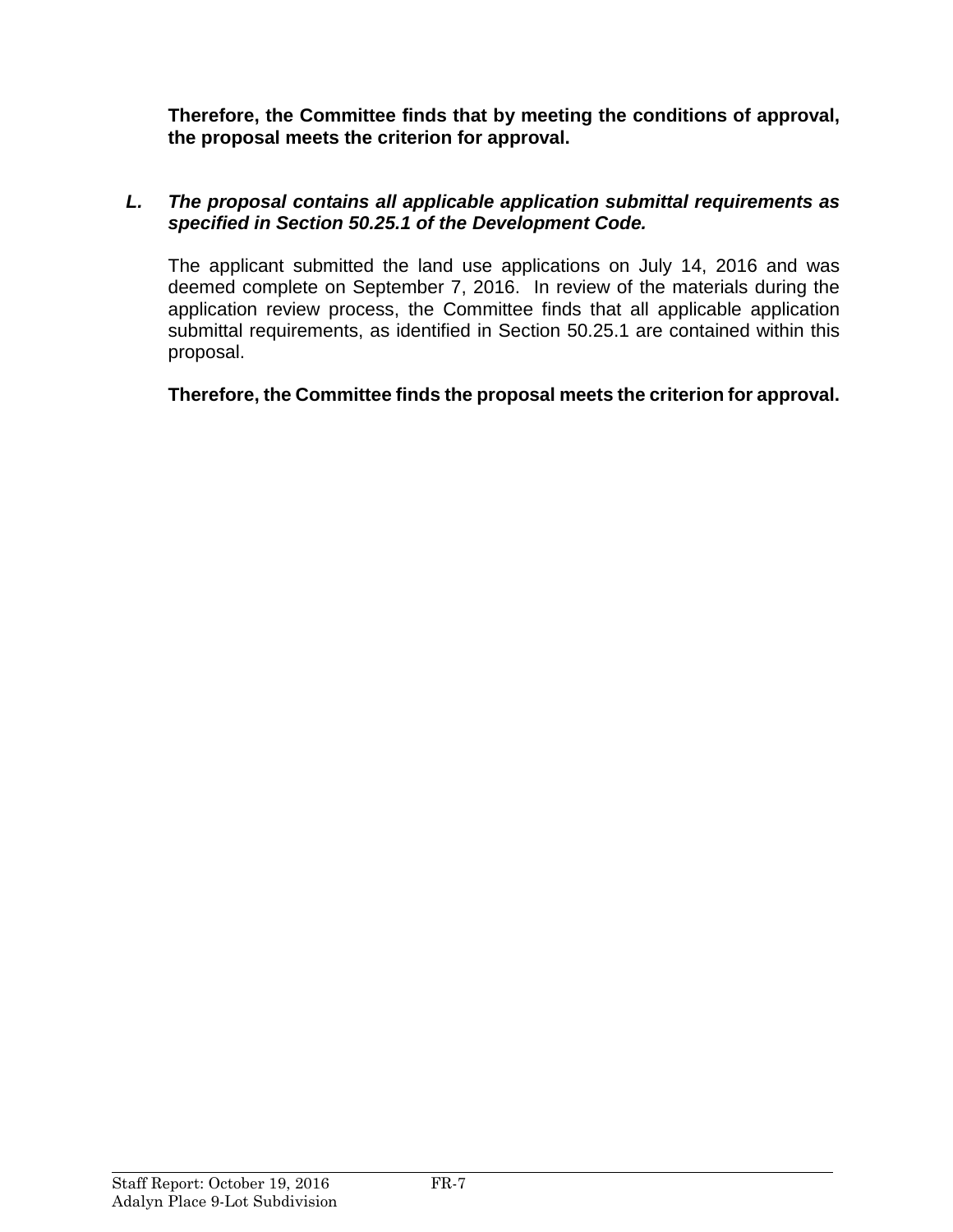# **Code Conformance Analysis Chapter 20 Use and Site Development Requirements Urban Medium Density (R2) Zoning District**

| <b>CODE STANDARD</b>                                                                                                             | <b>CODE REQUIREMENT</b>                                     | <b>PROJECT PROPOSAL</b>                                                                                                                                                                                                                           | <b>MEETS</b><br>CODE?              |  |
|----------------------------------------------------------------------------------------------------------------------------------|-------------------------------------------------------------|---------------------------------------------------------------------------------------------------------------------------------------------------------------------------------------------------------------------------------------------------|------------------------------------|--|
| Development Code Section 20.05.20 (Urban Medium Density R2)                                                                      |                                                             |                                                                                                                                                                                                                                                   |                                    |  |
| Use- Permitted                                                                                                                   | Detached Dwellings                                          | <b>Detached Dwellings</b>                                                                                                                                                                                                                         | <b>Yes</b>                         |  |
|                                                                                                                                  | Development Code Section 20.05.15 (Urban Medium Density R2) |                                                                                                                                                                                                                                                   |                                    |  |
| Minimum Area Per Lot                                                                                                             | $2,000$ sq. ft.                                             | 3,012 sq. ft. area per lot                                                                                                                                                                                                                        | Yes                                |  |
| Minimum Corner Lot<br><b>Dimensions</b><br>Width<br>Depth                                                                        | 14 (interior) 20 (corner)<br>none                           | 36<br>40                                                                                                                                                                                                                                          | Yes                                |  |
| Minimum Yard<br><b>Setbacks</b><br>Front<br>Side<br>Rear<br>Garage<br>Garage Door to Rear<br>Minimum Between<br><b>Buildings</b> | 10'<br>5'<br>15'<br>5 or 18.5'<br>24'<br>l6'                | The applicant has applied for<br>Major Adjustments to the front<br>yard setback, side yard setback<br>and rear yard setbacks for<br>various lots. These requests<br>will be evaluated in the Major<br>Adjustment portions of the Staff<br>Report. | See-ADJ<br><b>Staff</b><br>Reports |  |
| Maximum Building<br>Height                                                                                                       | 40 feet                                                     | 37 feet. Additionally building<br>height will be assessed at the<br>time of building permit<br>submittal.                                                                                                                                         | Yes                                |  |
| Development Code Section 20.25.05 - Density Calculations                                                                         |                                                             |                                                                                                                                                                                                                                                   |                                    |  |
| <b>Residential Density</b>                                                                                                       | Minimum Density: 7 lots<br>Maximum Density: 9 lots          | The applicant proposes 9 lots.                                                                                                                                                                                                                    | Yes                                |  |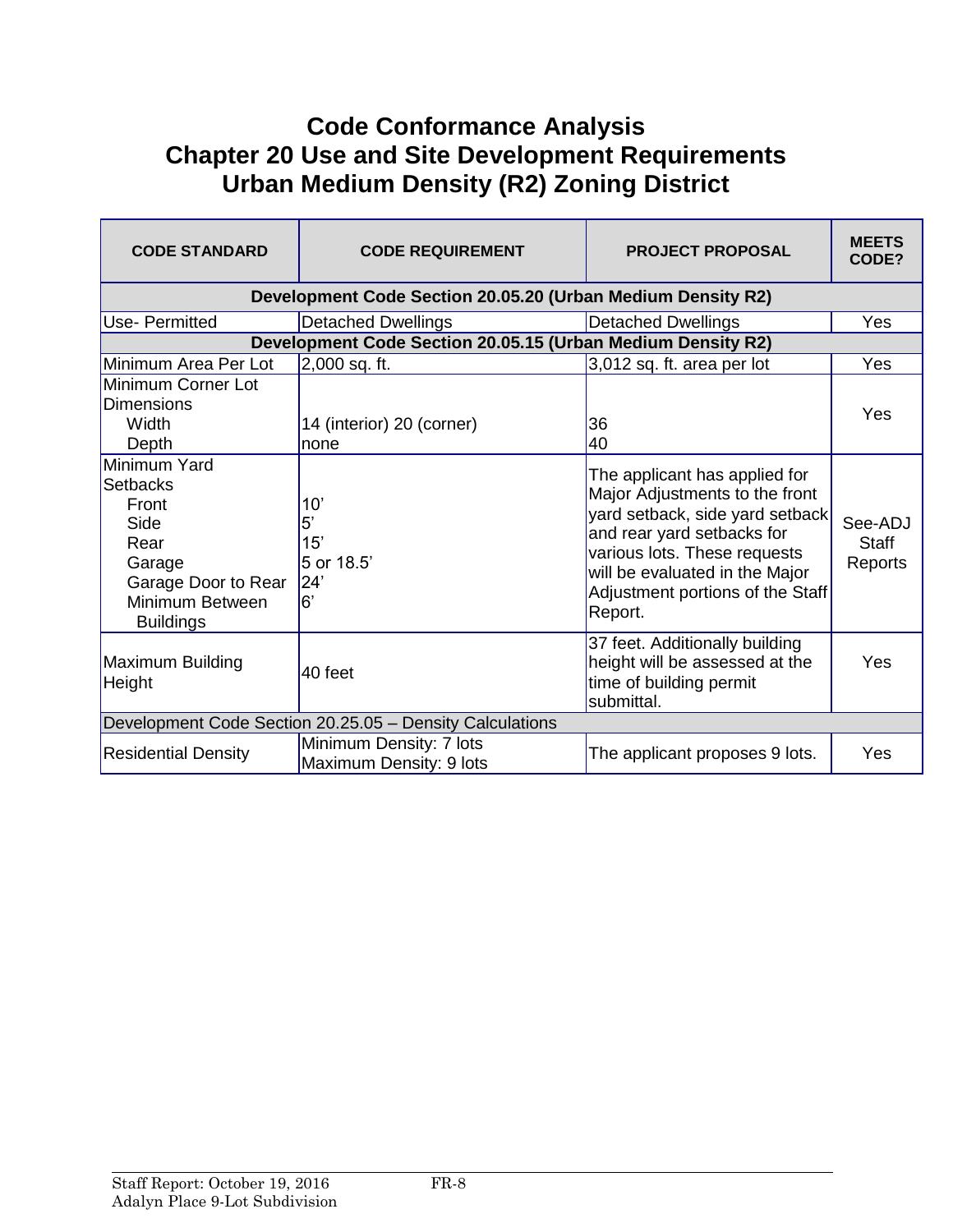# **Chapter 60 Special Requirements**

| <b>CODE</b><br><b>STANDARD</b>                                     | <b>CODE REQUIREMENT</b>                                                                                                                                                                            | <b>PROJECT PROPOSAL</b>                                                                                                                                                                                                                                                                                       |                               |
|--------------------------------------------------------------------|----------------------------------------------------------------------------------------------------------------------------------------------------------------------------------------------------|---------------------------------------------------------------------------------------------------------------------------------------------------------------------------------------------------------------------------------------------------------------------------------------------------------------|-------------------------------|
| <b>Development Code Section 60.05</b>                              |                                                                                                                                                                                                    |                                                                                                                                                                                                                                                                                                               |                               |
| Design Review Principles,<br>Standards, and<br>Guidelines          | Requirements for new development<br>and redevelopment.                                                                                                                                             | Design Review is not applicable<br>to single family dwellings.                                                                                                                                                                                                                                                | N/A                           |
|                                                                    | <b>Development Code Section 60.12</b>                                                                                                                                                              |                                                                                                                                                                                                                                                                                                               |                               |
| Habitat Friendly and Low<br><b>Impact Development</b><br>Practices | Optional program offering various<br>credits available for use of specific<br>Habitat Friendly or Low Impact<br>Development techniques.                                                            | No Habitat Friendly or Low<br>Impact Development techniques<br>proposed.                                                                                                                                                                                                                                      | N/A                           |
|                                                                    | Development Code Section 60.15 - Land Division Standards                                                                                                                                           |                                                                                                                                                                                                                                                                                                               |                               |
| <b>Land Division Standards</b>                                     | Standards pertaining to Land<br><b>Divisions</b>                                                                                                                                                   | A Land Division-Preliminary<br>Subdivision application has been<br>applied for.                                                                                                                                                                                                                               | See LD<br><b>Findings</b>     |
|                                                                    | Development Code Section 60.30 - Off-Street Parking                                                                                                                                                |                                                                                                                                                                                                                                                                                                               |                               |
| Off-street motor<br>vehicle parking<br>Parking Zone A              | <b>Detached Dwellings</b><br>1 space per unit= 9 spaces min<br>No Maximum for Detached Dwellings<br>No bicycle parking is required for                                                             | <b>Detached Dwellings</b><br>Each dwelling will have at<br>minimum one parking space.<br>No bicycle parking is required for                                                                                                                                                                                   | <b>YES</b>                    |
| <b>Required Bicycle Park</b>                                       | detached dwellings.                                                                                                                                                                                | detached dwellings                                                                                                                                                                                                                                                                                            |                               |
| <b>Development Code Section 60.55 - Transportation</b>             |                                                                                                                                                                                                    |                                                                                                                                                                                                                                                                                                               |                               |
| <b>Transportation Facilities</b>                                   | Regulations pertaining to the<br>construction or reconstruction of<br>transportation facilities.                                                                                                   | <b>Refer to Facilities Review</b><br>Committee findings herein.                                                                                                                                                                                                                                               | <b>YES</b>                    |
|                                                                    | <b>Development Code Section 60.60</b>                                                                                                                                                              |                                                                                                                                                                                                                                                                                                               |                               |
| Trees & Vegetation                                                 | Regulations pertaining to the<br>removal and preservation of trees.                                                                                                                                | Less than 5 Community Trees<br>are proposed to be removed from<br>the site, therefore no Tree Plan<br>application is Required.                                                                                                                                                                                | N/A                           |
| <b>Development Code Section 60.65</b>                              |                                                                                                                                                                                                    |                                                                                                                                                                                                                                                                                                               |                               |
| <b>Utility Undergrounding</b>                                      | All existing overhead utilities and any<br>new utility service lines within the<br>project and along any existing<br>frontage, except high voltage lines<br>(>57kV) must be placed<br>underground. | The applicant states that all<br>proposed power and<br>telecommunications lines will be<br>placed underground. To ensure<br>the proposal meets requirements<br>of this section, staff recommends<br>a condition requiring the<br>completion of undergrounding<br>prior to issuance of occupancy<br>permit(s). | <b>Yes-with</b><br><b>COA</b> |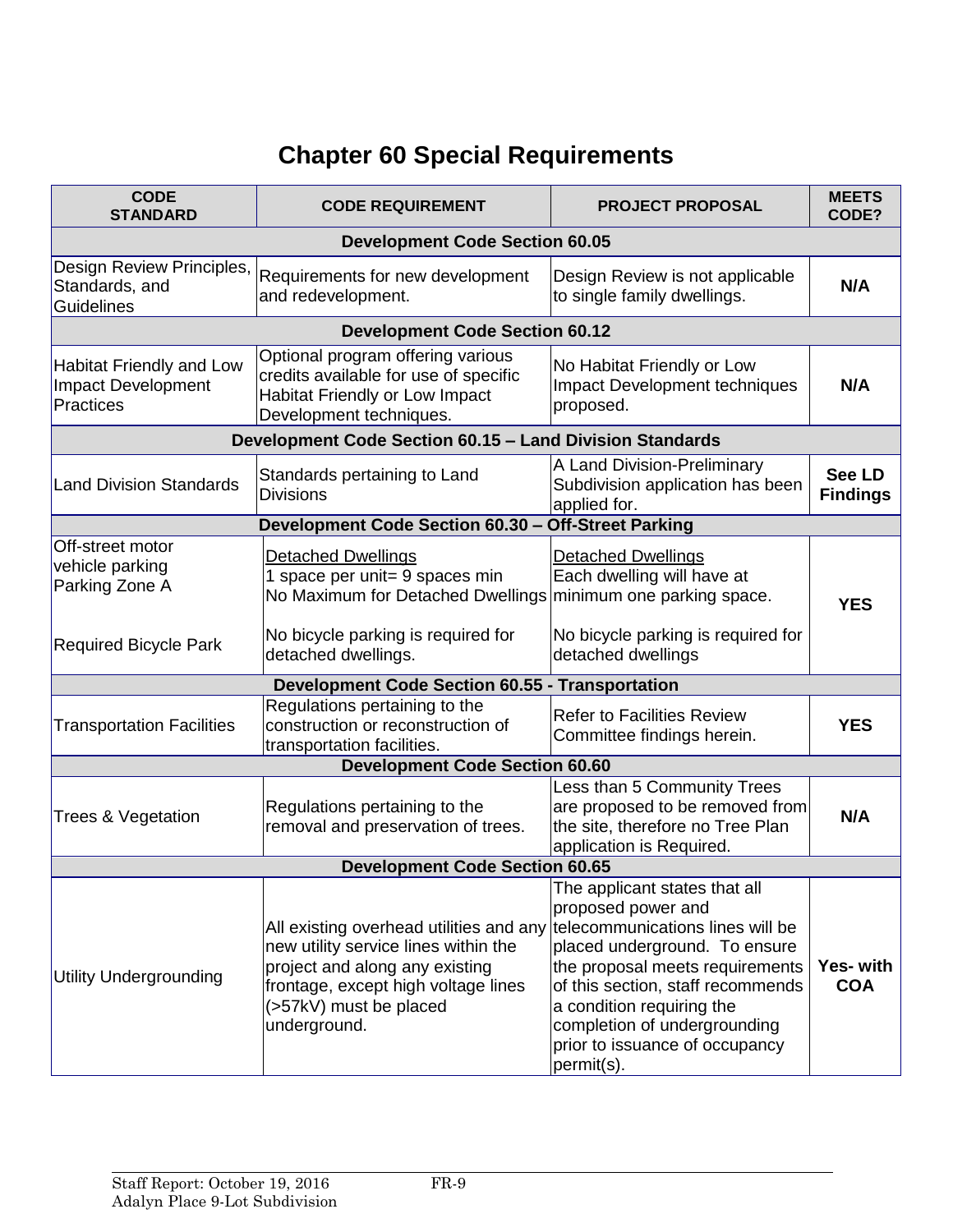#### **ADJ2016-0003 ANALYSIS AND FINDINGS FOR MAJOR ADJUSTMENT APPROVAL**

## **Section 40.10.05. Adjustment Applications; Purpose**

*The purpose of an Adjustment application is to provide a mechanism by which certain regulations in this Code may be adjusted if the proposed development continues to meet the intended purpose of such regulations. This Section is carried out by the approval criteria listed herein.*

# **Section 40.10.15.2.C Approval Criteria**

*In order to approve a Major Adjustment application, the decision making authority shall make findings of fact based on evidence provided by the applicant demonstrating that all the following criteria are satisfied:*

*1. The proposal satisfies the threshold requirements for a Major Adjustment application.*

Section 40.10.15.2.A.1 Threshold: *An application for Major Adjustment shall be required when the following threshold applies:*

*Involves an adjustment of more than 10% and up to and including 50% adjustment from the numerical Site Development Requirement specified in Chapter 20 (Land Uses).*

The minimum front yard setback for a building in the R2 zone is ten feet. The applicant proposes an eight-foot front yard setback for Lots 1-4. No reduction to the front yard setback is requested for Lots 5-9. This represents a 20% adjustment from the Site Development Requirement.

**Therefore, staff finds that the proposal meets the criterion for approval.**

*2. The application complies with all applicable submittal requirements as specified in Section 50.25.1 and includes all applicable City application fees.*

The City of Beaverton received the appropriate fee for a Major Adjustment application.

## **Therefore, staff finds that the proposal meets the criterion for approval.**

#### *3. Special conditions exist on the site that make it physically difficult or impossible to meet the applicable development standard for an otherwise acceptable proposal.*

The applicant states that the dimensions of the site significantly reduce the design options for the subdivision while still allowing safe access and utility provision requirements. The site is Lshaped with 76 feet of width. The constrained dimension creates a special condition which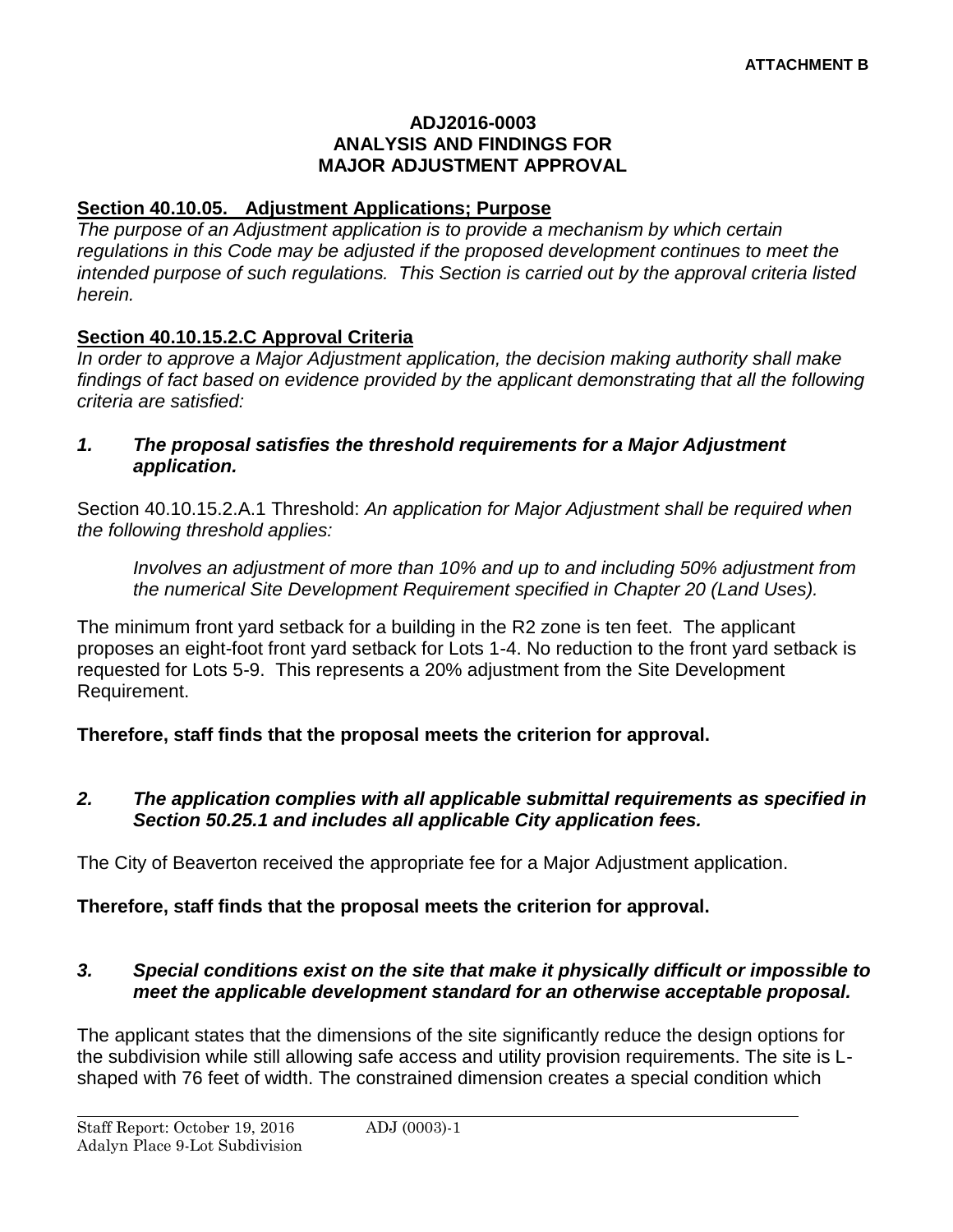makes it difficult to comply with front yard setbacks of the zone while still providing the required access.

In addition the existing public stormwater system in SW Farmington Road is very shallow and cannot be lowered as part of the current road improvement project. This shallow depth restricts the storm water management options for the site, as underground detention cannot be accommodate above ground facilities must be provided which take up additional space on the site, further restricting the area available for siting homes. The three (3) foot wide stormwater planter takes up area that would otherwise be able to be used as front or rear yard setbacks for Lots 1-4.

The R2 zone permits detached residential development, which the applicant proposes. Staff finds that given the constrained width and stormwater connections the requested front yard setback reduction is the result of a special condition. All front yards for the development face the internal drive, staff finds that the impacts of reducing the front yard setbacks are primarily to the proposed development, rather than the surrounding neighborhood.

# **Therefore, staff finds that the proposal meets the criterion for approval.**

## *4. The special conditions or circumstances do not result from the actions of the applicant and such conditions and circumstances do not merely constitute financial hardship or inconvenience.*

The applicant states that the constrained dimensions of the lot do not result from the actions of the applicant. The requested adjustment allows for provisions of all required services while still allowing for detached single family development. The request to reduce the front yard setbacks do not stem from financial hardship or inconvenience. Minimum density requirements in the R2 lead to small lots which can make it difficult to fit marketable product on while maintaining the required setbacks.

Staff has reviewed the applicant's calculations for minimum density and concurs that the Major Adjustment to the front yard setback will help the development to maximize the building envelope for each lot. The proposed setback reduction will not create additional lots. Therefore, the request is not a result of financial hardship or inconvenience for the applicant.

# **Therefore, staff finds that the proposal meets the criterion for approval.**

# *5. Granting the adjustment as part of the overall proposal will not obstruct pedestrian or vehicular movement.*

The applicant requests adjustment from the minimum front yard building setback of ten feet in the R2 zone. The applicant proposes an eight-foot side yard setback for Lots 1-4. The requested front yard setback does not change the required garage face setback of 18.5 feet from the front property line. The applicant proposes homes with recessed garage doors and second floors reaching the reduced front yard setback which will allow adequate space for a car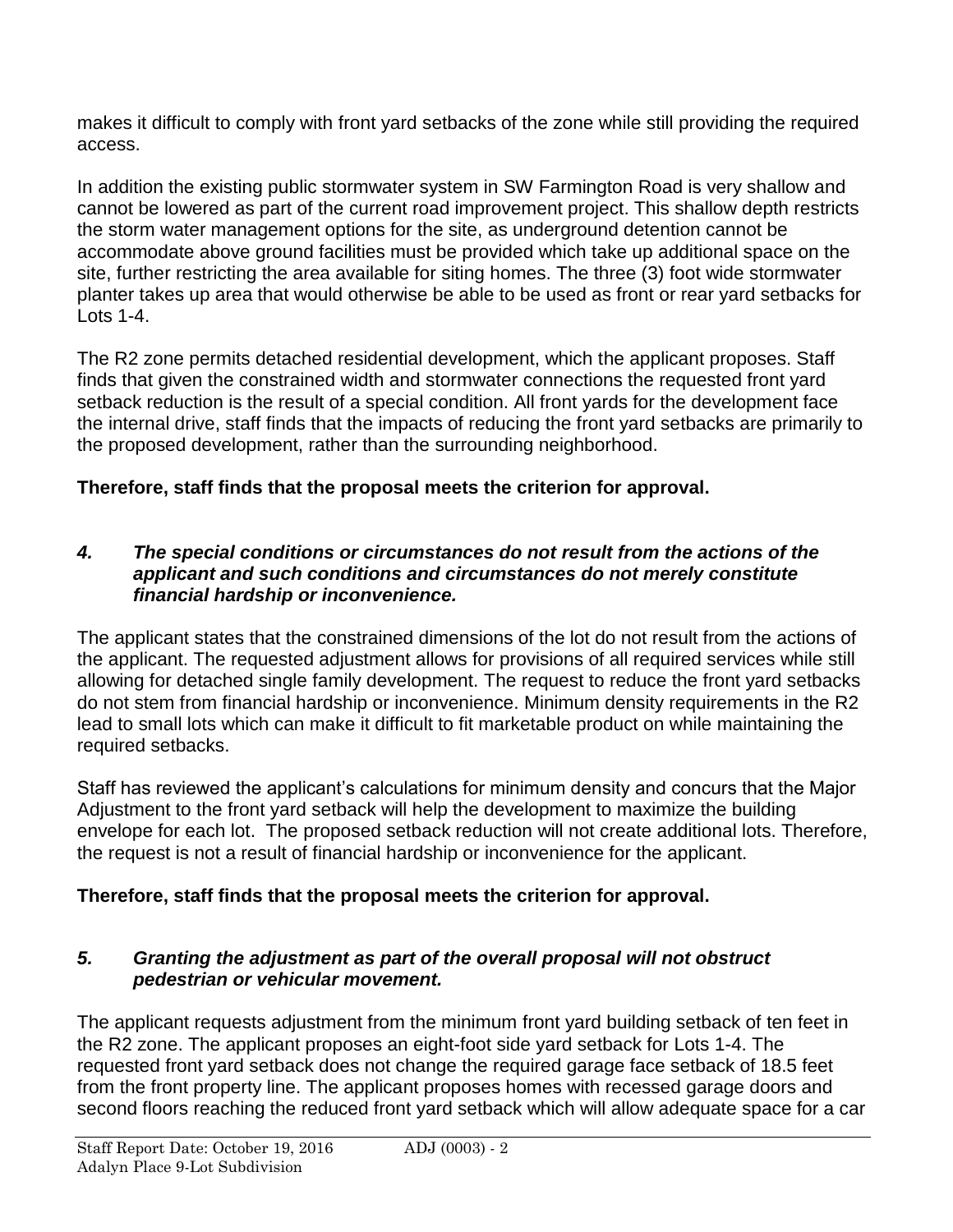to park in front of the garage without overhanging the sidewalk. Staff finds that granting the adjustment, as proposed, will have no impact on pedestrian or vehicular movement through the subdivision.

# **Therefore, staff finds that the proposal meets the criterion for approval.**

# *6. City-designated significant trees and/or historic resources, if present, will be preserved.*

There are no City-designated significant trees and/or historic resources on the subject site.

# **Therefore, staff finds that this approval criterion is not applicable.**

## *7. If more than one (1) adjustment is being requested concurrently, the cumulative effect of the adjustments will result in a project which is still consistent with the overall purpose of the applicable zoning district.*

The applicant is requesting three major adjustments to front, rear, and side yard setbacks. As previously addressed the lots narrow shape, stormwater constraints, and minimum density requirements create difficult circumstances for development to occur. The applicant has requested a reduction to the front, side and rear yards of the proposed subdivision as described in this application and the two other Major Adjustment applications (ADJ2016-0004 and ADJ2016-0005). The cumulative effect of these adjustments will result in a more compact development, however the R2 zoning district envisions a medium density style of development and permits both attached and detached housing. The impacts of the adjustments on surrounding development will be minimal. The reduced yard setbacks are adjacent to the internal street as well as to a Montessori school/day care to the south and commercial developments, including a 7-11 and dry cleaners, to the west. Staff finds that the cumulative impacts of the requested setback adjustments are primarily to the internal site and not to external property owners and are consistent with the overall purpose of the R2 zoning district.

# **Therefore, staff finds that the proposal meets the criterion for approval.**

# *8. Any adjustment granted shall be the minimum necessary to permit a reasonable use of land, buildings, and structures.*

The applicant states that the requested two-foot adjustment is the minimum necessary to develop each lot, while meeting minimum density and Building Code requirements. The applicant states that without the front setback garages would have to be eliminated or significantly reduced in size to provide more livable square footage which would not allow for as much parking on site, which is important given the lack of on-street parking near the site. Given the importance of providing adequate parking and the previously discussed site constraints staff finds that the requested two-foot adjustment to the front yard setback is the minimum necessary to permit a reasonable use of land and the proposed structures.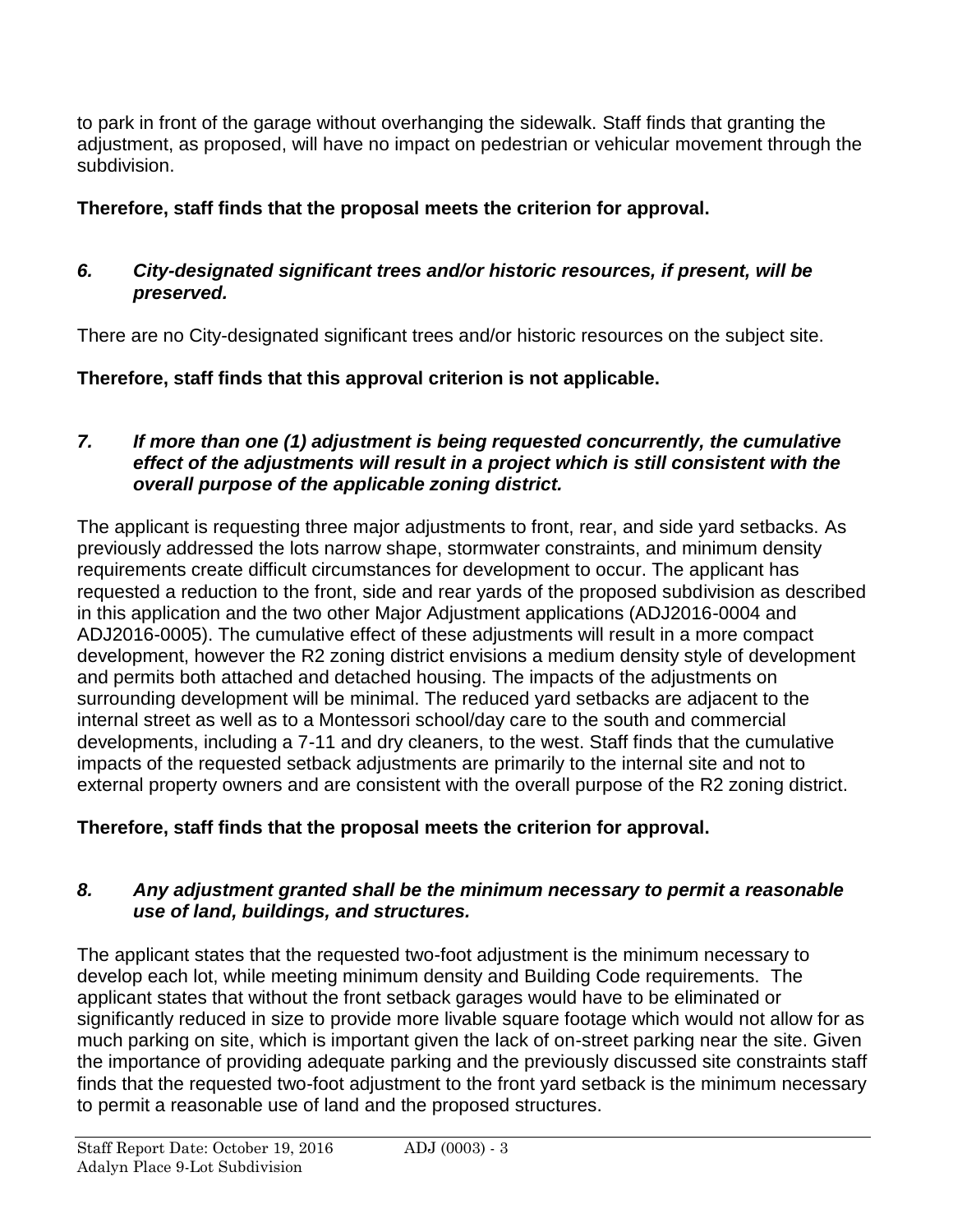**Therefore, staff finds that the proposal meets the criterion for approval.**

*9. Either it can be demonstrated that the modification equally or better meets the intent of the standard to be modified or the proposal incorporates building, structure, or site design features or some combination thereof that compensate for the requested adjustment.* 

In response to Criterion 9, the applicant states that due to the previously discussed constraints granting the reduced front yard setback will allow dwellings with greater living space as well as two car garages which facilitate more off-street parking in the neighborhood. The proposed eight foot front yard setbacks better meets the intent of the standard because it allows future owners of the homes more living area and more off-street parking, while still meeting minimum density standards required by the R2 zone.

Staff finds that the proposal meets the intent of the setback standard by providing a minimum front yard setback of eight feet. Additionally, the reduced front yard setbacks allow the development to meet minimum density requirements while maximizing the building envelope for each lot.

**Therefore, staff finds that the proposal meets the criterion for approval.**

#### *10. The proposal is consistent with all applicable provisions of Chapter 20 (Land Uses) unless the applicable provisions are modified by means of one or more application that have been approved or are considered concurrently with the subject proposal.*

Staff cites the findings in the Code Conformance Analysis chart in the Facilities Review section of this report for the R2 zone as applicable to the above mentioned criteria. As demonstrated on the chart, the previously approved development proposal meets the site development standards, with the exception of this front yard setback request as well as a requests for reduced rear and side yard setbacks being reviewed concurrently (ADJ2016-0004 and ADJ2016-0005). The front yard setback is requesting modification through this Major Adjustment application.

# **Therefore, staff finds that the proposal meets the criterion for approval.**

*11. The proposal is consistent with all applicable provisions of Chapter 60 (Special Requirements) and that all improvements, dedications, or both required by the applicable provisions of Chapter 60 (Special Requirements) are provided or can be provided in rough proportion to the identified impact(s) of the proposal.*

Staff finds that this Major Adjustment proposal, which is limited to front yard setbacks, will have no impact on development's ability to meet applicable Code requirements of Chapter 60.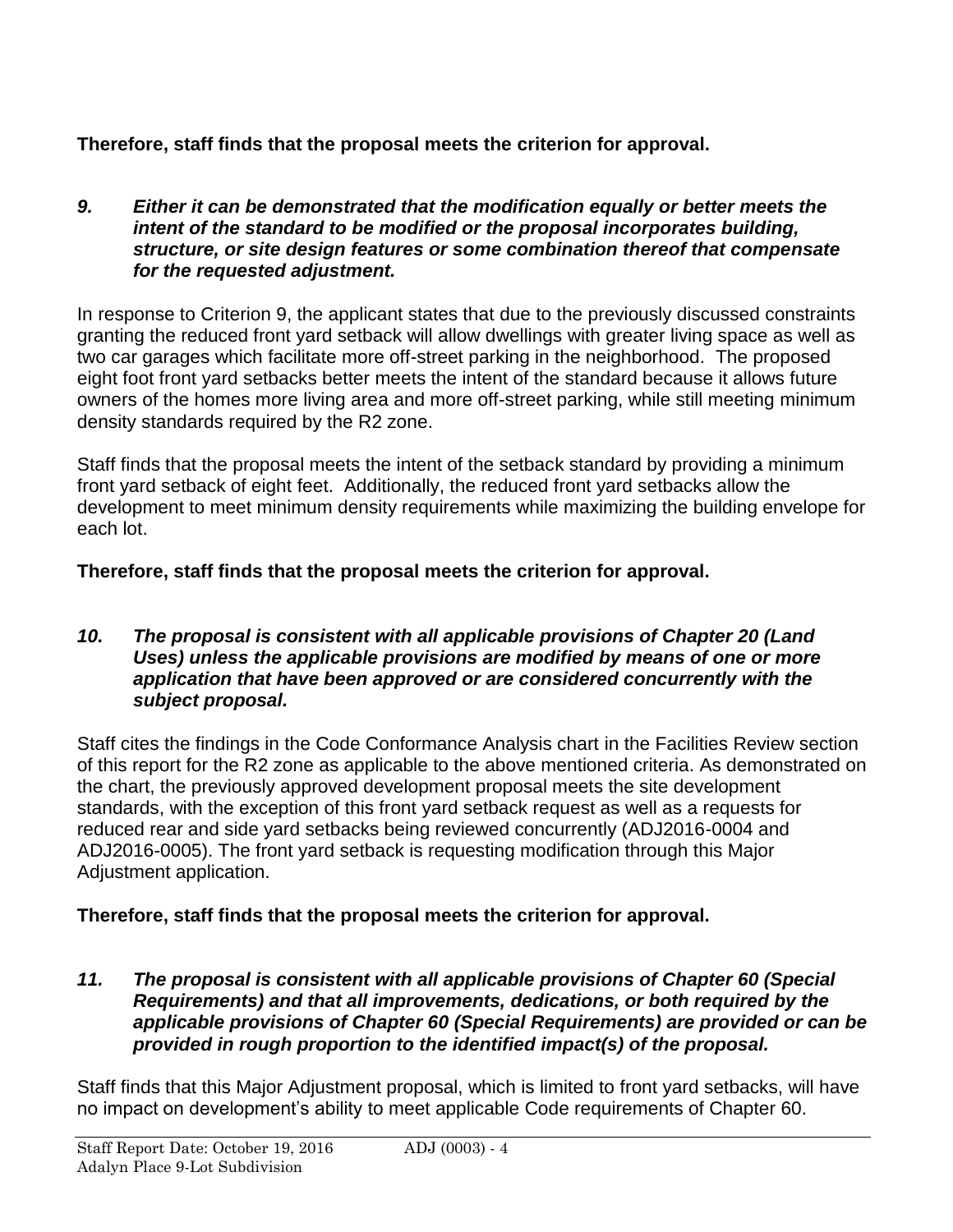**Therefore, staff finds that the proposal meets the criterion for approval.**

*12. Adequate means are provided or can be provided to ensure continued periodic maintenance and necessary normal replacement of the following private common facilities and areas: drainage ditches, roads and other improved rights-of-way, structures, recreation facilities, landscaping, fill and excavation areas, screening and fencing, ground cover, garbage and recycling storage areas and other facilities, not subject to periodic maintenance by the City or other public agency.*

The applicant states that the Home Owners Association (HOA) for the development will maintain private common facilities and areas including the private drive and water quality facilities. Staff recommends a condition of approval that the proposed CC&R's be submitted with the Final Land Division application for review to ensure that adequate provisions for maintenance of private common facilities are included. Staff does not find that the design of the common facilities and tracts will preclude adequate maintenance.

**Therefore, staff finds that by meeting the conditions of approval, the proposal meets the criterion for approval.**

*13. The proposal does not include any lot area averaging as specified in Section 20.05.50.1.B or include any lot dimension reductions as specified in Sections 20.05.50.2.A.2 and .4 or 20.05.50.2.B.2 and .4.*

The proposal does not include any lot area averaging.

**Therefore, staff finds that this approval criterion is not applicable.**

## *14. Applications and documents related to the request, which will require further City approval, shall be submitted to the City in the proper sequence.*

The applicant has submitted this Major Adjustment application with two associated Major Adjustment Applications, a Preliminary Subdivision, and a Sidewalk Design Modification application for this project. Concurrent review of the applications satisfies this criterion. No other applications are required of the applicant at this stage of City review.

# **Therefore, staff find that the proposal meets the criterion for approval.**

# **RECOMMENDATION**

Based on the facts and findings presented, staff recommends **APPROVAL** of **ADJ2016-0003 (Adalyn Place 9-Lot Subdivision)** subject to the applicable conditions identified in Attachment G.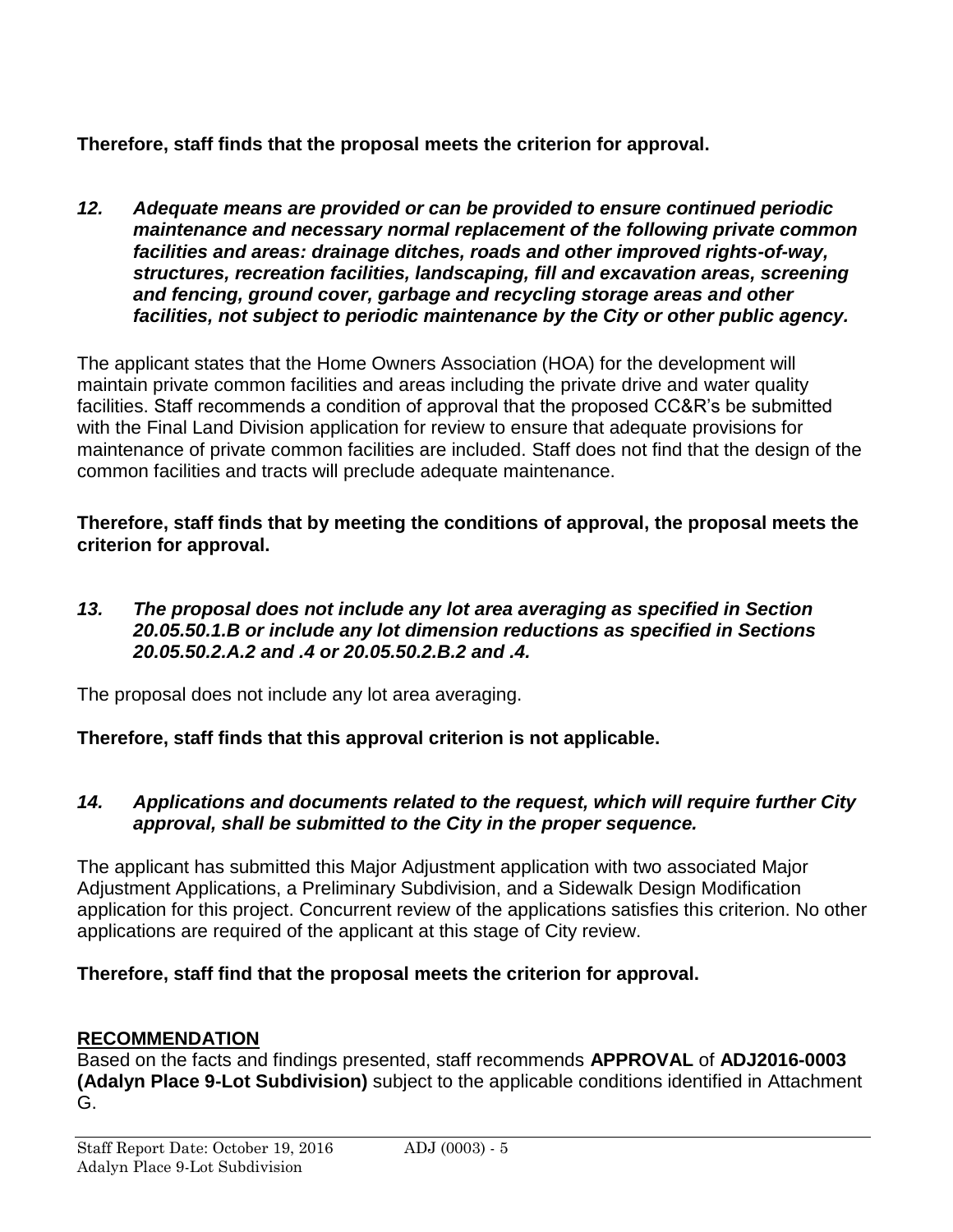#### **ADJ2016-0004 ANALYSIS AND FINDINGS FOR MAJOR ADJUSTMENT APPROVAL**

## **Section 40.10.05. Adjustment Applications; Purpose**

*The purpose of an Adjustment application is to provide a mechanism by which certain regulations in this Code may be adjusted if the proposed development continues to meet the intended purpose of such regulations. This Section is carried out by the approval criteria listed herein.*

# **Section 40.10.15.2.C Approval Criteria**

*In order to approve a Major Adjustment application, the decision making authority shall make findings of fact based on evidence provided by the applicant demonstrating that all the following criteria are satisfied:*

#### *1. The proposal satisfies the threshold requirements for a Major Adjustment application.*

Section 40.10.15.2.A.1 Threshold: *An application for Major Adjustment shall be required when the following threshold applies:*

*Involves an adjustment of more than 10% and up to and including 50% adjustment from the numerical Site Development Requirement specified in Chapter 20 (Land Uses).*

The minimum rear yard setback for a building in the R2 zone is 15 feet. The applicant proposes a 12 foot rear yard setback for all rear yards within the development. This represents a 20% adjustment from the Site Development Requirement of 15 feet.

# **Therefore, staff finds that the proposal meets the criterion for approval.**

## *2. The application complies with all applicable submittal requirements as specified in Section 50.25.1 and includes all applicable City application fees.*

The City of Beaverton received the appropriate fee for a Major Adjustment application.

# **Therefore, staff finds that the proposal meets the criterion for approval.**

## *3. Special conditions exist on the site that make it physically difficult or impossible to meet the applicable development standard for an otherwise acceptable proposal.*

The applicant states that the dimensions of the site significantly reduce the design options for the subdivision while still allowing safe access and utility provision requirements. The site is Lshaped with 76 feet of width. The constrained dimension creates a special condition which makes it difficult to comply with rear yard setbacks of the zone while still providing the required access.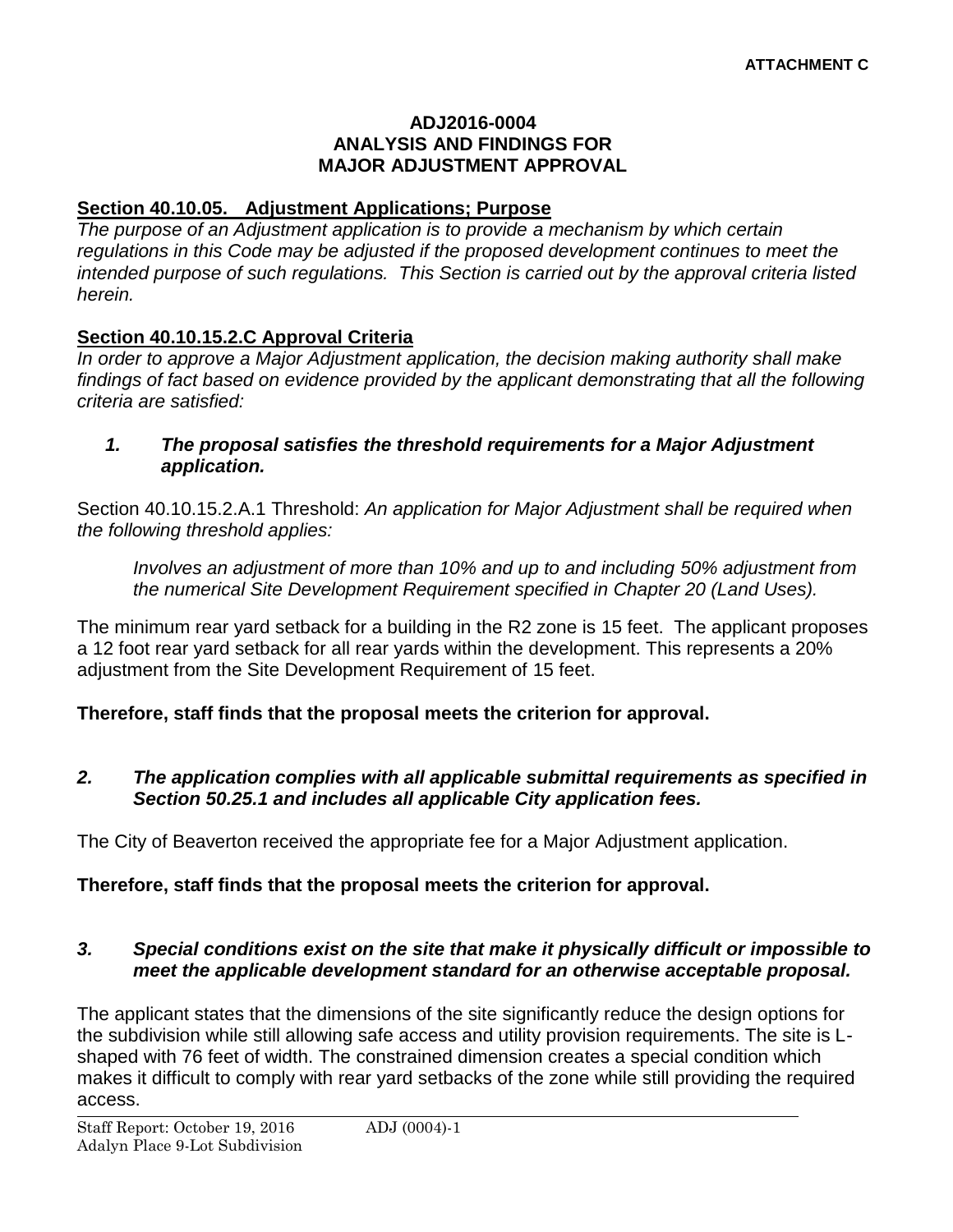In addition the existing public stormwater system in SW Farmington Road is very shallow and cannot be lowered. This shallow depth restricts the storm water management options for the site, as underground detention cannot be accommodate above ground facilities must be provided which take up additional space on the site, further restricting the area available for siting homes. The three (3) foot wide stormwater planter takes up area that would otherwise be able to be used as front or rear yard setbacks.

The R2 zone permits detached residential development, which the applicant proposes. Staff finds that given the constrained width and stormwater connections the requested rear yard setback reduction is the result of a special condition. All rear yards for the development are adjacent to commercial uses, including a Montessori school/day care, 7-11, and dry cleaners. Staff finds that the impacts of reducing the rear yard setbacks are primarily to the proposed development, rather than the surrounding neighborhood.

# **Therefore, staff finds that the proposal meets the criterion for approval.**

#### *4. The special conditions or circumstances do not result from the actions of the applicant and such conditions and circumstances do not merely constitute financial hardship or inconvenience.*

The applicant states that the constrained dimensions of the lot do not result from the actions of the applicant. The requested adjustment allows for provisions of all required services while still allowing for detached single family development. The request to reduce the rear yard setbacks do not stem from financial hardship or inconvenience. Minimum density requirements in the R2 lead to small lots which can make it difficult to fit marketable product onto lots while maintaining the required setbacks.

Staff has reviewed the applicant's calculations for minimum density and concurs that the Major Adjustment to the rear yard setback will help the development to maximize the building envelope for each lot. The proposed setback reduction will not create additional lots. Therefore, the request is not a result of financial hardship or inconvenience for the applicant.

# **Therefore, staff finds that the proposal meets the criterion for approval.**

## *5. Granting the adjustment as part of the overall proposal will not obstruct pedestrian or vehicular movement.*

The applicant requests adjustment from the minimum rear yard building setback of 15 feet in the R2 zone. The applicant proposes a 12 foot side yard setback for all lots. The requested rear yard setback does not impact the pedestrian or vehicular movement on site. Staff finds that granting the adjustment, as proposed, will have no impact on pedestrian or vehicular movement through the subdivision.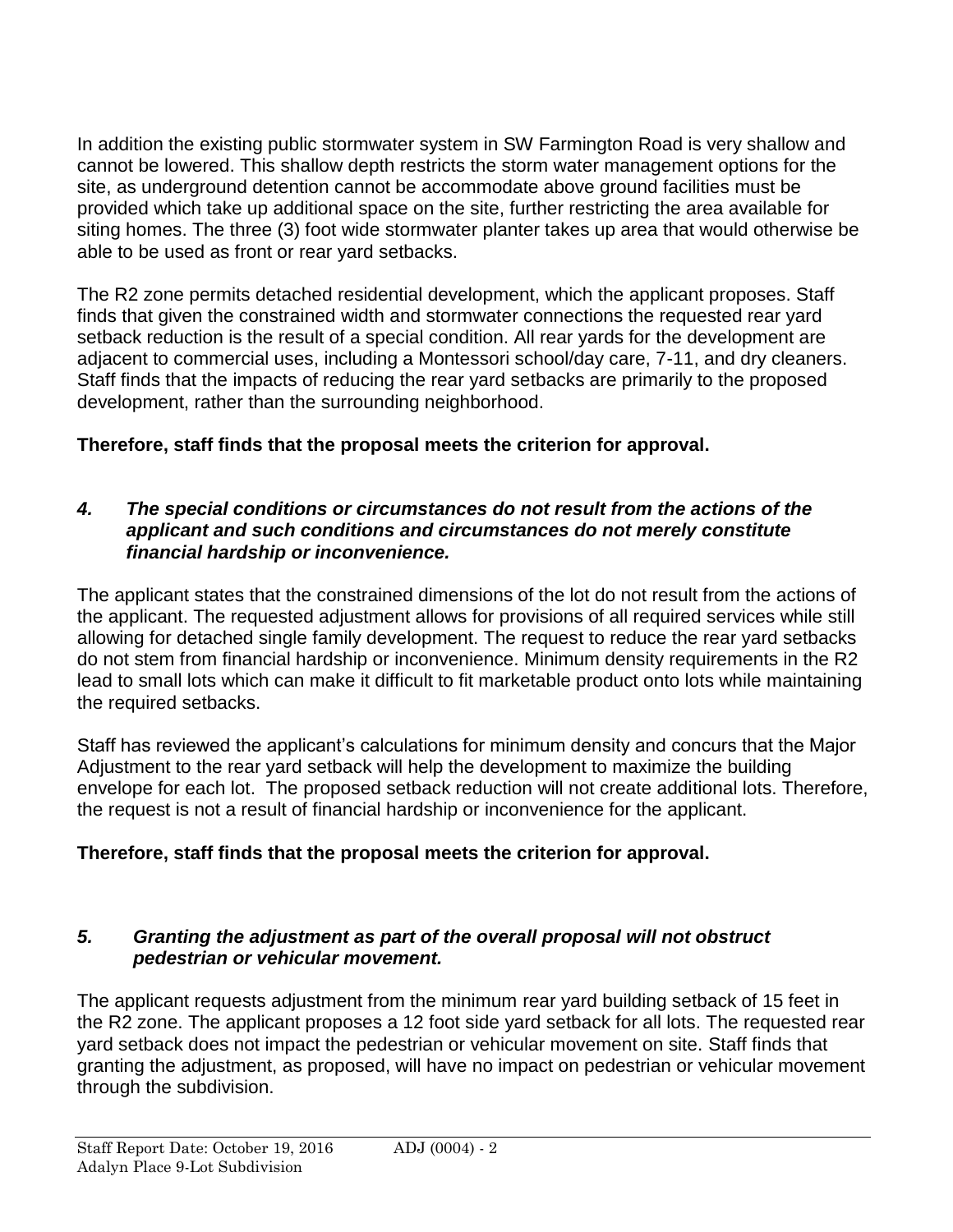# **Therefore, staff finds that the proposal meets the criterion for approval.**

# *6. City-designated significant trees and/or historic resources, if present, will be preserved.*

There are no City-designated significant trees and/or historic resources on the subject site.

# **Therefore, staff finds that this approval criterion is not applicable.**

*7. If more than one (1) adjustment is being requested concurrently, the cumulative effect of the adjustments will result in a project which is still consistent with the overall purpose of the applicable zoning district.*

The applicant is requesting three major adjustments to front, rear, and side yard setbacks. As previously addressed the lots narrow shape, stormwater constraints, and minimum density requirements create difficult circumstances for development to occur. The applicant has requested a reduction to the front, side and rear yards of the proposed subdivision as described in this application and the two other Major Adjustment applications (ADJ2016-0003 and ADJ2016-0005). The cumulative effect of these adjustments will result in a more compact development, however the R2 zoning district envisions a medium density style of development and permits both attached and detached housing. The impacts of the adjustments on surrounding development will be minimal. The reduced yard setbacks are adjacent to the internal street as well as to a Montessori school/day care to the south and commercial developments, including a 7-11 and dry cleaners, to the west. Staff finds that the cumulative impacts of the requested setback adjustments are primarily to the internal site and not to external property owners and are consistent with the overall purpose of the R2 zoning district.

**Therefore, staff finds that the proposal meets the criterion for approval.**

## *8. Any adjustment granted shall be the minimum necessary to permit a reasonable use of land, buildings, and structures.*

The applicant states that the requested three-foot rear yard adjustment is the minimum necessary to develop each lot, while meeting minimum density and Building Code requirements. The applicant states that without the rear setback garages would have to be eliminated or significantly reduced in size to provide more livable square footage which would not allow for as much parking on site, which is important given the lack of on-street parking near the site. Given the importance of providing adequate parking and the previously discussed site constraints staff finds that the requested three-foot adjustment to the rear yard setback is the minimum necessary to permit a reasonable use of land and the proposed structures.

# **Therefore, staff finds that the proposal meets the criterion for approval.**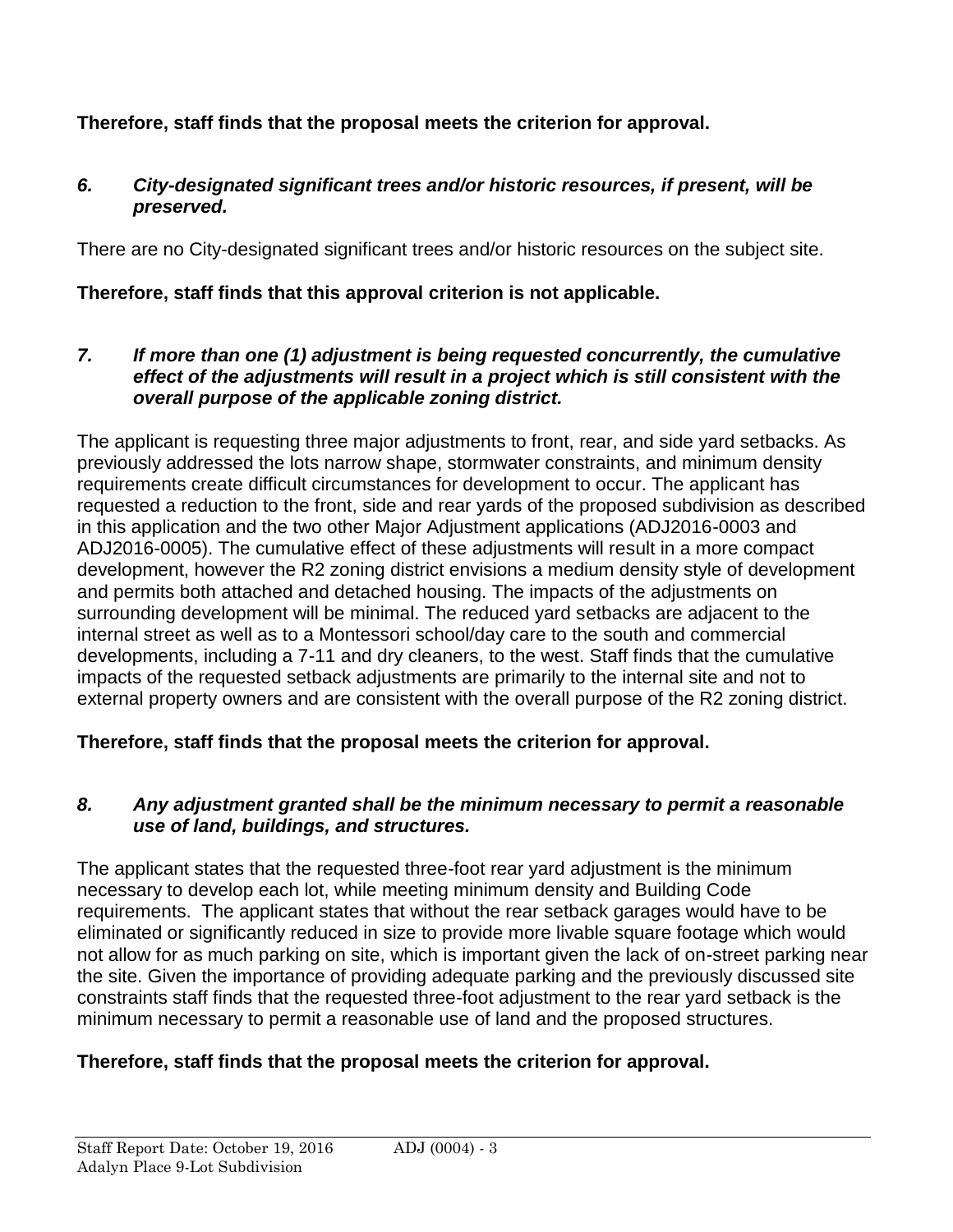#### *9. Either it can be demonstrated that the modification equally or better meets the intent of the standard to be modified or the proposal incorporates building, structure, or site design features or some combination thereof that compensate for the requested adjustment.*

In response to Criterion 9, the applicant states that due to the previously discussed constraints granting the reduced rear yard setback will allow dwellings with greater living space as well as two car garages which facilitate more off-street parking in the neighborhood. The proposed twelve foot rear yard setbacks better meets the intent of the standard because it allows future owners of the homes more living area and more off-street parking, while still meeting minimum density standards required by the R2 zone.

Staff finds that the proposal meets the intent of the setback standard by providing a minimum rear yard setback of twelve feet. Additionally, the reduced front yard setbacks allow the development to meet minimum density requirements while maximizing the building envelope for each lot.

# **Therefore, staff finds that the proposal meets the criterion for approval.**

#### *10. The proposal is consistent with all applicable provisions of Chapter 20 (Land Uses) unless the applicable provisions are modified by means of one or more application that have been approved or are considered concurrently with the subject proposal.*

Staff cites the findings in the Code Conformance Analysis chart in the Facilities Review section of this report for the R2 zone as applicable to the above mentioned criteria. As demonstrated on the chart, the previously approved development proposal meets the site development standards, with the exception of this rear yard setback request as well as a requests for reduced front and side yard setbacks being reviewed concurrently (ADJ2016-0003 and ADJ2016-0005). The rear yard setback is requesting modification through this Major Adjustment application.

# **Therefore, staff finds that the proposal meets the criterion for approval.**

*11. The proposal is consistent with all applicable provisions of Chapter 60 (Special Requirements) and that all improvements, dedications, or both required by the applicable provisions of Chapter 60 (Special Requirements) are provided or can be provided in rough proportion to the identified impact(s) of the proposal.*

Staff finds that the current Major Adjustment proposal, which is limited to rear yard setbacks, will have no impact on development's ability to meet applicable Code requirements of Chapter 60.

## **Therefore, staff finds that by meeting the conditions of approval, the proposal meets the criterion for approval.**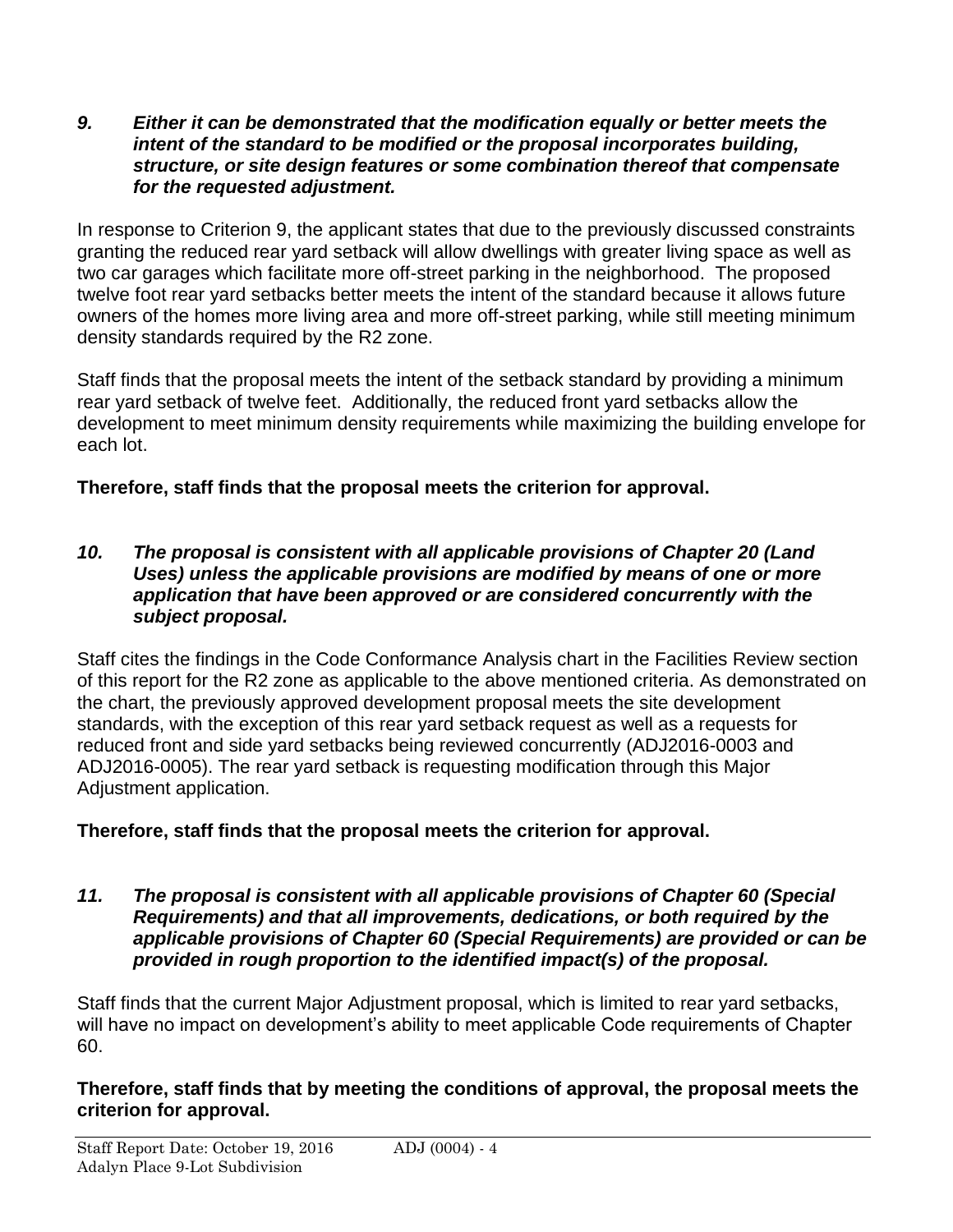*12. Adequate means are provided or can be provided to ensure continued periodic maintenance and necessary normal replacement of the following private common facilities and areas: drainage ditches, roads and other improved rights-of-way, structures, recreation facilities, landscaping, fill and excavation areas, screening and fencing, ground cover, garbage and recycling storage areas and other facilities, not subject to periodic maintenance by the City or other public agency.*

The applicant states that the Home Owners Association (HOA) for the development will maintain private common facilities and areas including the private drive and water quality facilities. Staff recommends a condition of approval that the proposed CC&R's be submitted with the Final Land Division application for review to ensure that adequate provisions for maintenance of private common facilities are included. Staff does not find that the design of the common facilities and tracts will preclude adequate maintenance.

## **Therefore, staff finds that by meeting the conditions of approval, the proposal meets the criterion for approval.**

*13. The proposal does not include any lot area averaging as specified in Section 20.05.50.1.B or include any lot dimension reductions as specified in Sections 20.05.50.2.A.2 and .4 or 20.05.50.2.B.2 and .4.*

The proposal does not include any lot area averaging.

# **Therefore, staff finds that this approval criterion is not applicable.**

## *14. Applications and documents related to the request, which will require further City approval, shall be submitted to the City in the proper sequence.*

The applicant has submitted this Major Adjustment application with two associated Major Adjustment Applications, a Preliminary Subdivision, and a Sidewalk Design Modification application for this project. Concurrent review of the applications satisfies this criterion. No other applications are required of the applicant at this stage of City review.

# **Therefore, staff find that the proposal meets the criterion for approval.**

# **RECOMMENDATION**

Based on the facts and findings presented, staff recommends **APPROVAL** of **ADJ2016-0004 (Adalyn Place 9-Lot Subdivision)** subject to the applicable conditions identified in Attachment G.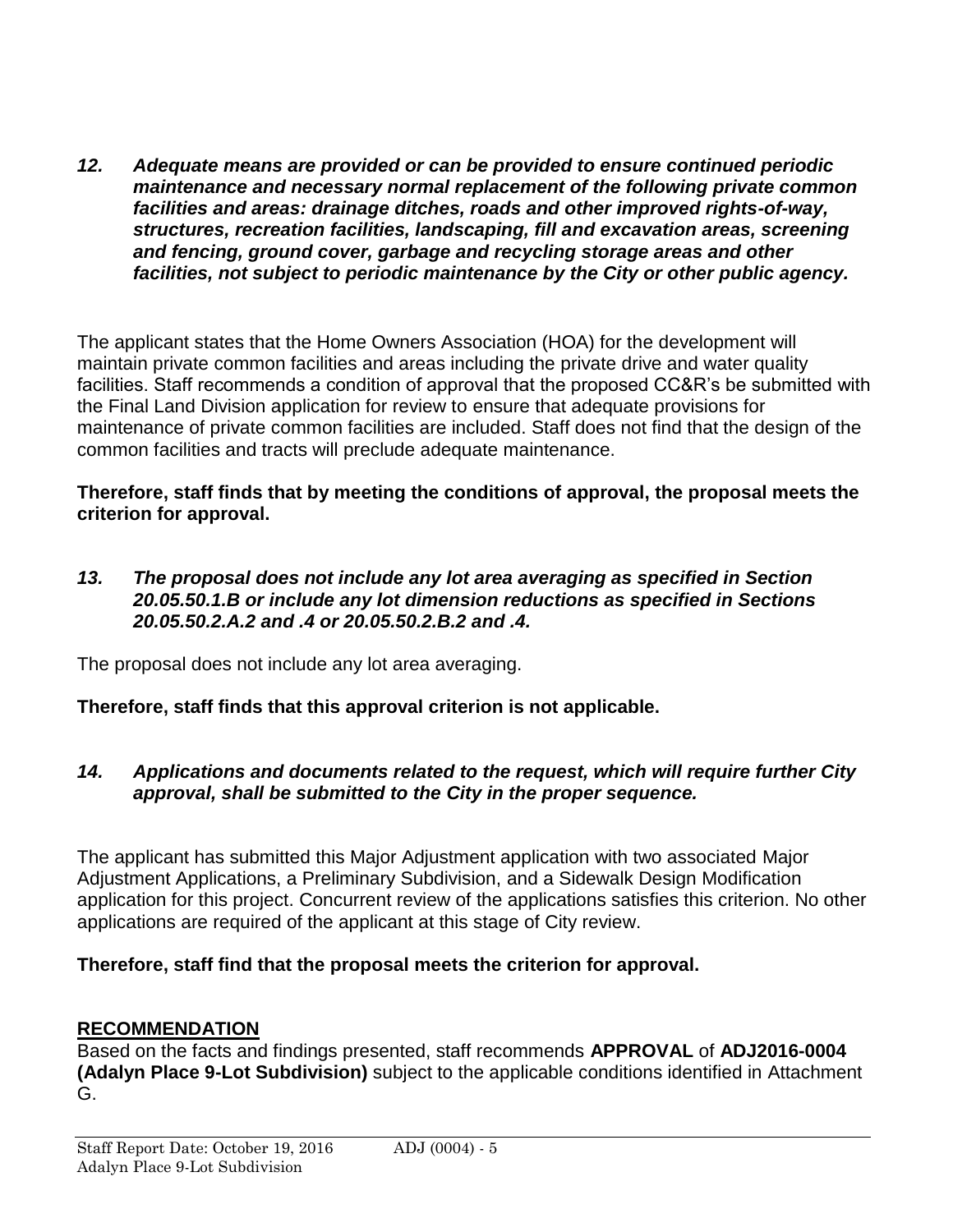#### **ADJ2016-0005 ANALYSIS AND FINDINGS FOR MAJOR ADJUSTMENT APPROVAL**

## **Section 40.10.05. Adjustment Applications; Purpose**

*The purpose of an Adjustment application is to provide a mechanism by which certain regulations in this Code may be adjusted if the proposed development continues to meet the intended purpose of such regulations. This Section is carried out by the approval criteria listed herein.*

# **Section 40.10.15.2.C Approval Criteria**

*In order to approve a Major Adjustment application, the decision making authority shall make findings of fact based on evidence provided by the applicant demonstrating that all the following criteria are satisfied:*

*1. The proposal satisfies the threshold requirements for a Major Adjustment application.*

Section 40.10.15.2.A.1 Threshold: *An application for Major Adjustment shall be required when the following threshold applies:*

*Involves an adjustment of more than 10% and up to and including 50% adjustment from the numerical Site Development Requirement specified in Chapter 20 (Land Uses).*

The minimum side yard setback for a building in the R2 zone is five feet. The applicant proposes a three foot side yard setback for all side yards within the development. This represents a 40% adjustment from the Site Development Requirement of five feet.

## **Therefore, staff finds that the proposal meets the criterion for approval.**

## *2. The application complies with all applicable submittal requirements as specified in Section 50.25.1 and includes all applicable City application fees.*

The City of Beaverton received the appropriate fee for a Major Adjustment application.

# **Therefore, staff finds that the proposal meets the criterion for approval.**

## *3. Special conditions exist on the site that make it physically difficult or impossible to meet the applicable development standard for an otherwise acceptable proposal.*

The applicant states that the dimensions of the site significantly reduce the design options for the subdivision while still allowing safe access and utility provision requirements. The site is Lshaped with 76 feet of width. The constrained dimension creates a special condition which makes it difficult to comply with front yard setbacks of the zone while still providing the required access.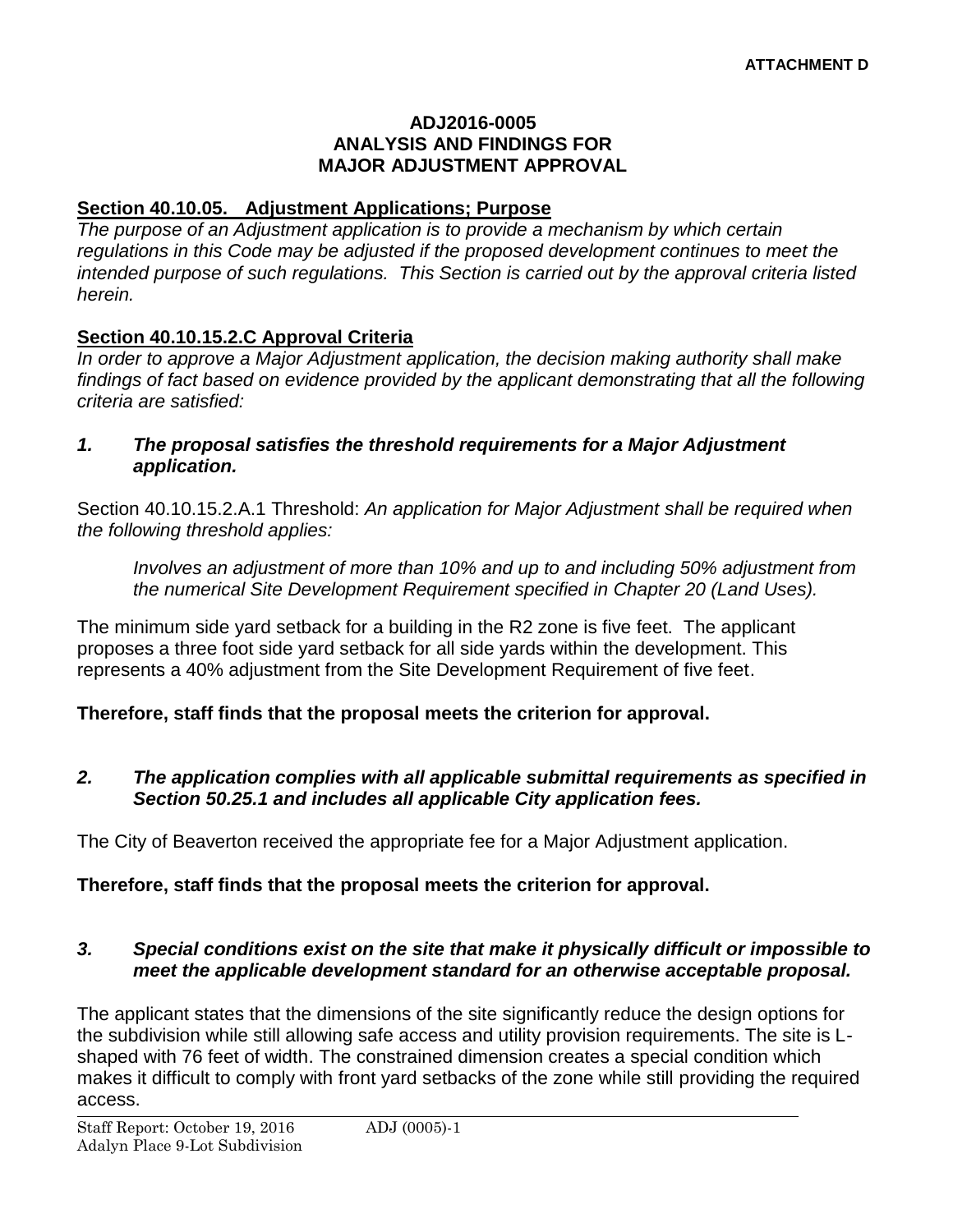In addition the existing public stormwater system in SW Farmington Road is very shallow and cannot be lowered as part of the current road improvement project. This shallow depth restricts the storm water management options for the site, as underground detention cannot be accommodate above ground facilities must be provided which take up additional space on the site, further restricting the area available for siting homes.

In addition a large dedication of right-of-way is required along SW Farmington Road to meet future road width standards. This land was not acquired during the current Farmington Road Widening project but is being dedicated with this application, as requested by Washington County, further reducing the buildable area of the site.

The R2 zone permits detached residential development, which the applicant proposes. Staff finds that given the constrained width and stormwater connections the requested front yard setback reduction is the result of a special condition. All side yards for the development are internal to the site, staff finds that the impacts of reducing the side yard setbacks are primarily to the proposed development, rather than the surrounding neighborhood.

# **Therefore, staff finds that the proposal meets the criterion for approval.**

## *4. The special conditions or circumstances do not result from the actions of the applicant and such conditions and circumstances do not merely constitute financial hardship or inconvenience.*

The applicant states that the constrained dimensions of the lot do not result from the actions of the applicant. The requested adjustment allows for provisions of all required services while still allowing for detached single family development. The request to reduce the side yard setbacks do not stem from financial hardship or inconvenience. Minimum density requirements in the R2 lead to small lots which can make it difficult to fit marketable product on while maintaining the required setbacks.

Staff has reviewed the applicant's calculations for minimum density and concurs that the Major Adjustment to the side yard setback will help the development to maximize the building envelope for each lot. The proposed setback reduction will not create additional lots. Therefore, the request is not a result of financial hardship or inconvenience for the applicant.

# **Therefore, staff finds that the proposal meets the criterion for approval.**

# *5. Granting the adjustment as part of the overall proposal will not obstruct pedestrian or vehicular movement.*

The applicant requests adjustment from the minimum side yard building setback of five feet in the R2 zone. The applicant proposes a three foot side yard setback for all lots. The requested side yard setback does not impact the pedestrian or vehicular movement on site. Staff finds that granting the adjustment, as proposed, will have no impact on pedestrian or vehicular movement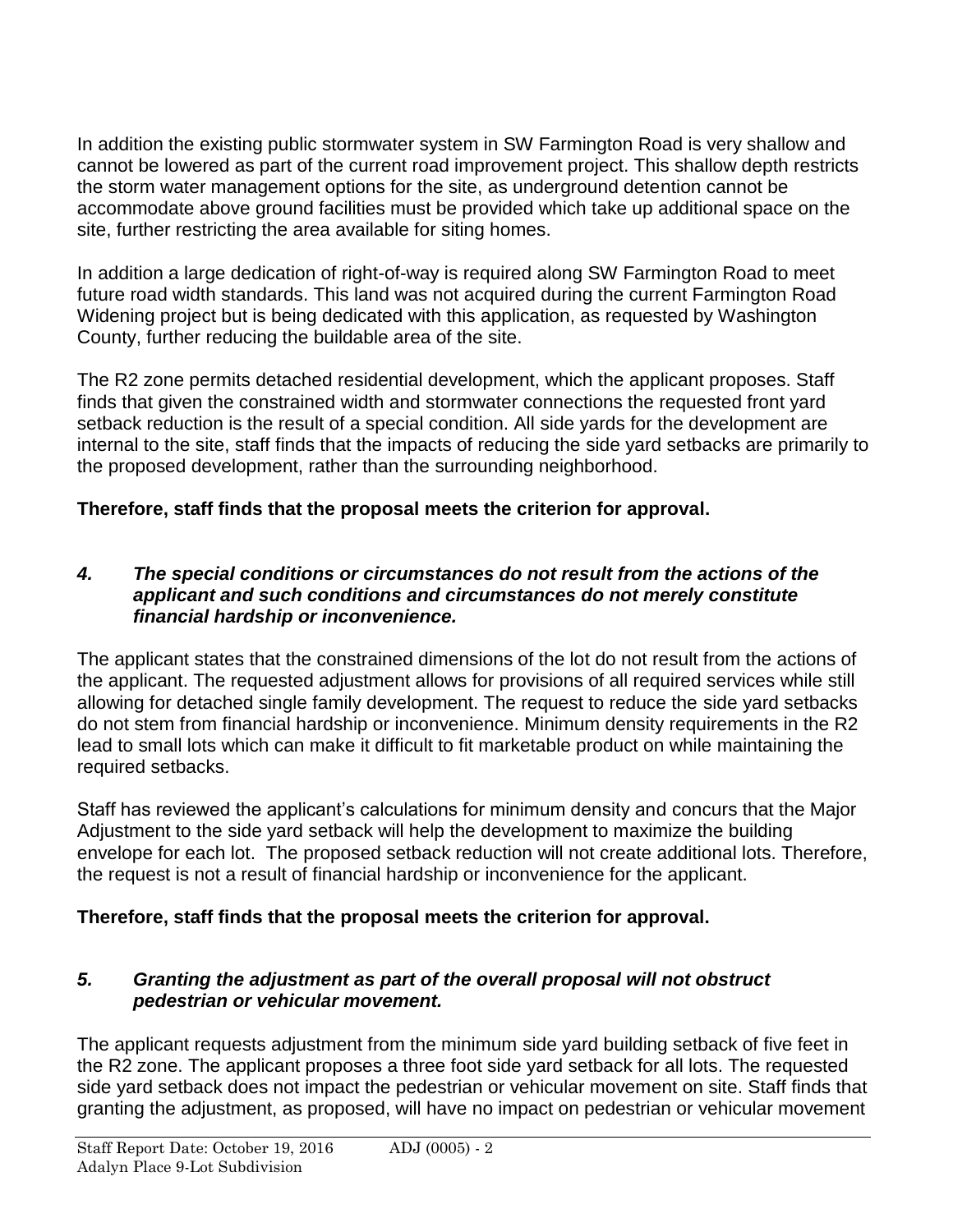through the subdivision.

# **Therefore, staff finds that the proposal meets the criterion for approval.**

# *6. City-designated significant trees and/or historic resources, if present, will be preserved.*

There are no City-designated significant trees and/or historic resources on the subject site.

# **Therefore, staff finds that this approval criterion is not applicable.**

## *7. If more than one (1) adjustment is being requested concurrently, the cumulative effect of the adjustments will result in a project which is still consistent with the overall purpose of the applicable zoning district.*

The applicant is requesting three major adjustments to front, rear, and side yard setbacks. As previously addressed the lots narrow shape, stormwater constraints, and minimum density requirements create difficult circumstances for development to occur. The applicant has requested a reduction to the front, side and rear yards of the proposed subdivision as described in this application and the two other Major Adjustment applications (ADJ2016-0003 and ADJ2016-0004). The cumulative effect of these adjustments will result in a more compact development, however the R2 zoning district envisions a medium density style of development and permits both attached and detached housing. The impacts of the adjustments on surrounding development will be minimal. The reduced yard setbacks are adjacent to the internal street as well as to a Montessori school/day care to the south and commercial developments, including a 7-11 and dry cleaners, to the west. Staff finds that the cumulative impacts of the requested setback adjustments are primarily to the internal site and not to external property owners and are consistent with the overall purpose of the R2 zoning district.

# **Therefore, staff finds that the proposal meets the criterion for approval.**

# *8. Any adjustment granted shall be the minimum necessary to permit a reasonable use of land, buildings, and structures.*

The applicant states that the requested two-foot adjustment is the minimum necessary to develop each lot, while meeting minimum density and Building Code requirements. The reduced side yard setbacks allow greater width in the building envelope to provide more livable square footage. Given the previously discussed site constraints staff finds that the requested two-foot adjustment to the side yard setback is the minimum necessary to permit a reasonable use of land and the proposed structures.

# **Therefore, staff finds that the proposal meets the criterion for approval.**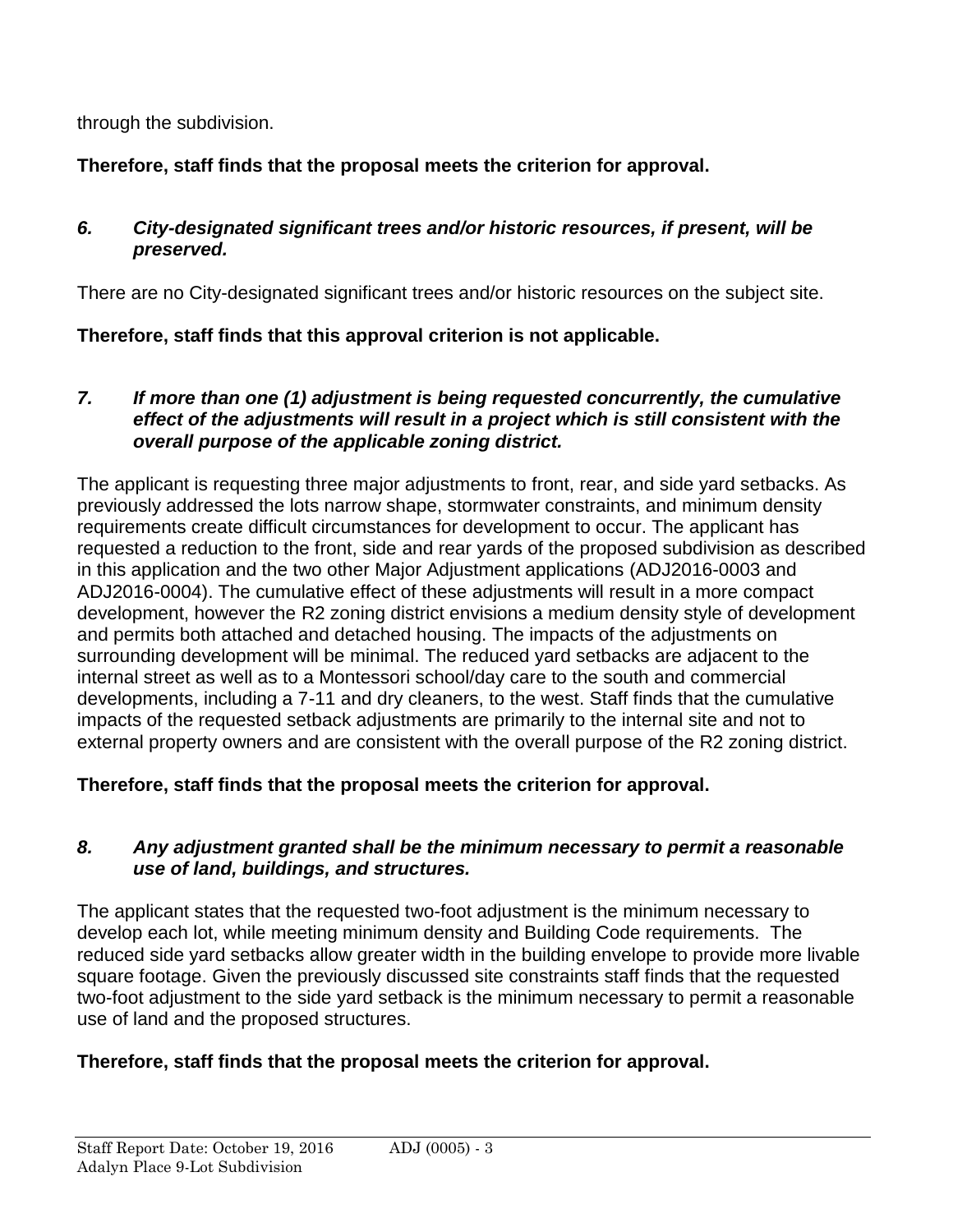#### *9. Either it can be demonstrated that the modification equally or better meets the intent of the standard to be modified or the proposal incorporates building, structure, or site design features or some combination thereof that compensate for the requested adjustment.*

In response to Criterion 9, the applicant states that due to the previously discussed constraints granting the reduced side yard setback will allow dwellings with greater living space as well as two car garages which facilitate more off-street parking in the neighborhood. The proposed three foot side yard setbacks better meets the intent of the standard because it allows future owners of the homes more living area and more off-street parking, while still meeting minimum density standards required by the R2 zone.

Staff finds that the proposal meets the intent of the setback standard by providing a minimum side yard setback of three feet. Additionally, the reduced side yard setbacks allow the development to meet minimum density requirements while maximizing the building envelope for each lot.

# **Therefore, staff finds that the proposal meets the criterion for approval.**

#### *10. The proposal is consistent with all applicable provisions of Chapter 20 (Land Uses) unless the applicable provisions are modified by means of one or more application that have been approved or are considered concurrently with the subject proposal.*

Staff cites the findings in the Code Conformance Analysis chart in the Facilities Review section of this report for the R2 zone as applicable to the above mentioned criteria. As demonstrated on the chart, the previously approved development proposal meets the site development standards, with the exception of this side yard setback request as well as a requests for reduced front and rear yard setbacks being reviewed concurrently (ADJ2016-0004 and ADJ2016-0005). The side yard setback is requesting modification through this Major Adjustment application.

# **Therefore, staff finds that the proposal meets the criterion for approval.**

*11. The proposal is consistent with all applicable provisions of Chapter 60 (Special Requirements) and that all improvements, dedications, or both required by the applicable provisions of Chapter 60 (Special Requirements) are provided or can be provided in rough proportion to the identified impact(s) of the proposal.*

Staff finds that the current Major Adjustment proposal, which is limited to side yard setbacks, will have no impact on development's ability to meet applicable Code requirements of Chapter 60.

## **Therefore, staff finds that by meeting the conditions of approval, the proposal meets the criterion for approval.**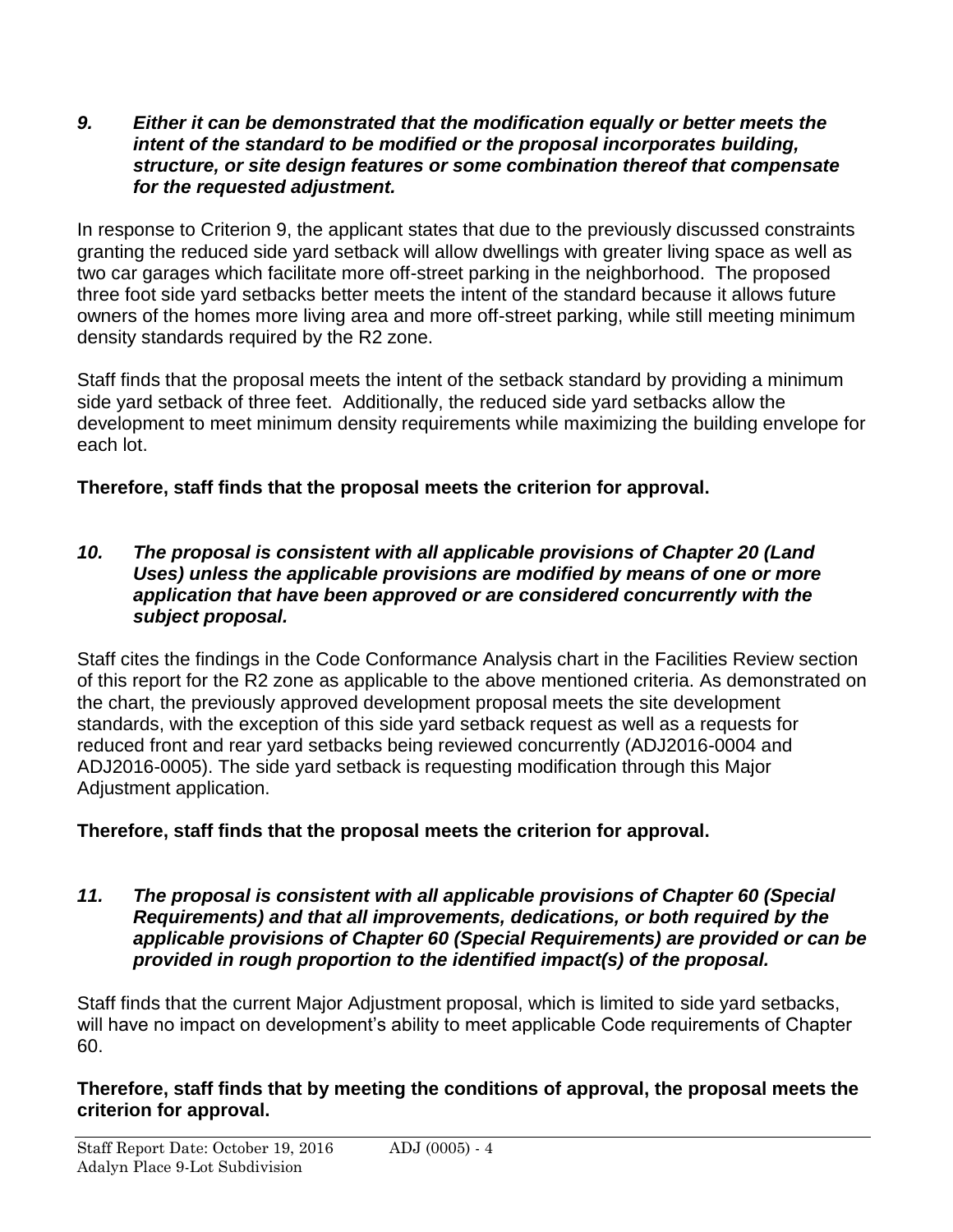*12. Adequate means are provided or can be provided to ensure continued periodic maintenance and necessary normal replacement of the following private common facilities and areas: drainage ditches, roads and other improved rights-of-way, structures, recreation facilities, landscaping, fill and excavation areas, screening and fencing, ground cover, garbage and recycling storage areas and other facilities, not subject to periodic maintenance by the City or other public agency.*

The applicant states that the Home Owners Association (HOA) for the development will maintain private common facilities and areas including the private drive and water quality facilities. Staff recommends a condition of approval that the proposed CC&R's be submitted with the Final Land Division application for review to ensure that adequate provisions for maintenance of private common facilities are included. Staff does not find that the design of the common facilities and tracts will preclude adequate maintenance.

**Therefore, staff finds that by meeting the conditions of approval, the proposal meets the criterion for approval.**

*13. The proposal does not include any lot area averaging as specified in Section 20.05.50.1.B or include any lot dimension reductions as specified in Sections 20.05.50.2.A.2 and .4 or 20.05.50.2.B.2 and .4.*

The proposal does not include any lot area averaging.

# **Therefore, staff finds that this approval criterion is not applicable.**

## *14. Applications and documents related to the request, which will require further City approval, shall be submitted to the City in the proper sequence.*

The applicant has submitted this Major Adjustment application with two associated Major Adjustment Applications, a Preliminary Subdivision, and a Sidewalk Design Modification application for this project. Concurrent review of the applications satisfies this criterion. No other applications are required of the applicant at this stage of City review.

# **Therefore, staff find that the proposal meets the criterion for approval.**

## **RECOMMENDATION**

Based on the facts and findings presented, staff recommends **APPROVAL** of **ADJ2016-0005 (Adalyn Place 9-Lot Subdivision)** subject to the applicable conditions identified in Attachment G.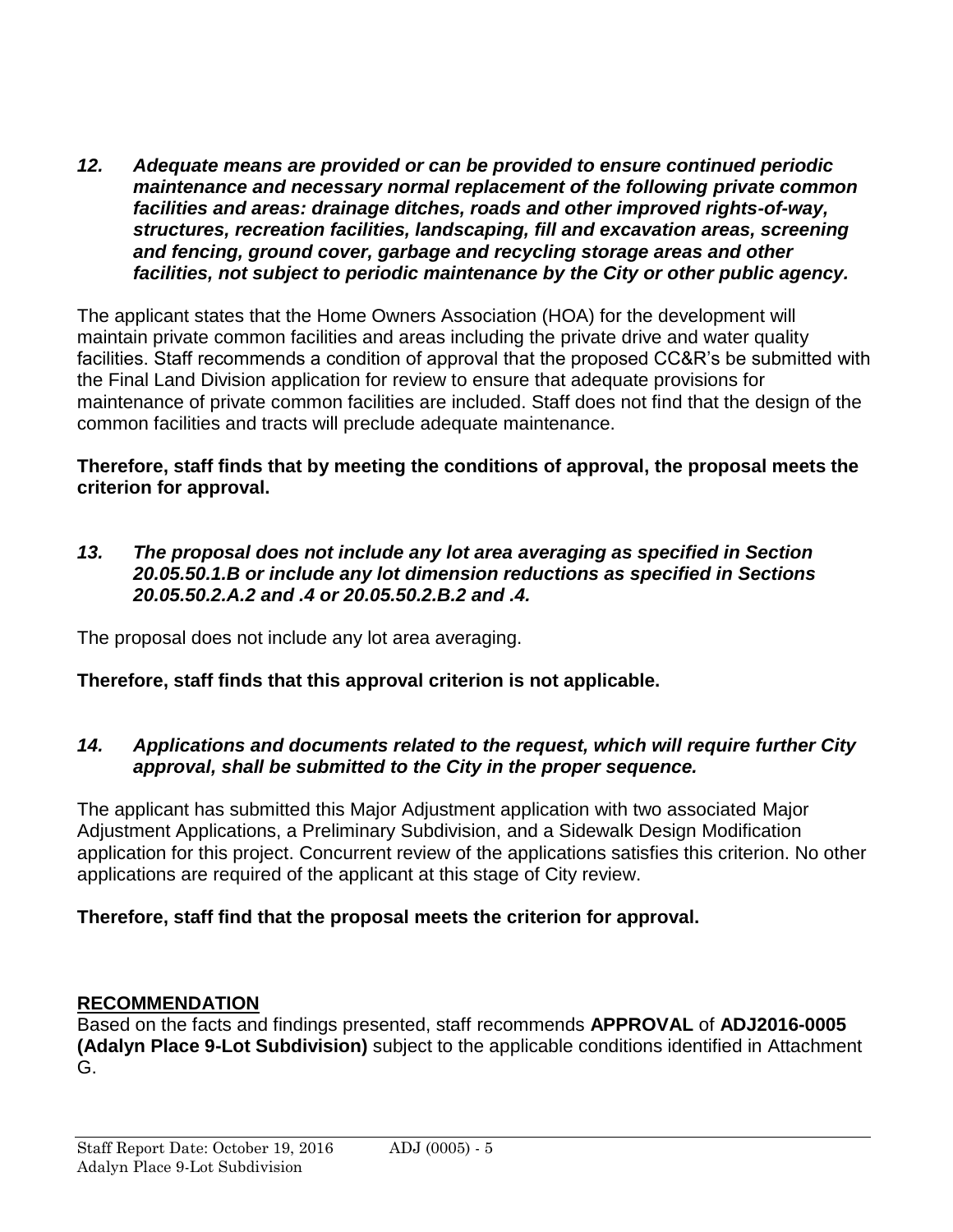#### **LD2016-0014 ANALYSIS AND FINDINGS FOR LAND DIVISION-PRELIMINARY SUBDIVISION APPROVAL**

#### **Section 40.45.05 Land Division Applications; Purpose**

*The purpose of the Land Division applications is to establish regulations, procedures, and standards for the division or reconfiguration of land within the City of Beaverton.* 

#### **Section 40.45.15.4.C Approval Criteria**

*In order to approve a Preliminary Subdivision application, the decision making authority shall make findings of fact based on evidence provided by the applicant demonstrating that all the following criteria are satisfied:*

*1. The application satisfies the threshold requirements for a Preliminary Subdivision application. If the parent parcel is subject to a pending Legal Lot Determination under Section 40.47, further division of the parent parcel shall not proceed until all of the provisions of Section 40.47.15.1.C have been met.*

The applicant proposes a 9-lot subdivision from 2 parent parcels, thereby meeting the Threshold 1 for a Preliminary Subdivision.

*1. The creation of four (4) or more new lots from at least one (1) lot of record in one (1) calendar year.*

The parent parcel is not subject to a Legal Lot Determination.

**Therefore, staff find that the proposal meets the criterion for approval.**

#### *2. All City application fees related to the application under consideration by the decision making authority have been submitted.*

The applicant has paid the required application fee for a Preliminary Subdivision application.

**Therefore, staff find that the proposal meets the criterion for approval.**

#### *3. The proposed development does not conflict with any existing City approval, except the City may modify prior approvals through the subdivision process to comply with current Code standards and requirements.*

No land use approvals on record for the site and therefore the proposal does not conflict with any previous land use approvals.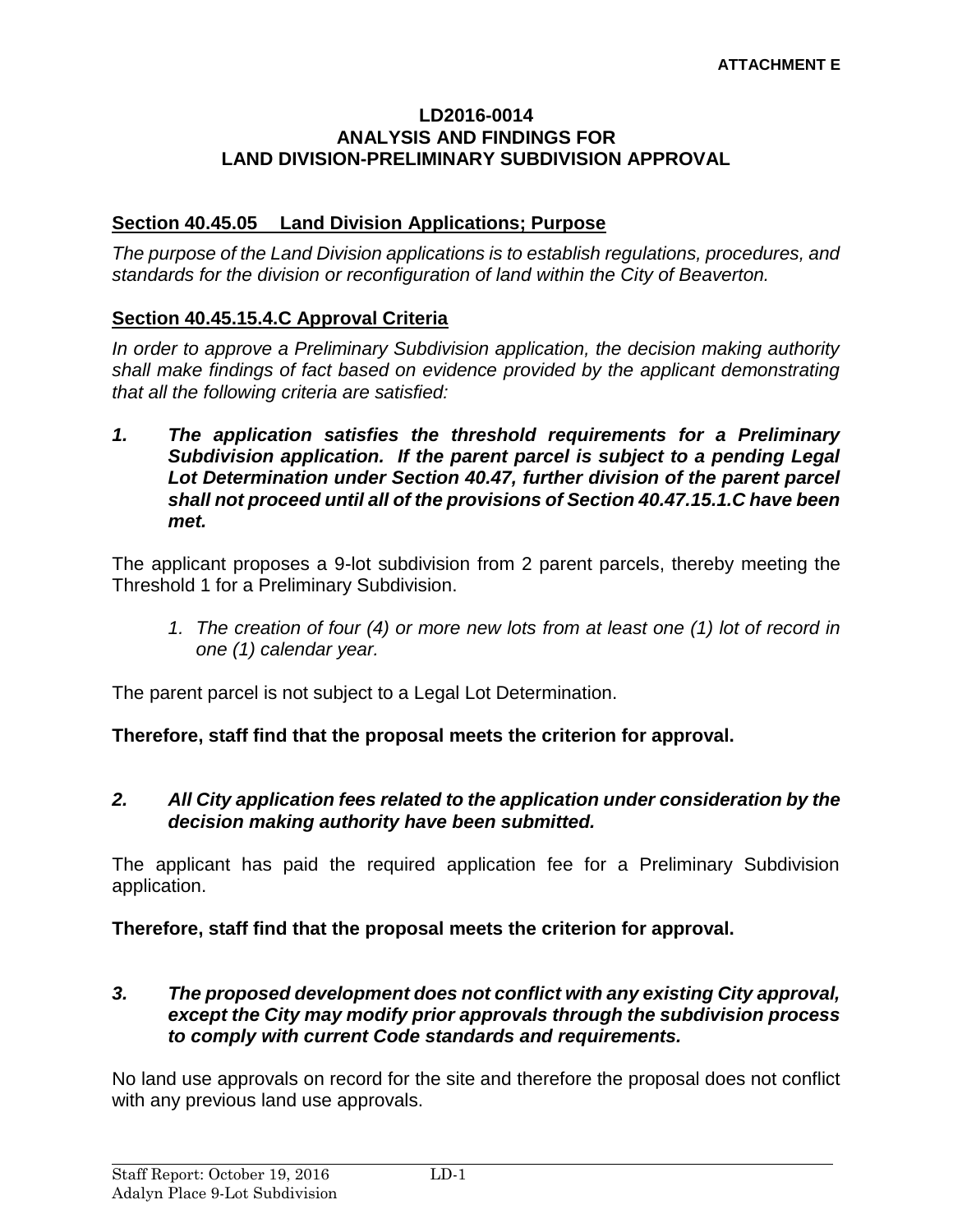**Therefore, staff find that the proposal meets the criterion for approval.**

*4. Oversized lots resulting from the subdivision shall have a size and shape which will facilitate the future potential partitioning or subdividing of such oversized lots in accordance with the requirements of the Development Code. In addition, streets, driveways, and utilities shall be sufficient to serve the proposed subdivision and future potential development on oversized lots.*

No oversized lots are proposed in association with this development.

**Therefore, staff find that this criterion for approval does not apply.**

*5. If phasing is requested by the applicant, the requested phasing plan meets all applicable City standards and provides for necessary public improvements for each phase as the project develops.*

The applicant does not propose phasing of the development.

**Therefore, staff find that this criterion for approval does not apply.**

- *6. Applications that apply the lot area averaging standards of Section 20.05.50.1.B shall demonstrate that the resulting land division facilitates the following:*
	- *a) Preserves a designated Historic Resource or Significant Natural Resource (Tree, Grove, Riparian Area, Wetland, or similar resource); or,*
	- *b) Complies with minimum density requirements of [the Development] Code, provides appropriate lot size transitions adjacent to differently zoned properties, and where a street is proposed provides a standard street cross section with sidewalks.*

The proposal does not apply the lot area averaging standards.

# **Therefore, staff find that this criterion for approval does not apply.**

*7. Applications that apply the lot area averaging standards of Section 20.05.50.1.B do not require further Adjustments or Variance for the Land Division.*

The proposal does not apply the lot area averaging standards.

# **Therefore, staff find that this criterion for approval does not apply.**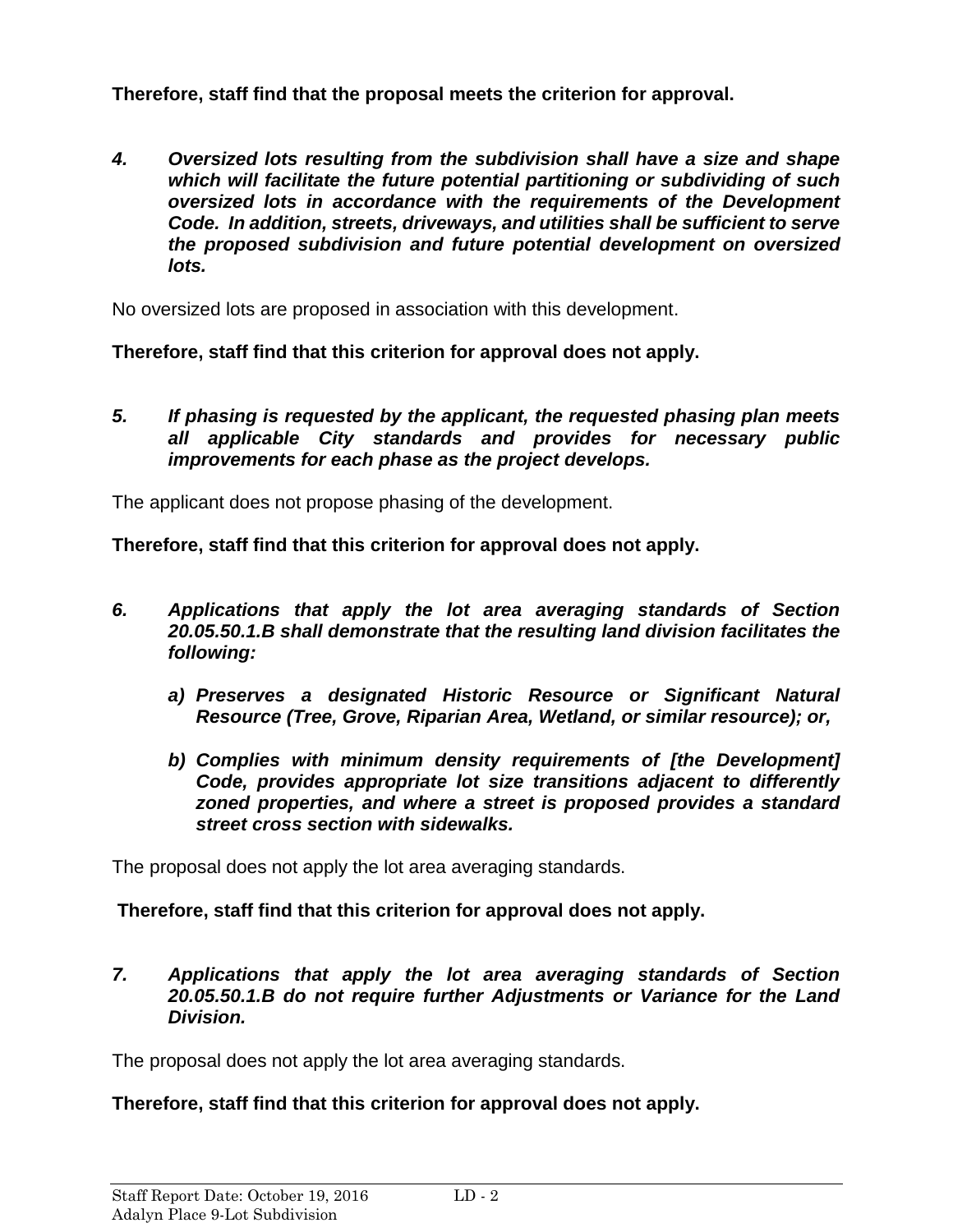## *8. The proposal does not create a parcel which will have more than one (1) zoning designation.*

All lots created by the proposal will have the Urban Medium Density (R2) zoning designation.

**Therefore, staff find that the proposal meets the criterion for approval.**

#### *9. Applications and documents related to the request, which will require further City approval, shall be submitted to the City in the proper sequence.*

The applicant has submitted this Preliminary Subdivision application with three associated Major Adjustment Applications and a Sidewalk Design Modification application for this project. Concurrent review of the applications satisfies this criterion. No other applications are required of the applicant at this stage of City review.

#### **Therefore, staff find that the proposal meets the criterion for approval.**

## **Recommendation**

Based on the facts and findings presented, staff recommend **APPROVAL** of **LD2016- 0014 (Adalyn Place 9-Lot Subdivision)** subject to the applicable conditions identified in Attachment G.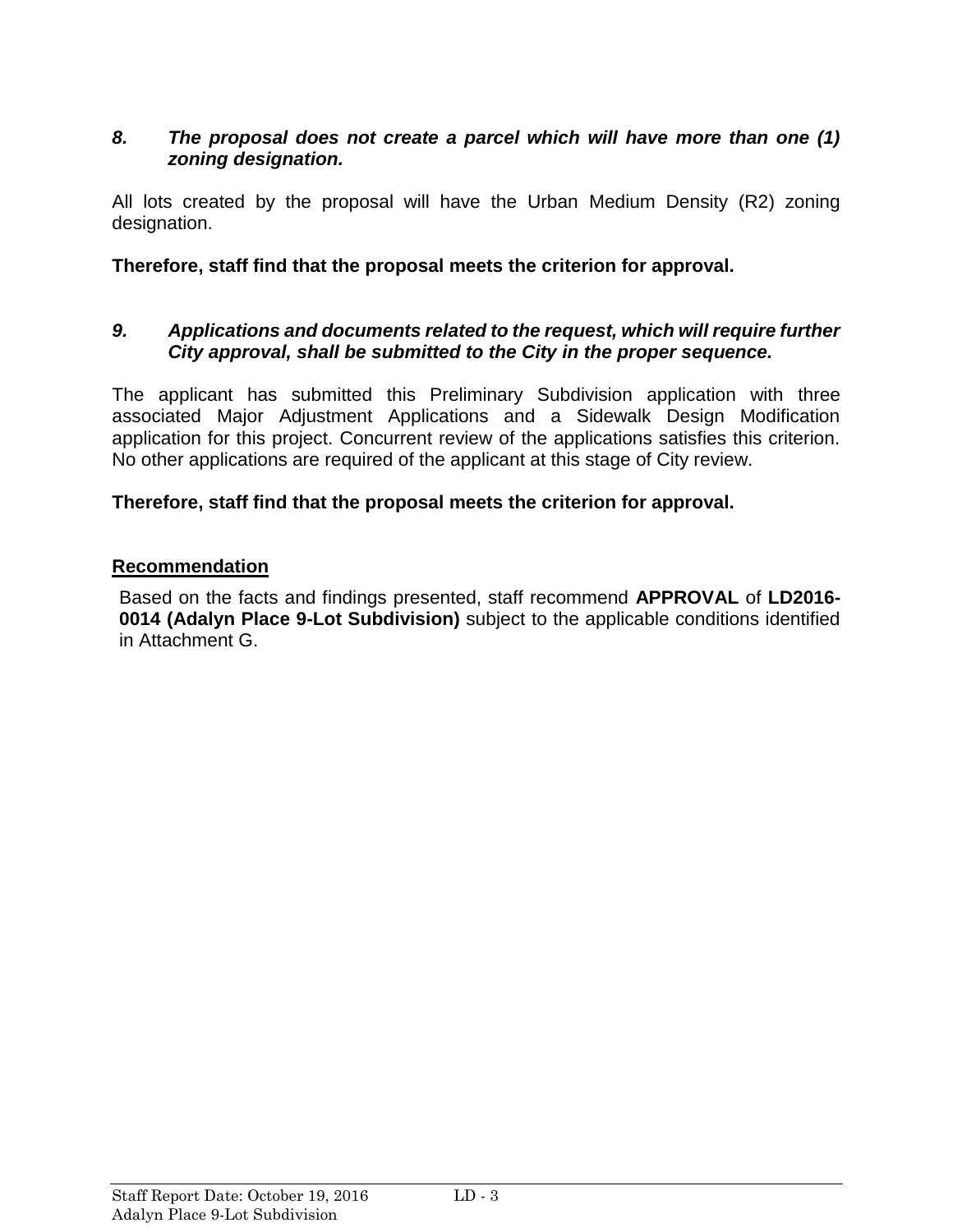# **Land Division Standards Code Conformance Analysis**

| <b>CODE</b><br><b>STANDARD</b>                       | <b>CODE REQUIREMENT</b>                                                                                                                                                                                                             | <b>PROJECT PROPOSAL</b>                                                                                                                                                          | <b>MEETS</b><br>CODE? |
|------------------------------------------------------|-------------------------------------------------------------------------------------------------------------------------------------------------------------------------------------------------------------------------------------|----------------------------------------------------------------------------------------------------------------------------------------------------------------------------------|-----------------------|
| <b>Grading Standards</b>                             |                                                                                                                                                                                                                                     |                                                                                                                                                                                  |                       |
| 60.15.10.1<br>Applicability                          | Grading standards apply to all land<br>divisions where grading is proposed<br>but do not supersede Section<br>60.05.25 Design Review.                                                                                               | The proposal is subject to the<br>grading standards contained<br>herein.                                                                                                         | <b>Yes</b>            |
| 60.15.10.2.A-C<br>Exemptions                         | Exemptions include: Public right-of-<br>way, storm water detention facilities,<br>grading adjacent to an existing public-<br>right of way which results in a finished<br>grade below the elevation of the<br>adjacent right-of-way. | The applicant states that the road<br>improvements are exempt from<br>the grading standards in<br>60.15.10.3. as all permitted<br>grading in public rights-of-way<br>are exempt. | <b>Yes</b>            |
| 60.15.10.3.A<br>0-5 Feet From Property<br>Line       | Maximum of two (2) foot slope<br>differential from the existing or<br>finished slope of the abutting<br>property.                                                                                                                   | The applicant states that the<br>maximum grade differential for<br>this increment does not exceed 2<br>feet.                                                                     | <b>Yes</b>            |
| 60.15.10.3.B<br>5-10 Feet From Property<br>Line      | Maximum of four (4) foot slope<br>differential from the existing or<br>finished slope of the abutting<br>property.                                                                                                                  | The applicant states that the<br>maximum grade differential for<br>this increment does not exceed 4<br>feet.                                                                     | <b>Yes</b>            |
| 60.15.10.3.C<br>10-15 Feet From Property<br>Line     | Maximum of six (6) foot slope<br>differential from the existing or<br>finished slope of the abutting<br>property.                                                                                                                   | The applicant states that the<br>maximum grade differential for<br>this increment does not exceed 6<br>feet.                                                                     | <b>Yes</b>            |
| 60.15.10.3.D<br>15-20 Feet From Property<br>Line     | Maximum eight (8) foot slope<br>differential from the existing or<br>finished slope of the abutting<br>property.                                                                                                                    | The applicant states that the<br>maximum grade differential for<br>this increment does not exceed 8<br>feet.                                                                     | <b>Yes</b>            |
| 60.15.10.3.E<br>20-25 Feet From Property<br>Line     | Maximum ten (10) foot slope<br>differential from the existing or<br>finished slope of the abutting<br>property.                                                                                                                     | The applicant states that the<br>maximum grade differential for<br>this increment does not exceed<br>10 feet.                                                                    | <b>Yes</b>            |
| 60.15.10.3.F<br>Pre-development slope                | Where a pre-development slope<br>exceeds one or more of the standards<br>in subsections 60.15.10.3.A-E, the<br>slope after grading shall not exceed<br>the pre-development slope                                                    | The applicant states that no<br>existing slopes exceed the<br>standards within this Section.                                                                                     | N/A                   |
| <b>Significant Trees and Groves</b>                  |                                                                                                                                                                                                                                     |                                                                                                                                                                                  |                       |
| 60.15.10.4<br><b>Significant Trees and</b><br>Groves | Standards for grading within 25 feet of No significant trees or groves<br>significant trees or groves.                                                                                                                              | existing on site.                                                                                                                                                                | N/A                   |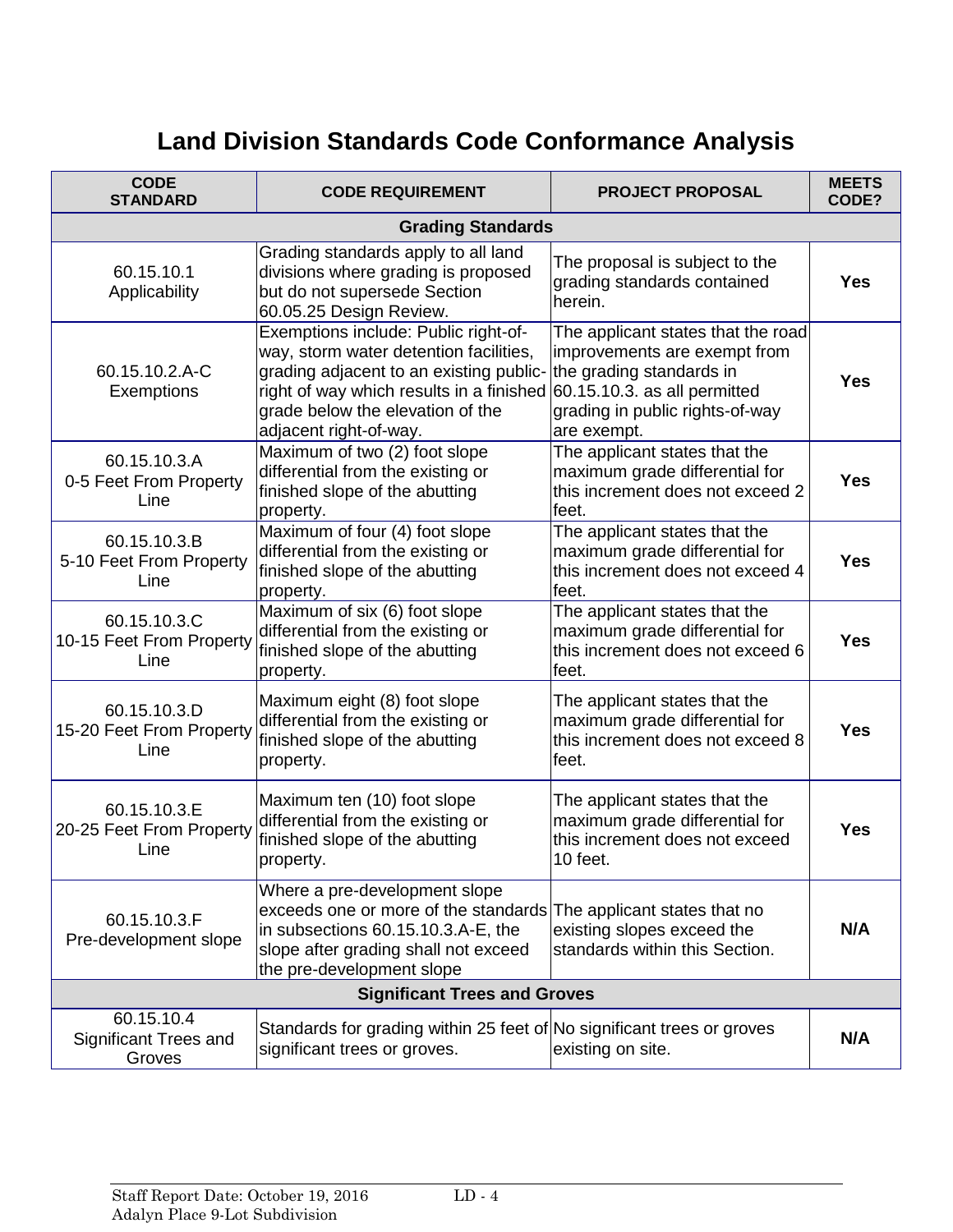#### **SDM2016-0007 ANALYSIS AND FINDINGS FOR SIDEWALK DESIGN MODIFICATION APPROVAL**

#### **Section 40.58.05. Sidewalk Design Modification Application; Purpose**

The purpose of the Sidewalk Design Modification application is to provide a mechanism whereby the City's street design standards relating to the locations and dimensions of sidewalks or required street landscaping can be modified to address existing conditions and constraints as a specific application. For purposes of this section, sidewalk ramps constructed with or without contiguous sidewalk panels leading to and away from the ramp shall be considered sidewalks. This section is implemented by the approval criteria listed herein.

## **Section 40.58.15.1.C. Approval Criteria**

In order to approve a Sidewalk Design Modification application, the decision making authority shall make findings of fact based on evidence provided by the applicant demonstrating that the following criteria are satisfied:

*1. The proposal satisfies the threshold requirements for a Sidewalk Design Modification application.*

Section 40.58.15.1.A.1 Threshold 1 for a Sidewalk Design Modification (SDM) states that a SDM approval is required when;

*1. The sidewalk width, planter strip width, or both minimum standards specified in the Engineering Design Manual are proposed to be modified.*

The applicant proposes to construct a four (4) foot wide at grade curb tight sidewalks along a private street which requires a reduction to the minimum sidewalk width and planter strip, which meets Threshold 1 for a Sidewalk Design Modification application.

## **Therefore, staff find that the proposal meets the criterion for approval.**

#### *2. All City application fees related to the application under consideration by the decision making authority have been submitted.*

The City of Beaverton received the appropriate fee for the Sidewalk Design Modification application.

#### **Therefore, staff find the proposal meets the criterion for approval.**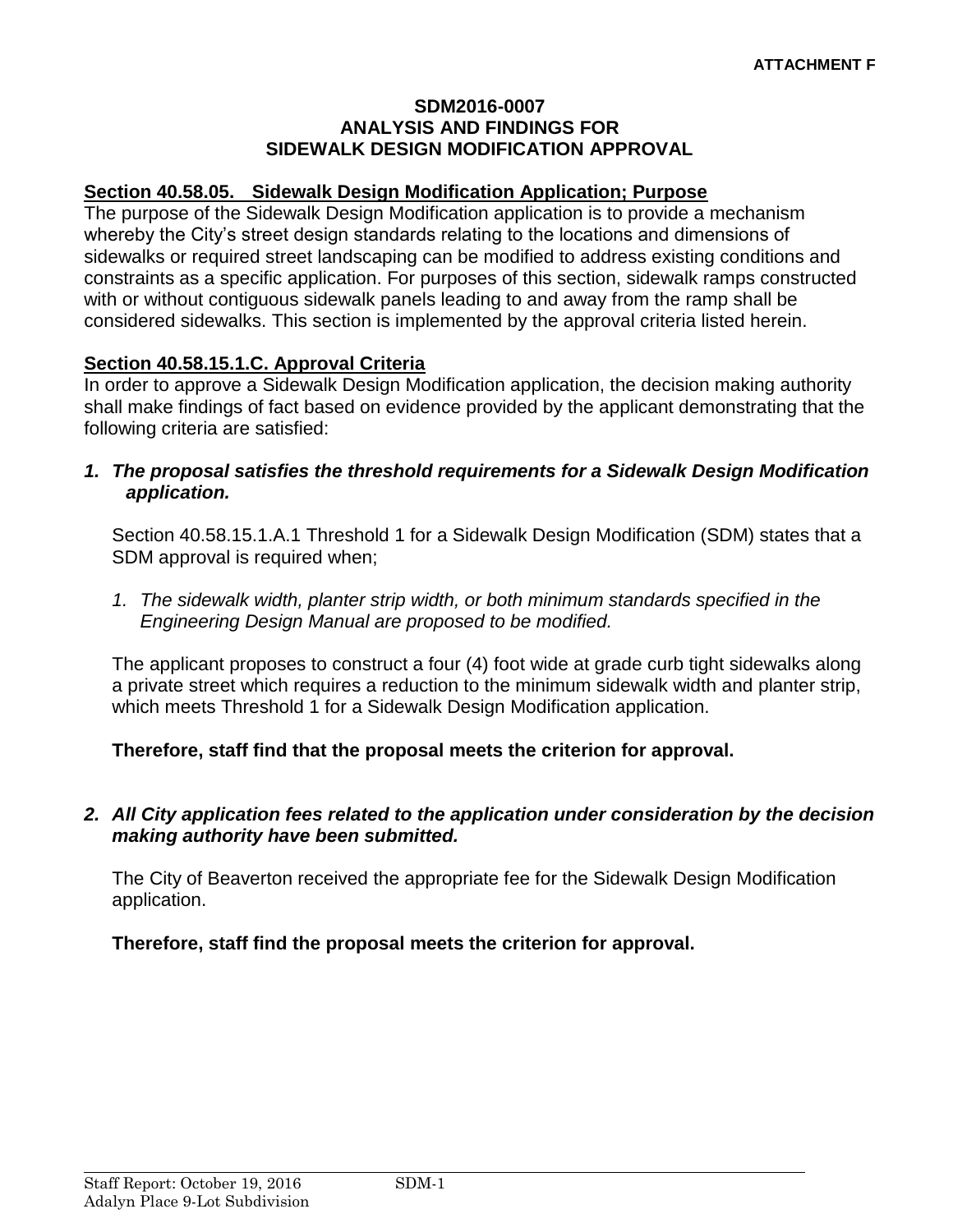- *3. One or more of the following criteria are satisfied:*
	- *a. That there exist local topographic conditions, which would result in any of the following:*
		- *i. A sidewalk that is located above or below the top surface of a finished curb.*
		- *ii. A situation in which construction of the Engineering Design Manual standard street cross-section would require a steep slope or retaining wall that would prevent vehicular access to the adjoining property.*
	- *b. That there exist local physical conditions such as:*
		- *i. An existing structure prevents the construction of a standard sidewalk.*
		- *ii. An existing utility device prevents the construction of a standard sidewalk.*
		- *iii. Rock outcroppings prevent the construction of a standard sidewalk without blasting.*
	- *c. That there exist environmental conditions such as a Significant Natural Resource Area, Jurisdictional Wetland, Clean Water Services Water Quality Sensitive Area, Clean Water Services required Vegetative Corridor, or Significant Tree Grove.*
	- *d. That additional right of way is required to construct the Engineering Design Manual standard and the adjoining property is not controlled by the applicant.*

The applicant states that the existing storm lines in SW Farmington Road are very shallow and with the flat topography of the site require LIDA storm water filter and detention systems in order to manage the storm run-off for the site to comply with CWS regulations. The storm facilities take up significant amounts of space which limit the ability to provide wider sidewalks with planter strips. Additionally the narrow dimension of the site limits the space for sidewalk facilities. Staff finds that given the site and utility constraints of the site the proposed sidewalk will be adequate to allow safe pedestrian movement through the development.

## **Therefore, staff find the proposal meets the criterion for approval.**

#### *4. The proposal complies with provisions of Section 60.55.25 Street and Bicycle and Pedestrian Connection Requirements and 60.55.30 Minimum Street Widths.*

As noted in the Facilities Review findings, the proposed private drive and sidewalk will serve only 9 single family dwellings which use the drive for access to their homes. The proposed facilities are adequate to serve the proposed development and are not intended to serve as public streets.

## **Therefore, staff find that the proposal meets the criterion for approval.**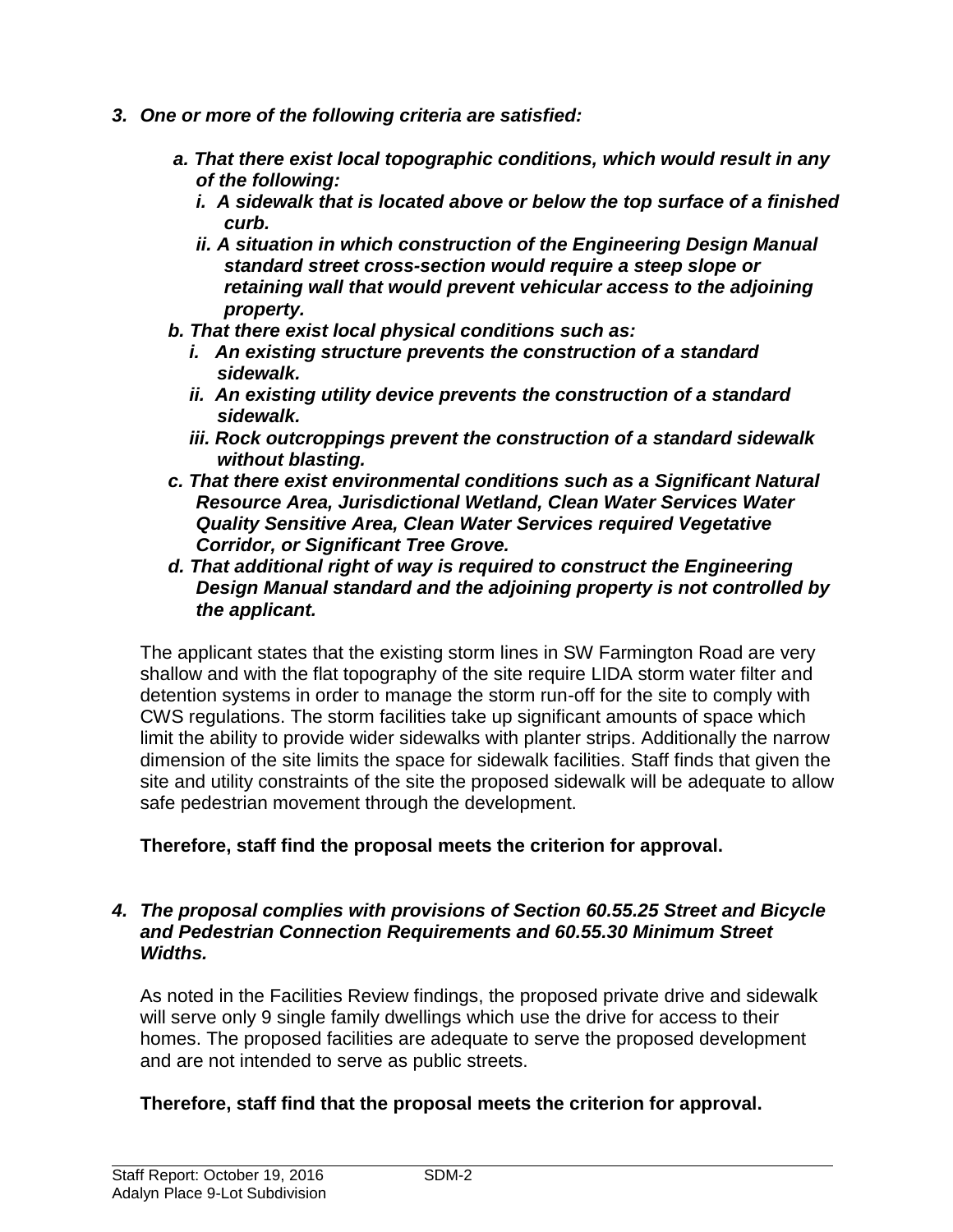## *5. Applications and documents related to the request, which will require further City approval, shall be submitted to the City in the proper sequence.*

The applicant has submitted this Sidewalk Design Modification application with three associated Major Adjustment Applications and a Preliminary Subdivision application for this project. Concurrent review of the applications satisfies this criterion. No other applications are required of the applicant at this stage of City review.

**Therefore, staff find that the proposal meets the criterion for approval.**

## *6. The proposed Sidewalk Design Modification provides safe and efficient pedestrian circulation in the site vicinity***.**

Staff cite the finding prepared herein in response to Criterions E and F of Facilities Review approval as adequate for supportive findings in response to Criterion No. 6 of SDM approval.

**Therefore, staff find the proposal meets the criterion for approval.**

## **Recommendation**

Based on the facts and findings presented, staff recommend **APPROVAL** of **SDM2016- 0007 (Adalyn Place 9-Lot Subdivision)** subject to the applicable conditions identified in Attachment G.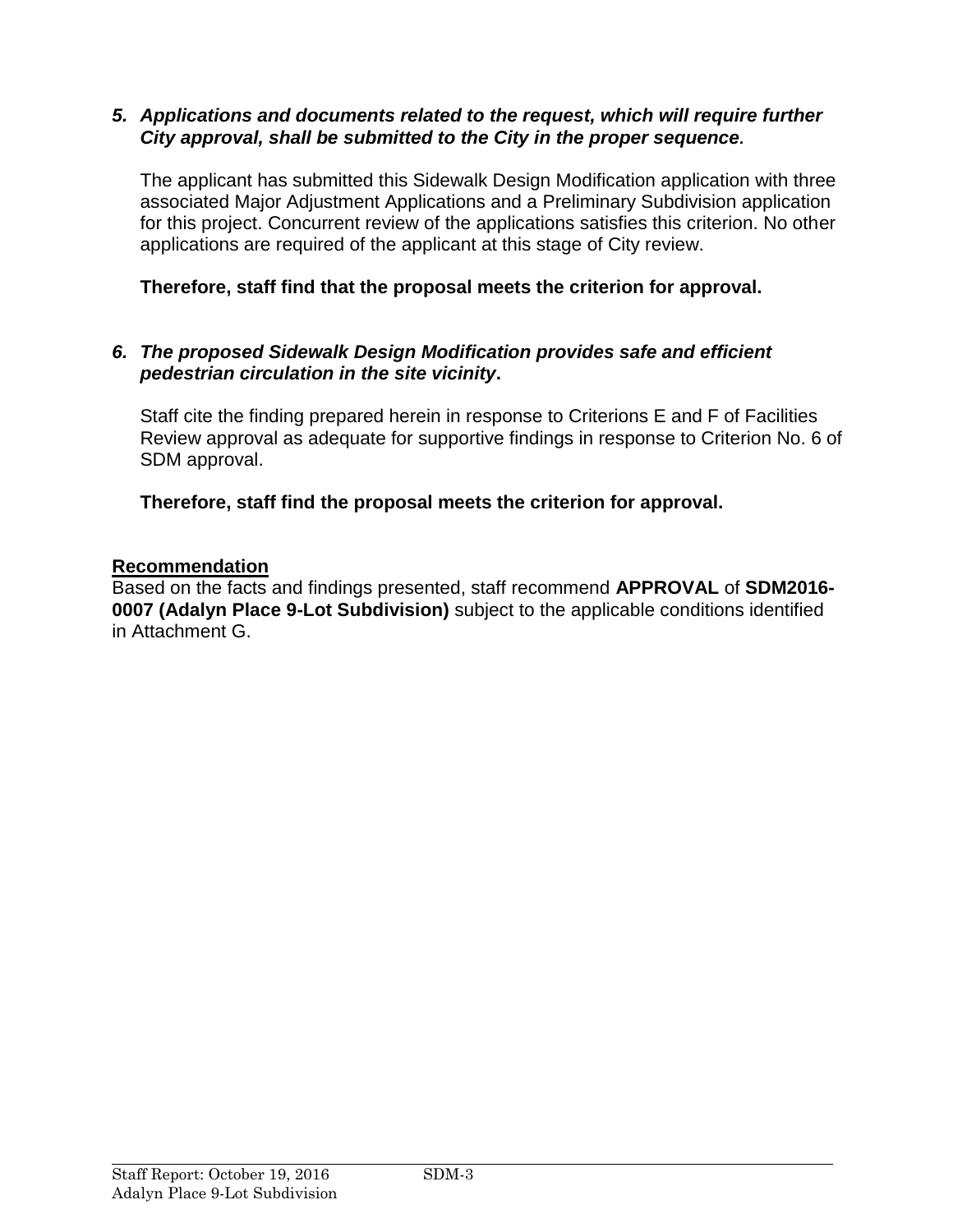#### **CONDITIONS OF APPROVAL Adalyn Place 9-Lot Subdivision ADJ2016-0003 / ADJ2016-0004 / ADJ2016-0005 / LD2016-0014 / SDM2016-0007**

#### **ADJ2016-0003 Major Adjustment (Front Yard)**

1. Ensure that the associated Preliminary Subdivision Application (LD2016-0014) has been approved and is consistent with the submitted plans. (Planning Division/JF)

#### **ADJ2016-0004 Major Adjustment (Rear Yard)**

1. Ensure that the associated Preliminary Subdivision Application (LD2016-0014) has been approved and is consistent with the submitted plans. (Planning Division/JF)

#### **ADJ2016-0005 Major Adjustment (Side Yard)**

1. Ensure that the associated Preliminary Subdivision Application (LD2016-0014) has been approved and is consistent with the submitted plans. (Planning Division/JF)

#### **LD2016-0014-Preliminary Subdivision**

#### **A. Prior to Issuance of the Site Development permit, the applicant shall:**

- 1. Submit the required plans, application form, fee, and other items needed for a complete site development permit application per the applicable review checklist. (Site Development Div./JJD)
- 2. Contract with a professional engineer to design and monitor the construction for any work governed by Beaverton Municipal Code 9.05.020, as set forth in Ordinance 4417 (City Engineering Design Manual and Standard Drawings), Beaverton Development Code (Ordinance 2050, 4010 +rev.), the Clean Water Services District Design and Construction Standards (June 2007, Resolution and Ordinance 2007-020), and the City Standard Agreement to Construct and Retain Design Professionals in Oregon. (Site Development Div./JJD)
- 3. Submit a completed and executed City Standard Agreement to Construct Improvements and Retain Design Professional(s) Registered in Oregon. After the site development permit is issued, the City Engineer and the Planning Director must approve all revisions as set out in Ordinances 2050, 4010+rev., and 4417; however, any required land use action shall be final prior to City staff approval of the engineering plan revision and work commencing as revised. (Site Development Div./JJD)
- 4. Have the ownership of the subject property guarantee all public improvements, site grading, storm water management (quality and quantity) facilities, facility landscape planting, and common driveway construction by submittal of a City-approved security. The security approval by the City consists of a review by the City Attorney for form and the City Engineer for amount, equivalent to 100 percent or more of estimated construction costs. (Site Development Div./JJD)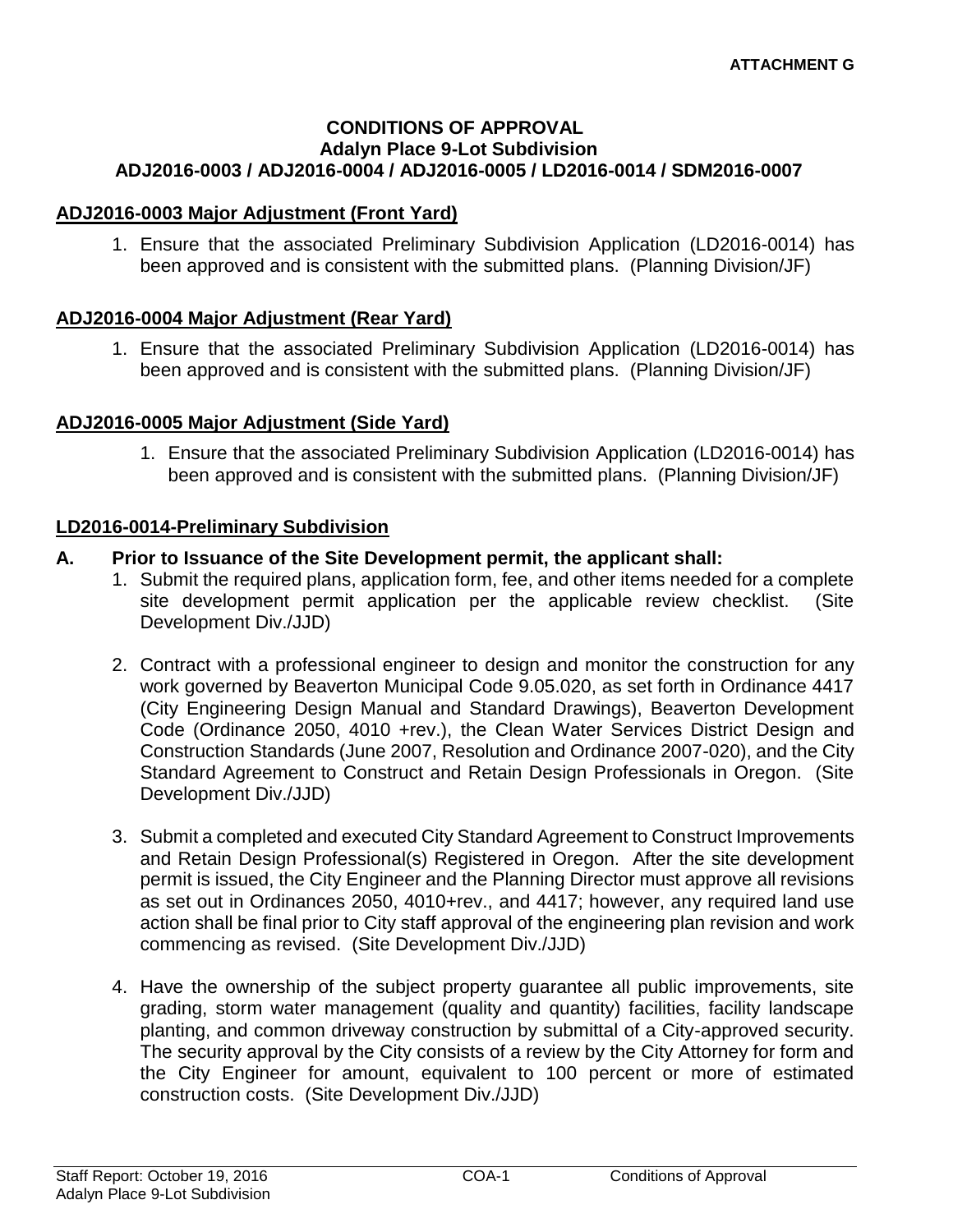- 5. Submit any required off-site easements, executed and ready for recording, to the City after approval by the City Engineer for legal description of the area encumbered and City Attorney as to form. (Site Development Div./JJD)
- 6. Submit to the City a copy of issued permits or other approvals as needed from Washington County for work within, and/or construction access to Murray Boulevard and Farmington Road. (Site Development Div./JJD)
- 7. Have obtained the Tualatin Valley Fire and Rescue District Fire Marshal's approval of the site development plans as part of the City's plan review process. (Site Development Div./JJD)
- 8. Have obtained approvals needed from the Clean Water Services District for storm system connections as a part of the City's plan review process. (Site Development Div./JJD)
- 9. Provide a detailed drainage analysis of the subject site and prepare a report prepared by a professional engineer meeting the standards set by the City Engineer. The analysis shall identify all contributing drainage areas and plumbing systems on and adjacent to the site with the site development permit application. The analysis shall also delineate all areas on the site that are inundated during a 100-year storm event in addition to any mapped FEMA flood plains and flood ways. (Site Development Div./JJD)
- 10.Provide final construction plans and a final drainage report, as generally outlined in the submitted preliminary drainage report (Steve Roper, P.E.) demonstrating compliance with City storm detention requirements (per Section 330, of City Ordinance 4417) and with CWS Resolution and Order 2007-020 in regard to water quality treatment. (Site Development Div./JJD)
- 11.Provide construction plans that show how each lot will be independently served by utility systems as required by the City Engineer and City Building Official per City standards. All site sewer (storm and sanitary) plumbing that serves more than one lot, or crosses onto another lot, shall be considered a public system and shall be constructed to the requirements of the City Engineer. Sheet flow of surface water from one lot's paved area to another lot's paved area shall not be considered a direct plumbing service. (Site Development Div./JJD)
- 12.Submit a design for the grading surrounding, adjacent, and within the storm water quality facilities designed by a civil engineer or structural engineer for the expected hydrological conditions of the rain gardens/planters. Some minor changes to the grading may be needed in order to provide an adequate containment of the rain gardens/planters. This may require other minor modifications to the proposed storm water management facilities as reflected within the land-use application submittal. This land-use approval shall provide for such minor surface modifications (examples: revised grading or addition of more small retaining walls, structure relocation, and interior grade changes less than two vertical feet variance) in the proposed facility without additional land-use applications, as determined by the City Engineer and City Planning Director. (Site Development Div./JJD)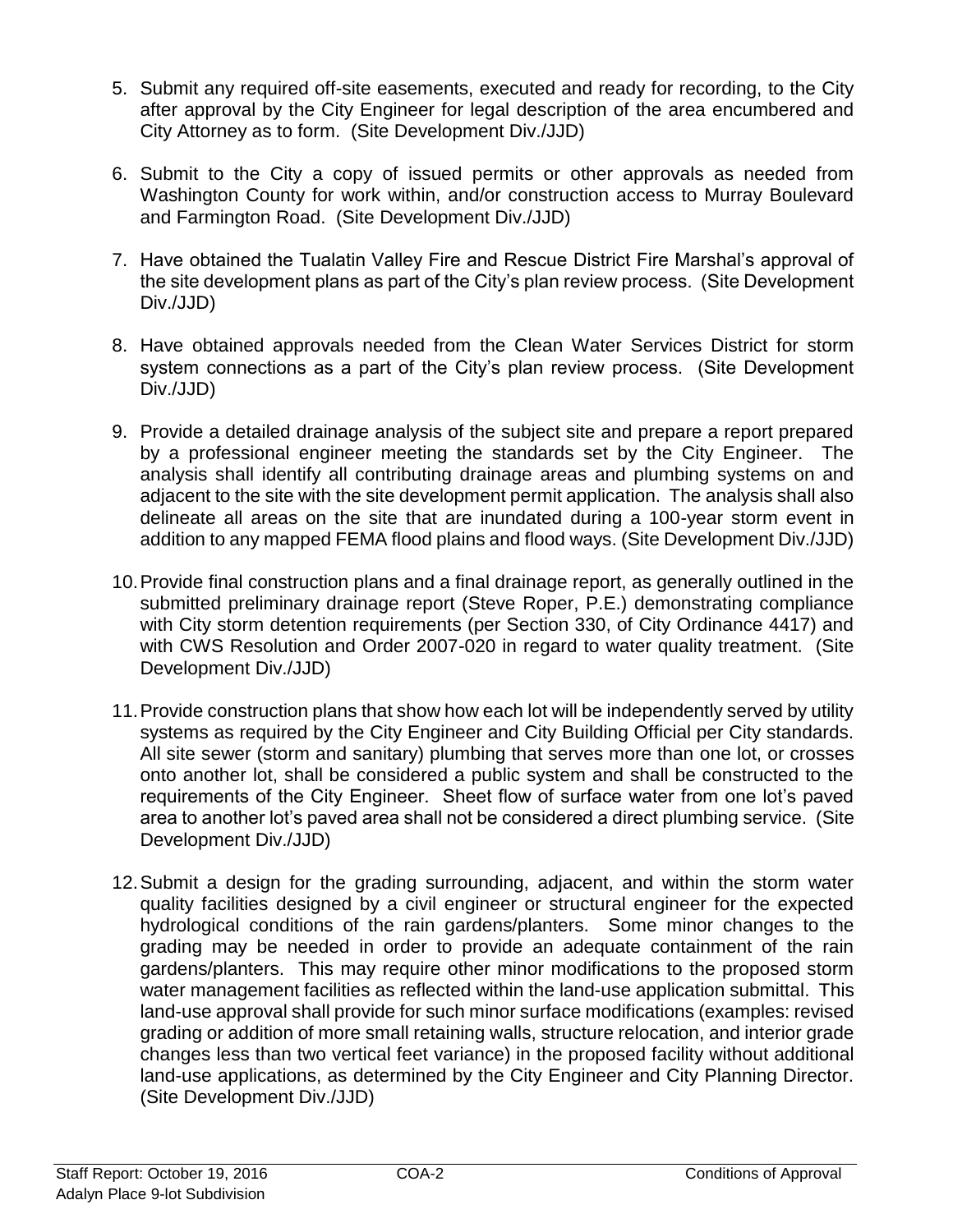- 13.Submit a revised grading plan showing that each lot has a minimum building pad elevation that is at least one foot higher than the maximum possible high water elevation (emergency overflow) of the storm water management facilities and show a safe overflow route. A minimum finish floor elevation shall established for the future homes based on **service provision needs and whichever of the following three is highest in elevation**: 1) at least two feet higher than the rim elevation of the downstream public sanitary sewer manhole; 2) two feet higher than the rim/overflow of the LIDA planters; and 3) as necessary to provide adequate fall per engineering and plumbing code standards to the furthest service point. It must also be shown that the existing home to remain will not have any potential adverse drainage impact from the proposed site grading changes, utility construction, and LIDA planter overflow condition. (Site Development Div./JJD)
- 14.Submit to the City a certified impervious surface determination of the proposed project's new impervious area proposed for any common areas and common private driveways prepared by the applicant's engineer, architect, or surveyor. (Site Development Div./JJD)
- 15.Pay storm water system development charges (overall system conveyance and winter detention) for the new impervious area proposed for the common driveway. (Site Development Div./JJD) (Site Development Div./JJD)
- 16.Provide plans for the placement of underground utility lines within the site to the existing homes, and for services to the proposed new home sites. No overhead services shall remain to any lot. If existing utility poles along existing street frontages must be moved to accommodate the proposed improvements, the affected lines must be either undergrounded or a fee in lieu of undergrounding paid per Section 60.65 of the Development Code. (Site Development Div./JJD)
- 17.Provide plans for LED street lights along the site's public street frontages and the common driveway (Illumination levels to be evaluated per City Design Manual, Option C requirements unless otherwise approved by the City Public Works Director). (Site Development Div./JJD)
- 18.Provide plans showing a City standard commercial driveway apron (may be modified to have six foot wings, or per County standard as required by the County) at the intersection of any private, common driveway and a public street. (Site Development Div./JJD)
- 19.Submit a revised site plan that shows dedication of sufficient right-of-way (ROW) to provide at least 61 feet from the centerline of SW Farmington Road and at least 49 feet from the centerline of SW Murray Boulevard. (Transportation/KR)
- 20.Submit the required joint-use and maintenance agreement documentation for common driveways per Beaverton Engineering Design Manual Sections 210.12 K and L. (Transportation/KR)
- 21.Submit revised plans that show the garage doors of the proposed units will be set back at least 18.5 feet from the back of the pedestrian walkway. (Transportation/KR)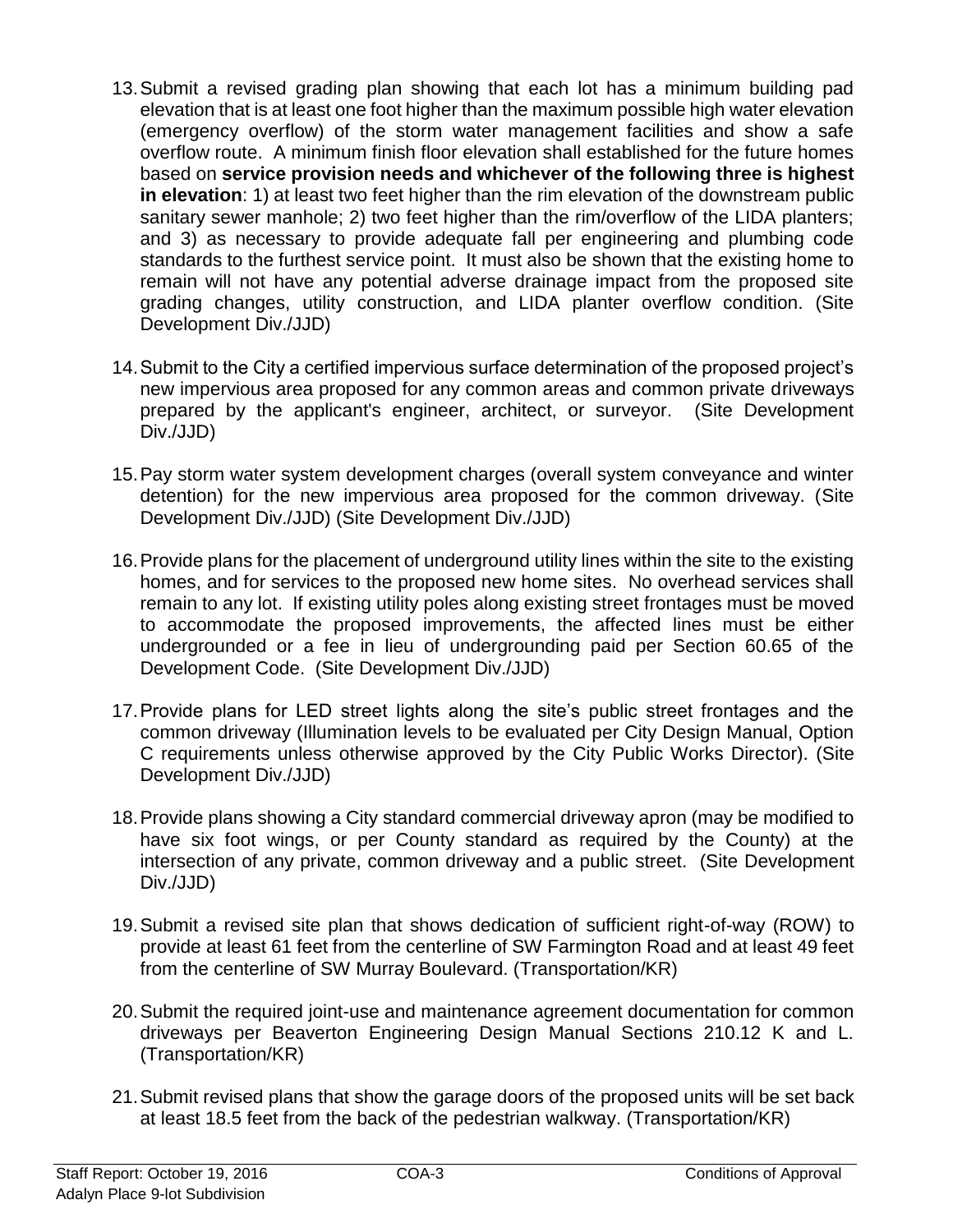- 22.Submit plans that show the construction or extension of a median traffic separator along each street frontage, as required by Washington County transportation staff. (Transportation/KR)
- 23.Submit lighting plans for the common driveway that show that all pedestrian and vehicle circulation areas are lighted to at least 0.5 foot-candles to meet City Lighting Standards. (Transportation/KR)
- 24.Submit a revised parking plan that either shows a minimum of 45 feet for two parking spaces parallel to the common drive aisle, or shows how the parallel parking will be restricted to a single space. (Transportation/KR)
- 25.FIRE APPARATUS ACCESS ROAD WIDTH AND VERTICAL CLEARANCE: Fire apparatus access roads shall have an unobstructed driving surface width of not less than 20 feet (26 feet adjacent to fire hydrants (OFC D103.1)) and an unobstructed vertical clearance of not less than 13 feet 6 inches. The fire district will approve access roads of 12 feet for up to three dwelling units and accessory buildings. (OFC 503.2.1 & D103.1) A 20 foot minimum fire lane is required. All 20 feet must meet loading requirements as indicated below.(TVF&R/JF)
- 26.NO PARKING SIGNS: Where fire apparatus roadways are not of sufficient width to accommodate parked vehicles and 20 feet of unobstructed driving surface, "No Parking" signs shall be installed on one or both sides of the roadway and in turnarounds as needed. Signs shall read "NO PARKING - FIRE LANE" and shall be installed with a clear space above grade level of 7 feet. Signs shall be 12 inches wide by 18 inches high and shall have red letters on a white reflective background. (OFC D103.6) No parking signs will be required on each side of the roadway. (TVF&R/JF)
- 27.NO PARKING: Parking on emergency access roads shall be as follows (OFC D103.6.1- 2): (TVF&R/JF)
	- a) 20-26 feet road width no parking on either side of roadway
	- b) 26-32 feet road width parking is allowed on one side
	- c) Greater than 32 feet road width parking is not restricted
- 28.SINGLE FAMILY DWELLINGS REQUIRED FIRE FLOW: The minimum available fire flow for one and two-family dwellings served by a municipal water supply shall be 1,000 gallons per minute. If the structure(s) is (are) 3,600 square feet or larger, the required fire flow shall be determined according to OFC Appendix B. (OFC B105.2) This can be provided a site development review. (TVF&R/JF)
- 29.FIRE FLOW WATER AVAILABILITY: Applicants shall provide documentation of a fire hydrant flow test or flow test modeling of water availability from the local water purveyor if the project includes a new structure or increase in the floor area of an existing structure. Tests shall be conducted from a fire hydrant within 400 feet for commercial projects, or 600 feet for residential development. Flow tests will be accepted if they were performed within 5 years as long as no adverse modifications have been made to the supply system. Water availability information may not be required to be submitted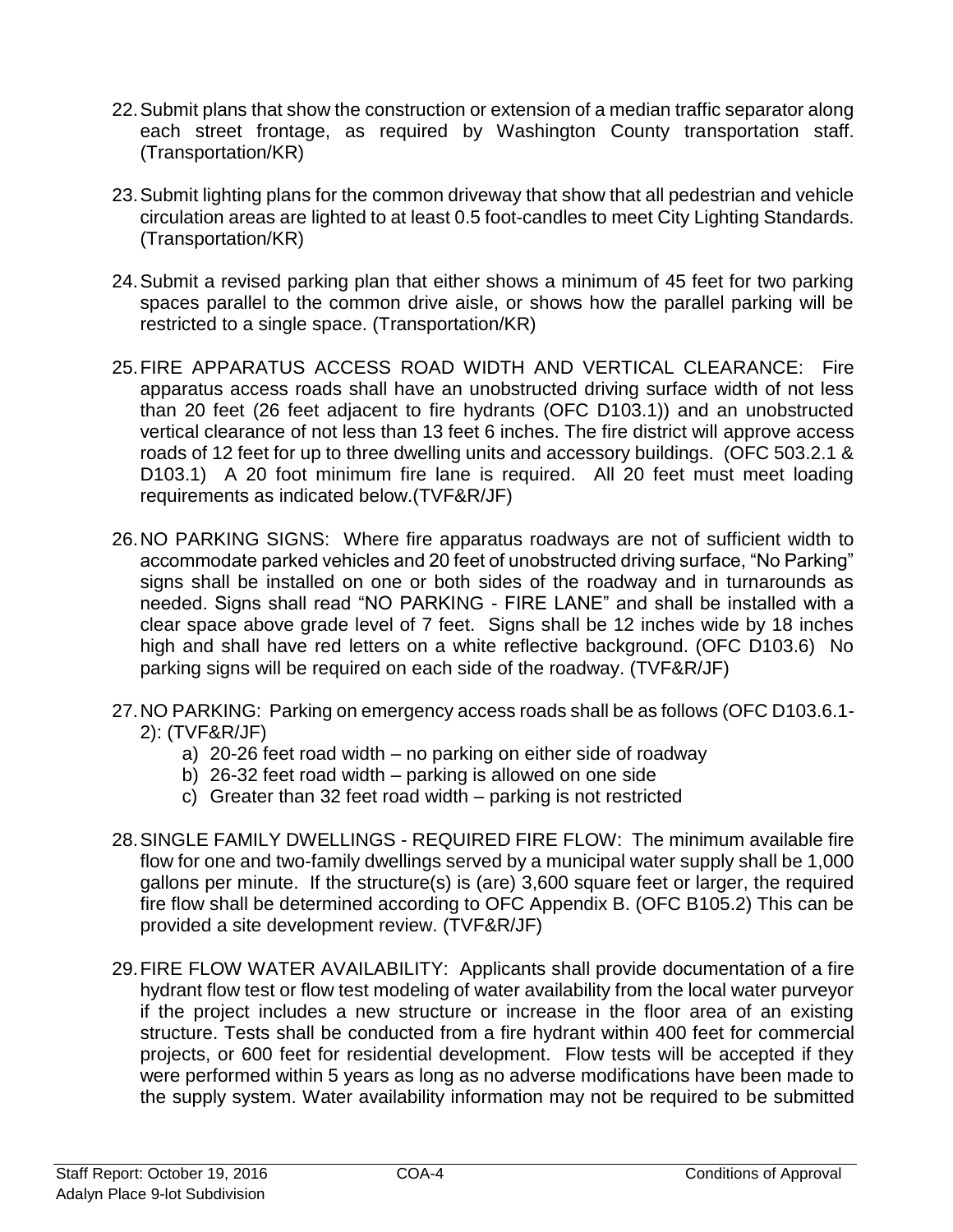for every project. (OFC Appendix B) This can be provided at site development review. (TVF&R/JF)

- 30.SURFACE AND LOAD CAPACITIES: Fire apparatus access roads shall be of an allweather surface that is easily distinguishable from the surrounding area and is capable of supporting not less than 12,500 pounds point load (wheel load) and 75,000 pounds live load (gross vehicle weight). Documentation from a registered engineer that the final construction is in accordance with approved plans or the requirements of the Fire Code may be requested. (OFC 503.2.3) All portions of the fire lane must meet this requirement. (TVF&R/JF)
- 31.Ensure that the associated Sidewalk Design Modification application (SDM2016-0007) has been approved. (Planning/JF)

# **B. Prior to Final Plat approval, the applicant / developer shall:**

- 32.Have commenced construction of the site development improvements to provide minimum critical public services to each proposed lot (access graded, cored and rocked; wet utilities installed) as determined by the City Engineer and to allow for verification that the location and width of proposed rights of way and easements are adequate for the completed infrastructure, per adopted City standards. (Site Development Div./JJD)
- 33.Show granting of any required on-site easements on the partition plat, along with plat notes as approved by the City Engineer for area encumbered and County Surveyor as to form and nomenclature. The applicant's engineer or surveyor shall verify all preexisting and proposed easements are of sufficient width to meet current City standards in relation to the physical location of existing site improvements. (Site Development Div./JJD)
- 34.Submit an owner-executed, notarized, City/CWS standard private stormwater facilities maintenance agreement, with maintenance plan and all standard exhibits for each parcel or owners association as applicable, ready for recording concurrently with the final plat at Washington County. (Site Development Div./JJD)
- 35.Demonstrate all lots meet ordinance standards for lot size, dimension and frontage. The final plat shall be fully dimensioned and indicate the square footage of each lot. (Planning Division/JF)
- 36.Provide written assurance to the Planning Division that each and every lot is buildable without variance under City Ordinances effective as of the date of preliminary plat approval. Tracts and other parcels not proposed for development shall also be listed with a statement of their purpose. (Planning Division/JF)
- 37.Pay all City liens, taxes and assessments or apportion to individual lots. Any liens, taxes and assessments levied by Washington County shall be paid to them according to their procedures. (Planning Division/JF)
- 38.Submit a completed Land Division Agreement form to provide assurance that all the conditions of approval shall be met and that the development will be constructed in accordance with City requirements. (Planning Division/JF)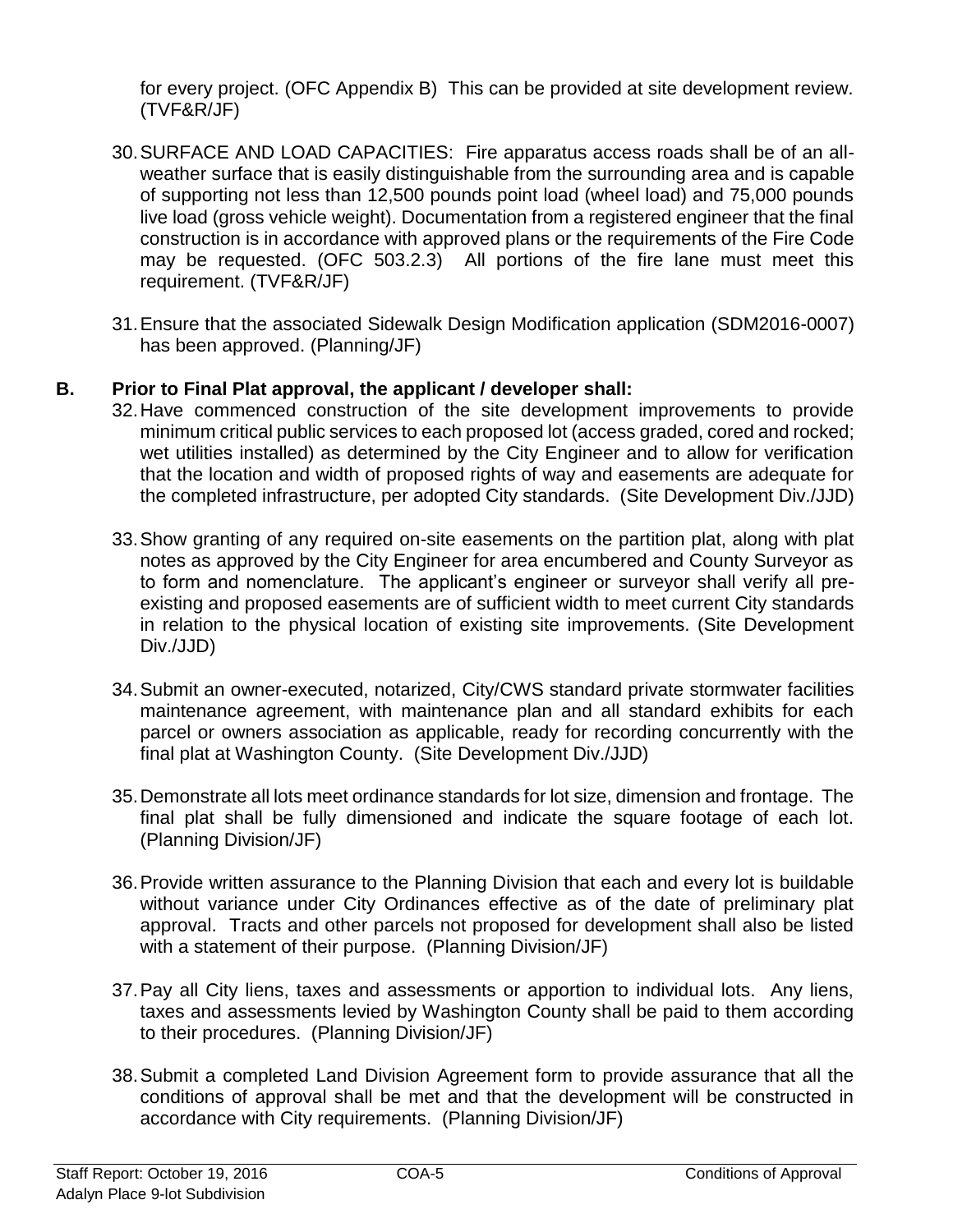- 39.Submit a Final Land Division Application. In accordance with Section 50.90 of the Development Code, submittal of a complete final land division application shall be made within 24 months after preliminary plat approval, unless a time extension is approved. (Planning Division/JF)
- 40.CC&R's shall be reviewed and approved by the City of Beaverton. (Planning Division/JF)
- 41.The following shall be represented on the plat and recorded with Washington County:
	- a. Dedication of additional right-of-way to provide 49 feet from centerline of SW Murray Boulevard.
	- b. Dedication of additional right-of-way to provide 61 feet from centerline of SW Farmington Road.
	- c. Provision of a non-access reservation along the site's frontage of SW Farmington Road and SW Murray Boulevard, except at the accesses approved in conjunction with this land use application.
- 42.Submit to Washington County Public Assurance Staff (503-846-3843) the following:
	- a. Completed "Design Option" form, Engineer's Checklist and Geotech report for pavement (if required).
	- b. \$3,750.00 Administration Deposit.

NOTE: The Administration Deposit is a cost-recovery account used to pay for County services provided to the developer, including plan review and approval, field inspections, as-built approval, and project administration. The Administration Deposit amount noted above is an estimate of what it will cost to provide these services. If, during the course of the project, the Administration Deposit account is running low, additional funds will be requested to cover the estimated time left on the project (at then-current rates per the adopted Washington County Fee Schedule). If there are any unspent funds at project close out, they will be refunded to the applicant. Any point of contact with County staff can be a chargeable cost. If project plans are not complete or do not comply with County standards and codes, costs will be higher. There is a charge to cover the cost of every field inspection. Costs for enforcement actions will also be charged to the applicant.

- c. A copy of the City's Land Use Approval with Conditions, signed and dated.
- d. Preliminary certification of adequate sight distance for each access point to SW Farmington Road and SW Murray Boulevard, in accordance with County Code, prepared and stamped by a registered professional engineer, as well as:
- i. A detailed list of improvements necessary to produce adequate intersection sight distance (refer to the following webpage for sight distance certification submittal requirements).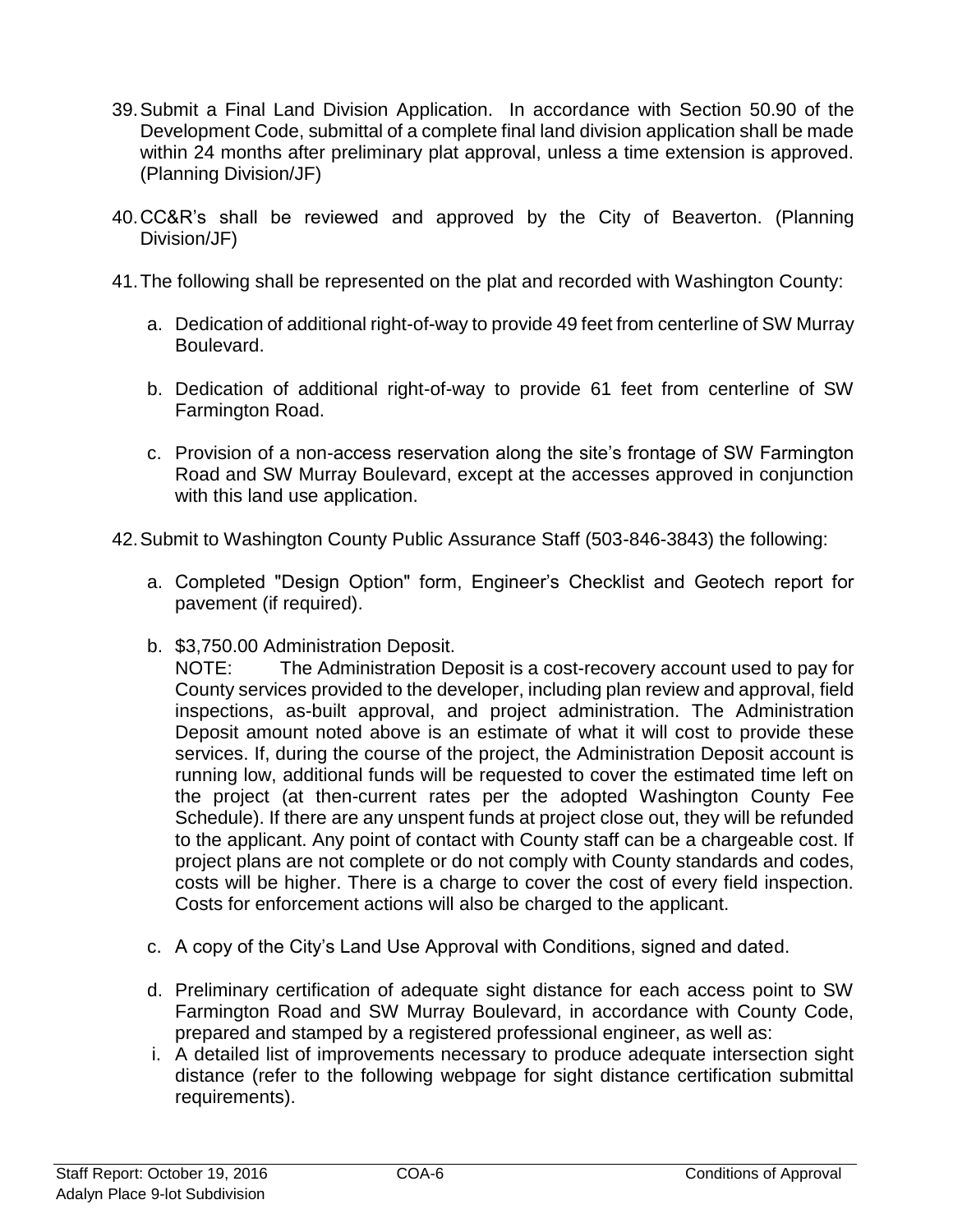[http://www.co.washington.or.us/LUT/Divisions/CurrentPlanning/development](http://www.co.washington.or.us/LUT/Divisions/CurrentPlanning/development-application-forms.cfm)[application-forms.cfm](http://www.co.washington.or.us/LUT/Divisions/CurrentPlanning/development-application-forms.cfm)

- e. Three (3) sets of complete engineering plans for construction of the following public improvements:
	- i. Access to SW Farmington Road and SW Murray Boulevard to County standards (refer to attached Design Exception for additional requirements). Note: utilities and other improvements may be required to be relocated to accommodate access.
	- ii. Improvements within the right-of-way as necessary to provide adequate intersection sight distance at the access to SW Farmington Road and SW Murray Boulevard.
	- iii. Closure of all existing driveways to SW Farmington Road and SW Murray Boulevard, other than at the accesses approved by Washington County.
	- iv. All work proposed within the right-of-way of SW Farmington Road and SW Murray Boulevard shall be designed and constructed to County standards.
- 43.Obtain a Washington County Facility Permit upon completion of the following:
	- a. Obtain Engineering Division approval and provide a financial assurance for the construction of the public improvements listed in conditions 42.E above.

Note. The Public Assurance staff (503-846-3843) will send the required forms to the applicant's representative after submittal and approval of items listed under 42. The Facility Permit allows construction work within County rights-of-way and permits site access only after the developer first submits plans and obtains Washington County Engineering approval, obtains required grading and erosion control permits, and satisfies various other requirements of Washington County's Assurances Section including but not limited to execution of financial and contractual agreements. This process ensures that the developer accepts responsibility for construction of public improvements, and that improvements are closely monitored, inspected, and built to standard in a timely manner. Access will only be permitted under the required Washington County Facility Permit, and only following submittal and County acceptance of all materials required under the facility permit process.

## **C. Prior to Building Permit issuance, the applicant shall:**

- 44.Submit a complete site development permit application and obtain the issuance of site development permit from the Site Development Division. (Site Development Div./JJD)
- 45.Have recorded the final plat with the County Surveyor and submitted a copy to the City. (Site Development Div./JJD)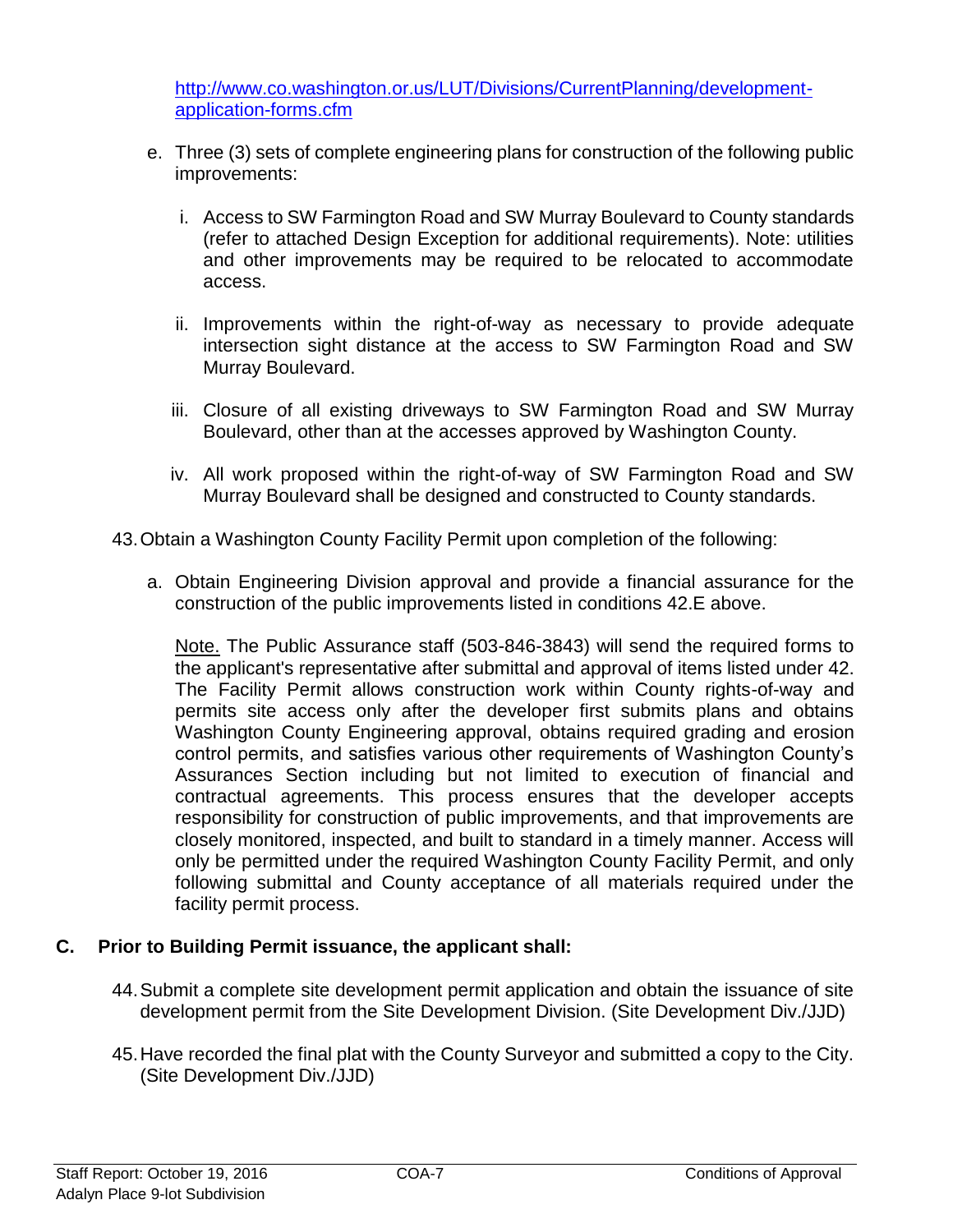- 46.Have substantially completed the site development improvements as determined by the City Engineer. (Site Development Div./JJD)
- 47.Submit plans that reflect the minimum finish floor elevations determined and shown on the approved site development plans based on service provision needs and whichever of the following three is highest in elevation: 1) at least two feet higher than the rim elevation of the downstream public sanitary sewer manhole; 2) two feet higher than the rim/overflow of the LIDA planters; and 3) as necessary to provide adequate fall per engineering and plumbing code standards to the furthest service point. (Site Development Div./JJD)
- 48.Have placed underground all existing overhead utilities and any new utility service lines within the project and along any existing street frontage, as determined at site development permit issuance. (Site Development Div./JJD)
- 49.Make provisions for installation of all mandated erosion control measures to achieve City inspector approval at least 24 hours prior to call for foundation footing form inspection from the Building Division. (Site Development Div./JJD)

# **D. Prior to Occupancy of any Building Permit, the applicant shall:**

- 50.Install or replace, to City specifications, all sidewalks, curb ramps and driveway aprons which are missing, damaged, deteriorated, or removed by construction along the new house frontage and any the existing house frontage. (Site Development Div./JJD)
- 51.Have the landscaping completely installed, have the storm facilities planted, or provide for erosion control measures around any disturbed or exposed areas per Clean Water Services standards. (Site Development Div./JJD)
- 52.The applicant shall obtain a Finaled Washington County Facility Permit, subject to the following:
	- a. The road improvements required in Condition 42.E above shall be completed and accepted by Washington County.
	- b. Upon completion of necessary improvements, submit final certification of adequate sight distance in accordance with County Code, prepared and stamped by a registered professional engineer.

# **E. Prior to Release of Performance Security, the applicant shall:**

- 53.Have completed the site development improvements as determined by the City Engineer and met all outstanding conditions of approval as determined by the City Engineer and Planning Director. Additionally, the applicant and professional(s) of record shall have met all obligations under the City Standard Agreement to Construct Improvements and Retain Design Professional Registered in Oregon, as determined by the City Engineer. (Site Development Div./JJD)
- 54.Submit, if needed, any required on-site easements not already dedicated on the plat, executed and ready for recording, to the City after approval by the City Engineer for area encumbered and City Attorney as to form. The applicant's engineer or surveyor